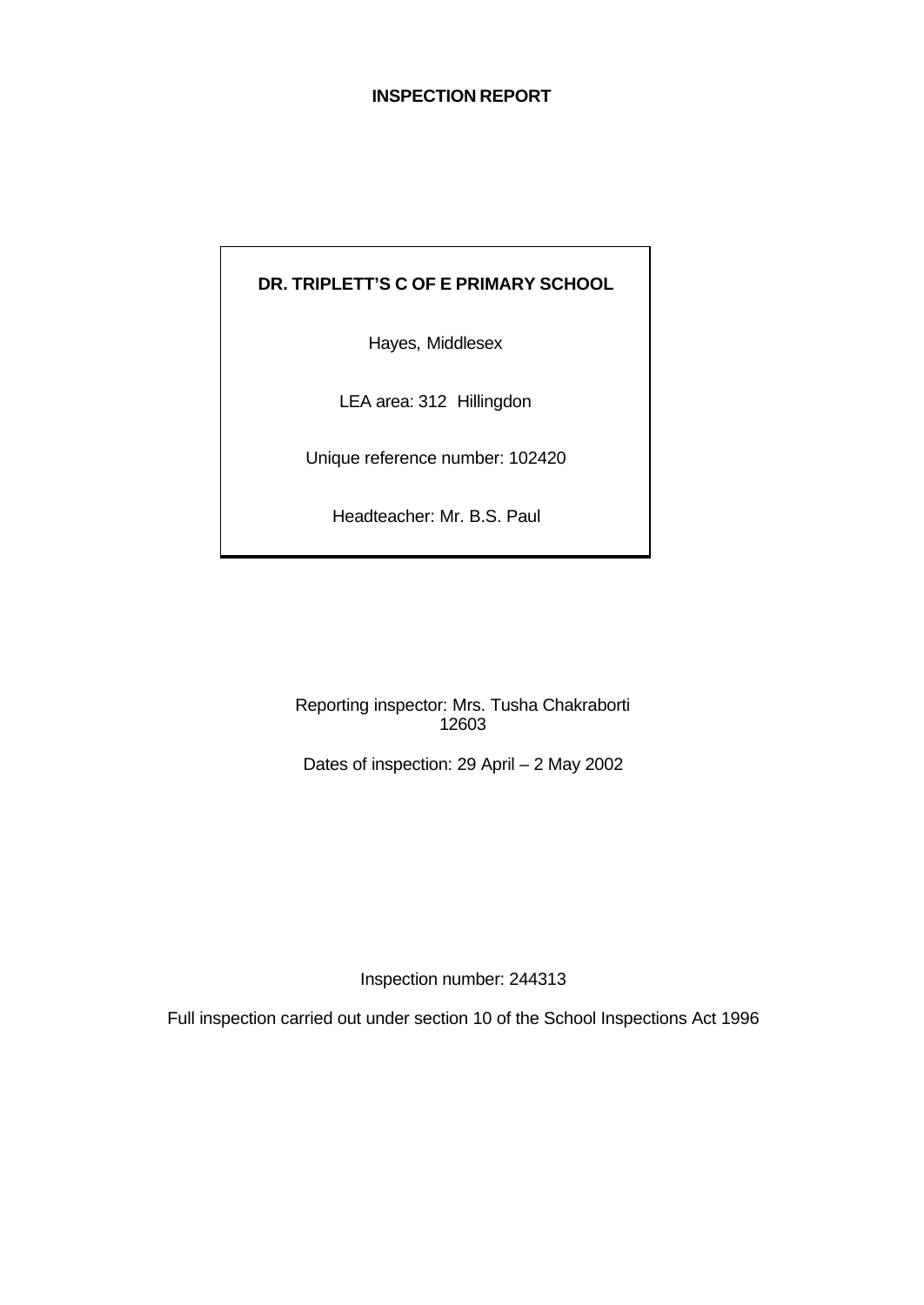#### © Crown copyright 2002

This report may be reproduced in whole or in part for non-commercial educational purposes, provided that all extracts quoted are reproduced verbatim without adaptation and on condition that the source and date thereof are stated.

Further copies of this report are obtainable from the school. Under the School Inspections Act 1996, the school must provide a copy of this report and/or its summary free of charge to certain categories of people. A charge not exceeding the full cost of reproduction may be made for any other copies supplied.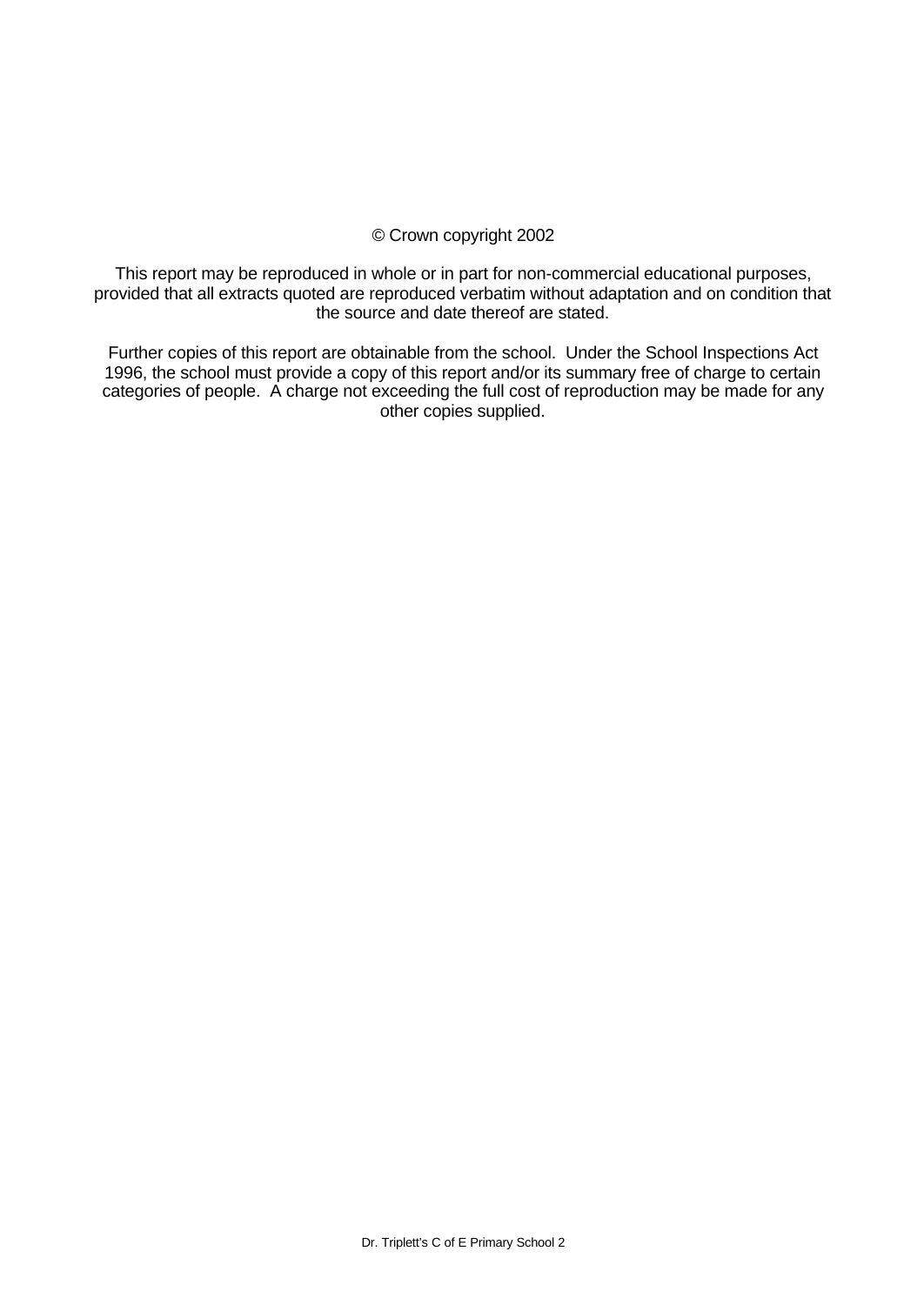# **INFORMATION ABOUT THE SCHOOL**

| Type of school:              | Infant and Junior school          |
|------------------------------|-----------------------------------|
| School category:             | <b>Voluntary Aided</b>            |
| Age range of pupils:         | $3 - 11$ years                    |
| Gender of pupils:            | Mixed                             |
| School address:              | Hemmen Lane<br>Hayes<br>Middlesex |
| Postcode:                    | <b>UB3 2JQ</b>                    |
| Telephone number:            | 020 8573 1617                     |
| Fax number:                  | 020 8813 5814                     |
| Appropriate authority:       | The Governing Body                |
| Name of chair of governors:  | Rev. P. Homewood                  |
| Date of previous inspection: | 6 October 1997                    |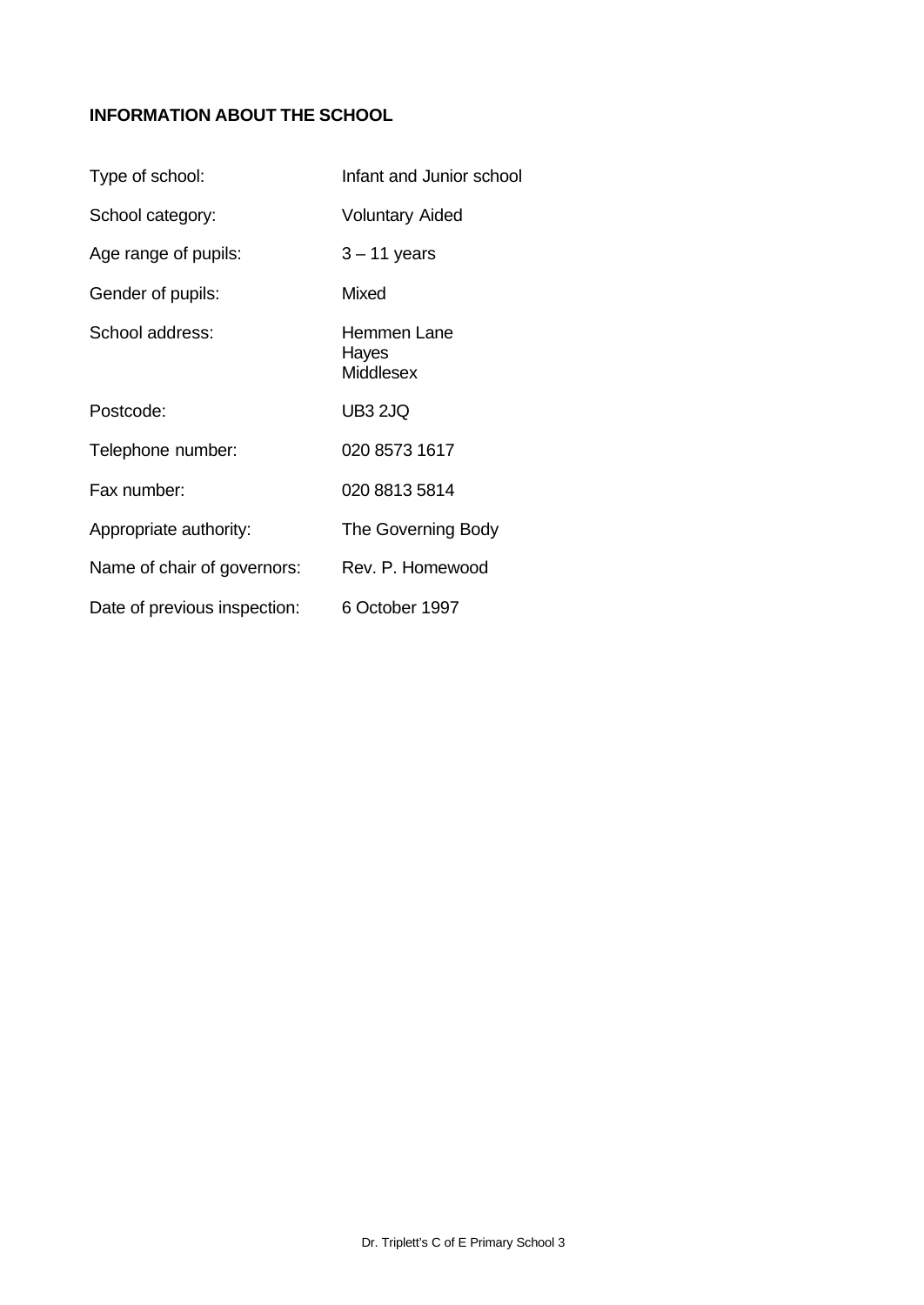# **INFORMATION ABOUT THE INSPECTION TEAM**

| <b>Team members</b> |                      | <b>Subject</b><br>responsibilities | <b>Aspect</b><br>responsibilities       |                                                                     |
|---------------------|----------------------|------------------------------------|-----------------------------------------|---------------------------------------------------------------------|
| 12603               | Tusha Chakraborti    | Registered<br>inspector            | Art                                     | What sort of school<br>is it?                                       |
|                     |                      |                                    |                                         | The school's results<br>and pupils'<br>achievements                 |
|                     |                      |                                    |                                         | How well is the<br>school led and<br>managed?                       |
|                     |                      |                                    |                                         | What should the<br>school do to<br>improve further?                 |
| 9502                | <b>Rosalind Hall</b> | Lay inspector                      |                                         | Pupils' attitudes,<br>values and personal<br>development            |
|                     |                      |                                    |                                         | How well does the<br>school care for its<br>pupils?                 |
|                     |                      |                                    |                                         | How well does the<br>school work in<br>partnership with<br>parents? |
| 22545               | Valerie Hobson       | Team inspector                     | English as an<br>additional<br>language |                                                                     |
|                     |                      |                                    | <b>Mathematics</b>                      |                                                                     |
|                     |                      |                                    | Physical<br>education                   |                                                                     |
| 2731                | Penny Holden         | Team inspector                     | Equal<br>opportunities                  | How well are pupils<br>taught?                                      |
|                     |                      |                                    | Special<br>educational<br>needs         |                                                                     |
|                     |                      |                                    | English                                 |                                                                     |
|                     |                      |                                    | Information<br>technology               |                                                                     |
| 22476               | Sue Vale             | Team inspector                     | Foundation stage                        |                                                                     |
|                     |                      |                                    | Design and<br>technology                |                                                                     |
|                     |                      |                                    | <b>Music</b>                            |                                                                     |
| 18083               | <b>Judith Howell</b> | Team inspector                     | Science                                 | How good are the<br>curricular and other                            |
|                     |                      |                                    | Geography<br>History                    | opportunities<br>offered to pupils?                                 |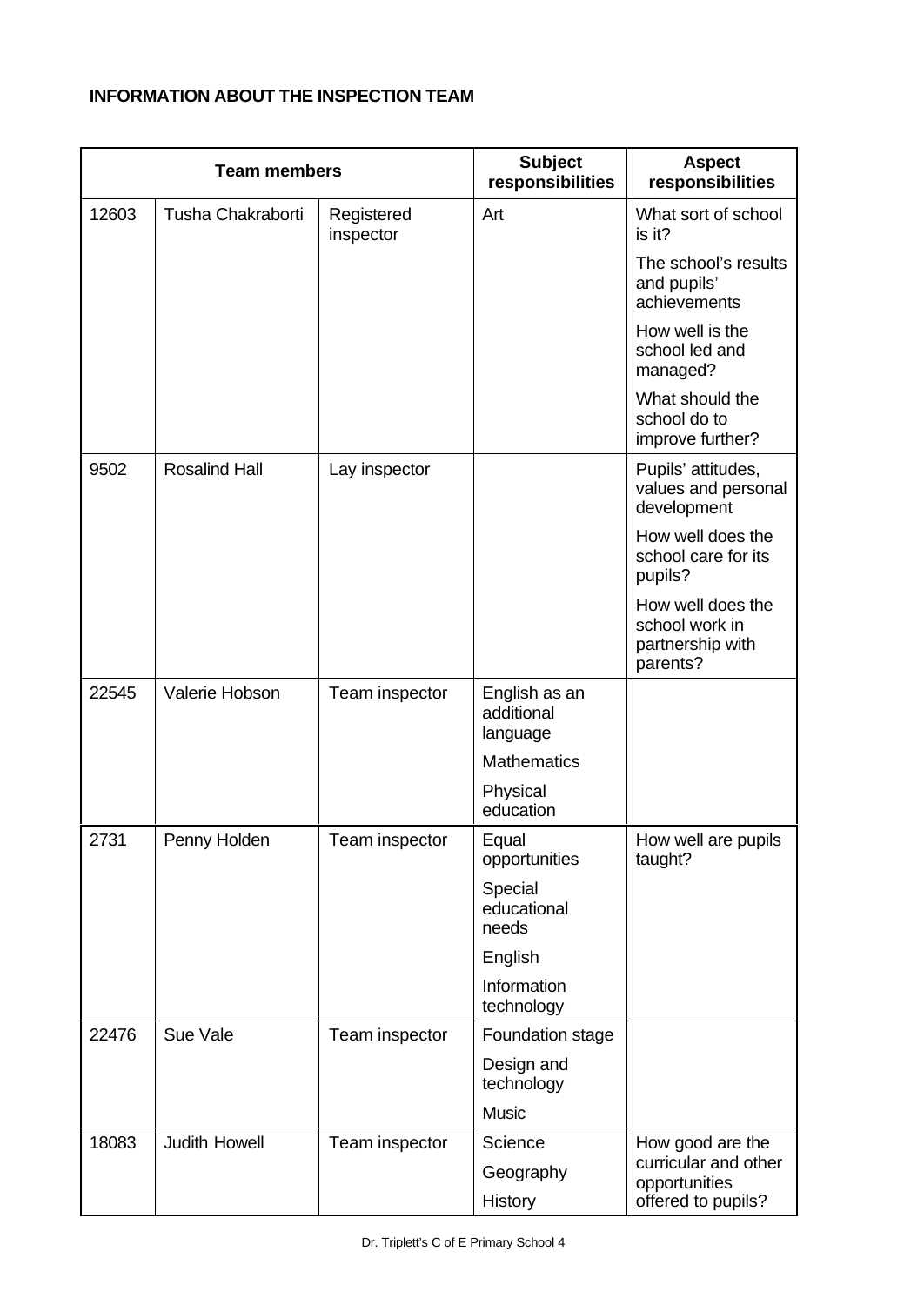| 2686 | <b>Brian Oppenheim</b> | Team inspector |  |  |
|------|------------------------|----------------|--|--|
|------|------------------------|----------------|--|--|

The inspection contractor was:

icp

360 Lee Valley Technopark Ashley Road **London** N17 9LN

Any concerns or complaints about the inspection or the report should be raised with the inspection contractor. Complaints that are not satisfactorily resolved by the contractor should be raised with OFSTED by writing to:

> The Complaints Manager Inspection Quality Division The Office for Standards in Education Alexandra House 33 Kingsway London WC2B 6SE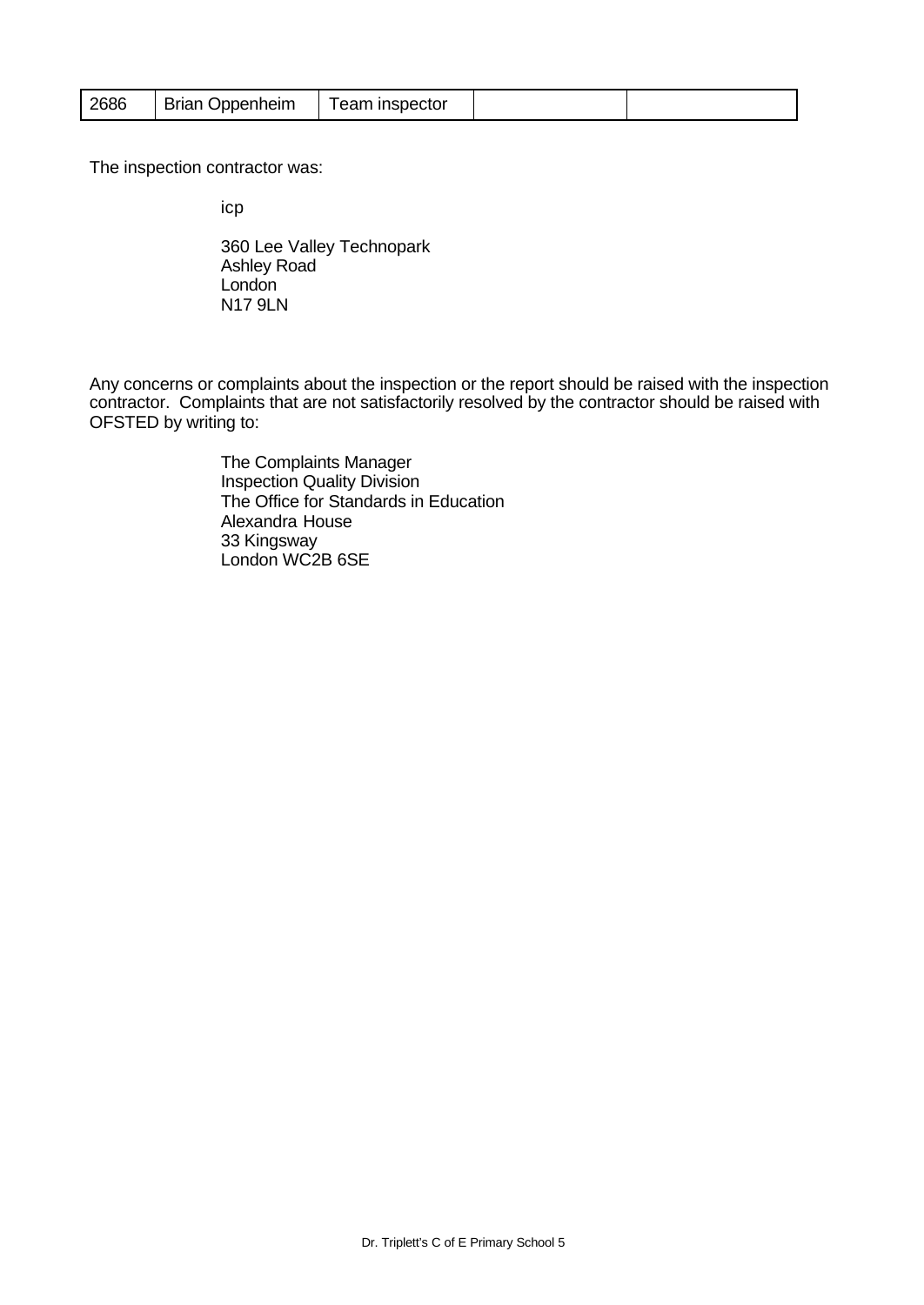# **REPORT CONTENTS**

|                                                                                                                                                                                                                                                                                                                                                                          | Page |
|--------------------------------------------------------------------------------------------------------------------------------------------------------------------------------------------------------------------------------------------------------------------------------------------------------------------------------------------------------------------------|------|
| <b>PART A: SUMMARY OF THE REPORT</b>                                                                                                                                                                                                                                                                                                                                     | 7    |
| Information about the school<br>How good the school is<br>What the school does well<br>What could be improved<br>How the school has improved since its last inspection<br><b>Standards</b><br>Pupils' attitudes and values<br>Teaching and learning<br>Other aspects of the school<br>How well the school is led and managed<br>Parents' and carers' views of the school |      |
| <b>PART B: COMMENTARY</b>                                                                                                                                                                                                                                                                                                                                                |      |
| <b>HOW HIGH ARE STANDARDS?</b>                                                                                                                                                                                                                                                                                                                                           | 12   |
| The school's results and pupils' achievements<br>Pupils' attitudes, values and personal development                                                                                                                                                                                                                                                                      |      |
| <b>HOW WELL ARE PUPILS TAUGHT?</b>                                                                                                                                                                                                                                                                                                                                       | 14   |
| <b>HOW GOOD ARE THE CURRICULAR AND OTHER</b><br><b>OPPORTUNITIES OFFERED TO PUPILS?</b>                                                                                                                                                                                                                                                                                  | 15   |
| <b>HOW WELL DOES THE SCHOOL CARE FOR ITS PUPILS?</b>                                                                                                                                                                                                                                                                                                                     | 18   |
| <b>HOW WELL DOES THE SCHOOL WORK IN</b><br><b>PARTNERSHIP WITH PARENTS?</b>                                                                                                                                                                                                                                                                                              | 19   |
| <b>HOW WELL IS THE SCHOOL LED AND MANAGED?</b>                                                                                                                                                                                                                                                                                                                           | 19   |
| WHAT SHOULD THE SCHOOL DO TO IMPROVE FURTHER?                                                                                                                                                                                                                                                                                                                            | 21   |
| <b>PART C: SCHOOL DATA AND INDICATORS</b>                                                                                                                                                                                                                                                                                                                                | 22   |
| <b>PART D: THE STANDARDS AND QUALITY OF TEACHING IN</b><br>AREAS OF THE CURRICULUM, SUBJECTS AND COURSES                                                                                                                                                                                                                                                                 | 26   |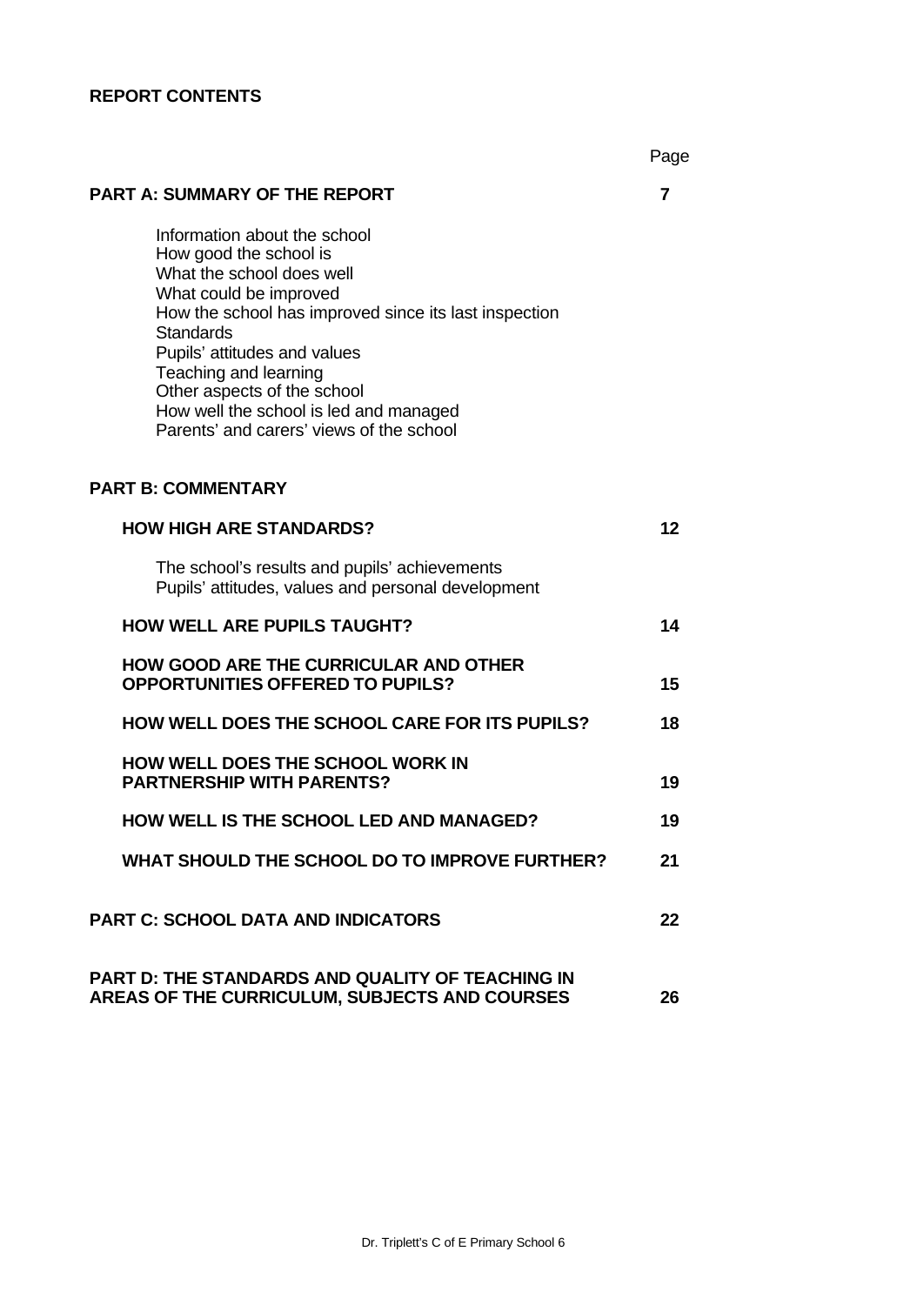#### **PART A: SUMMARY OF THE REPORT**

#### **INFORMATION ABOUT THE SCHOOL**

Dr Triplett's C of E Primary is a voluntary aided school for pupils aged 3 to 11 years. It is situated in Hayes in the London Borough of Hillingdon, an area diverse in terms of culture, language and socio-economic circumstances. The school is eleventh on the local authority's Deprivation Register indicating low socio-economic circumstances. It has high pupil mobility and, as a result, 18 per cent of pupils on average do not complete their education at Dr Triplett's. The school currently has 460 pupils with more boys than girls. It draws most of its pupils from Anglican and other Christian churches and a small percentage of pupils from other faiths, such as Muslim, Sikh and Hindu, who specifically ask for a church school education. The majority of pupils are of UK heritage and about a quarter are from six different minority ethnic groups. The main languages spoken, other than English, are Gujerati, Shona, Urdu and Punjabi. The number of pupils eligible for school meals free of charge is below the national average. The proportion of pupils with special educational needs is below the national average as is the number who have statements of special educational need. Attainment on entry to the school is variable but is average for the current year.

#### **HOW GOOD THE SCHOOL IS**

Dr Triplett's C of E Primary is a good school. The quality of education has improved since the last inspection and meets the academic, social and emotional needs of all pupils well. The quality of teaching is good and pupils make good progress across the school. Overall, standards have improved over the past four years. The headteacher provides a clear educational direction and is supported well by the senior management team and the governors, particularly the chair of governors. The school promotes the well-being of its pupils very effectively through its wellorganised support system and caring ethos: this ensures that each child is supported well in both their personal and academic development. The school provides good value for money.

#### **What the school does well**

- Pupils attain good standards in English and mathematics and make good progress across the school.
- The curricular provision in the nursery and reception is very good.
- The quality of teaching is good overall, with some very good teaching.
- Pupils' attitudes to learning are very good and they behave very well throughout the school.
- The school's arrangements for promoting pupils' welfare and personal development, particularly their moral and social development, are very good.
- The school works very effectively in partnership with parents and the wider community.
- The spacious and tranquil expanse of the grounds surrounding the school building enriches pupils' learning experiences and complements the school's caring ethos.

#### **What could be improved**

- Staff are not sufficiently knowledgeable about the learning needs of the minority ethnic pupils.
- Information gathered from assessment is not always used to check whether pupils are making enough progress from one year to another so that standards can be pushed higher.

*The areas for improvement will form the basis of the governors' action plan.*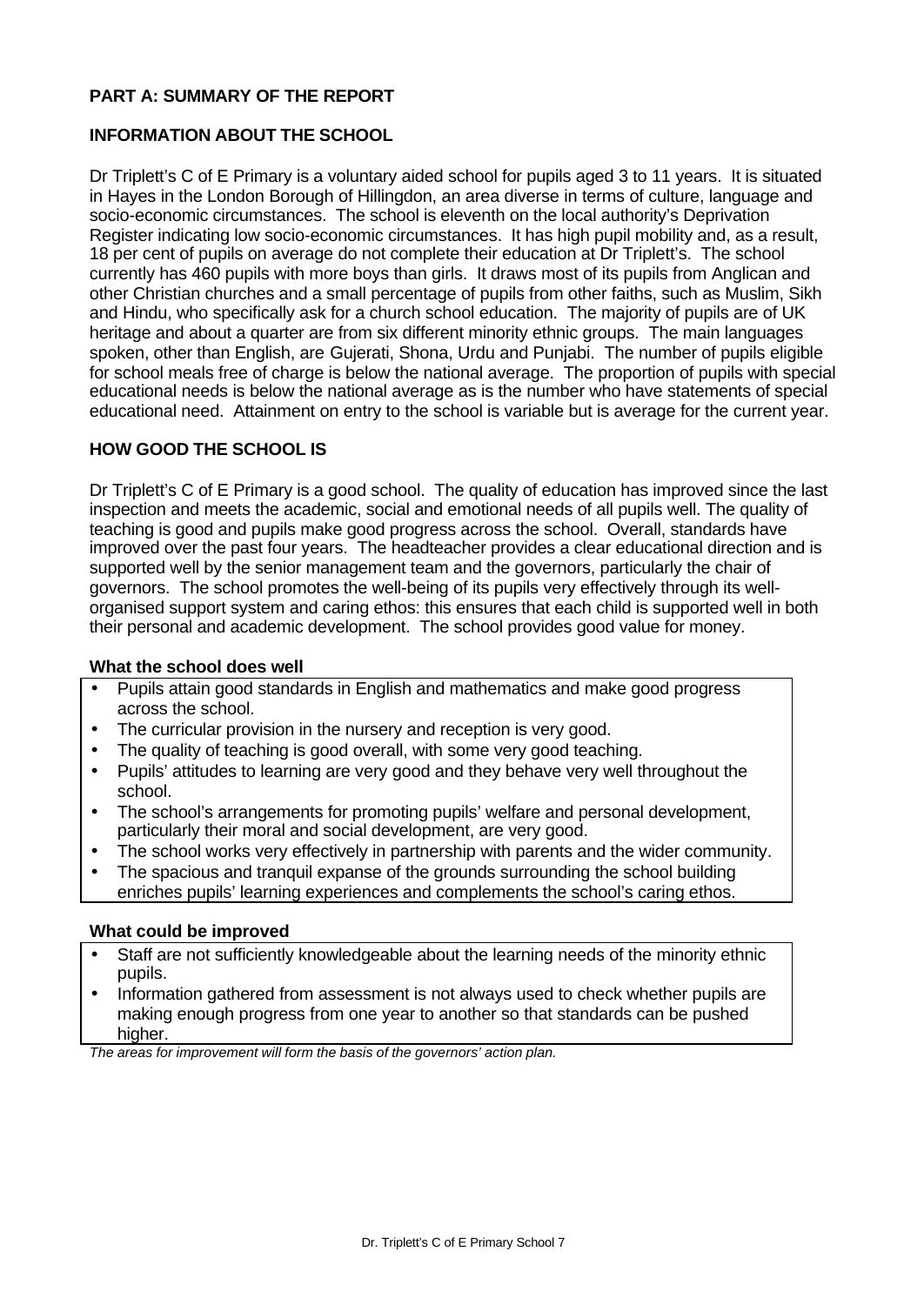#### **HOW THE SCHOOL HAS IMPROVED SINCE ITS LAST INSPECTION**

The school was last inspected in October1997. Good progress has been made since then and the key issues identified in the last inspection have been addressed successfully. The roles of the senior management have developed and are now effective. As a result, the curriculum provision is monitored well by the senior managers, leading to further improvement in the quality of education. An effective and appropriate programme for staff development and strategies for performance management are being implemented successfully. This means that all staff are able to enhance their knowledge and teaching skills in the whole range of curriculum. This is clearly reflected in the quality of teaching found during the current inspection. Teaching has improved significantly since the last inspection when over seven per cent of teaching was less than satisfactory. All these improvements and effective teamwork, involving the staff, headteacher and the governors indicate that the school is well placed to raise standards further.

## **STANDARDS**

The table shows the standards achieved by pupils at the end of Year 6 based on average point scores in National Curriculum tests.

|                 |             | <b>Compared with</b> |      |                    |                                               |
|-----------------|-------------|----------------------|------|--------------------|-----------------------------------------------|
| Performance in: | all schools |                      |      | similar<br>schools | Key                                           |
|                 | 1999        | 2000                 | 2001 | 2001               |                                               |
| English         | С           | B                    | B    | C                  | well above average<br>A<br>B<br>above average |
| mathematics     | В           | C                    | B    | B                  | average<br>below average<br>D                 |
| science         | С           | С                    | D    |                    | well below average<br>E                       |

The national test results for the year 2001 show that standards are above the national average in English and mathematics while standards in science have declined and have fallen below the national average. This is mainly due to the school's particular emphasis on the teaching of literacy and numeracy over the past three years. The percentage of pupils reaching the higher level is average in English, well above average in mathematics and below the national average in science. Compared to similar schools, the test results are average in English, above average in mathematics and below average in science. The trend of improvement in the school's results is broadly in line with the national trend. Attainment in the national tests exceeds the school's own targets.

Standards achieved by pupils in Year 2 in the 2001 national tests were average in reading and writing and above average in mathematics. In comparison to schools with similar characteristics, standards are similar in reading, writing and mathematics. The percentage of pupils achieving the higher level is above average in reading, below average in writing and well above average in mathematics.

The current inspection finds that pupils in Year 6 attain standards that are above average in English and mathematics. Standards are now average in science which indicates an improvement over the 2001 test result. This is because the school has prioritised science as an area for development in order to address the decline in the national tests in recent years. Pupils in Year 2 attain standards that are above average in English and mathematics and average in science. Pupils make good progress over time across the school.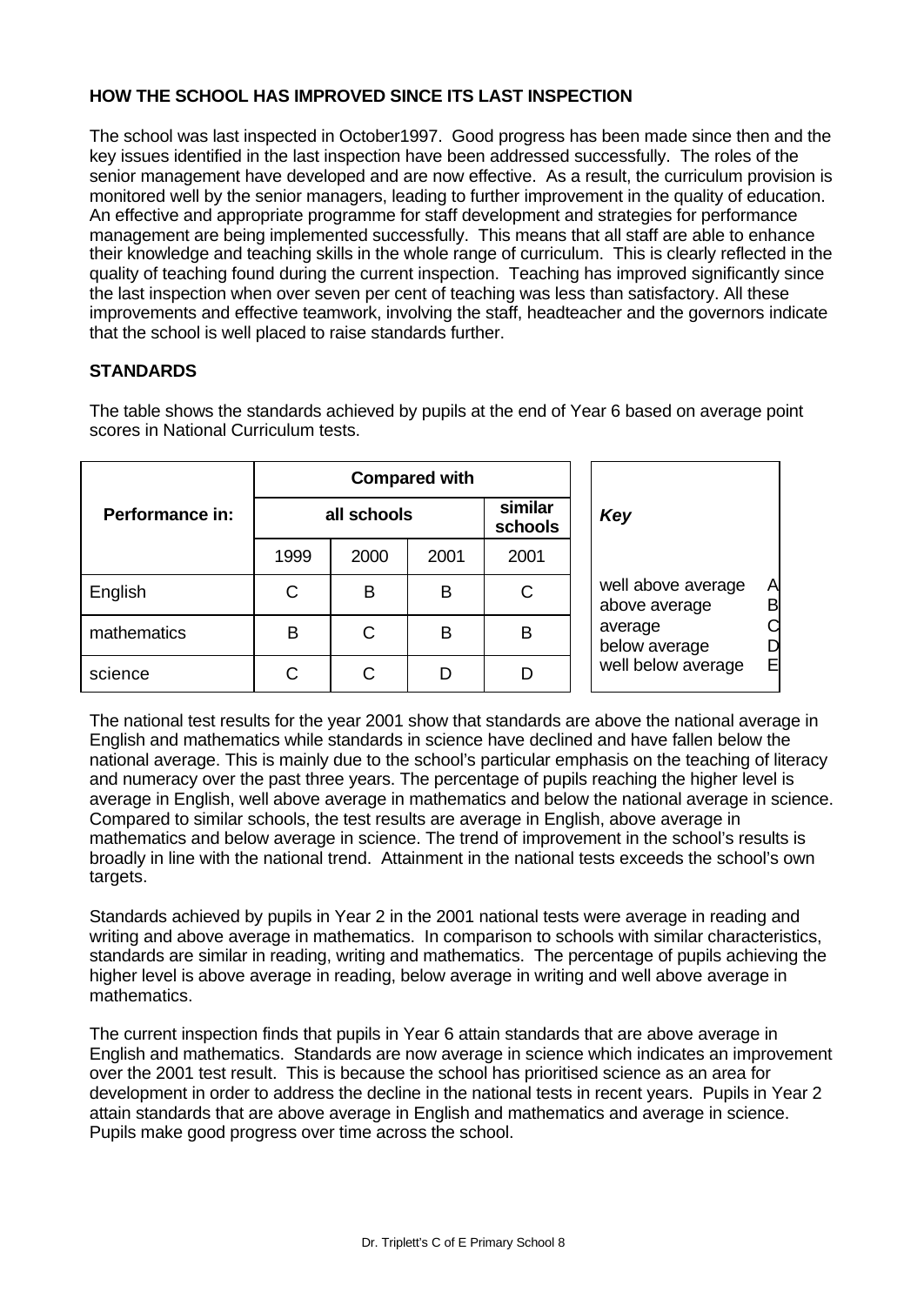At the end of Years 2 and 6, pupils attain standards that are above those expected of pupils of similar age in art, design and technology, music and physical education and make good progress in these subjects. In all other subjects, standards are in line with those expected of these age groups. Pupils across the school make satisfactory progress in these subjects. Pupils with special educational needs and most pupils with English as an additional language make good progress in relation to their previous attainment.

Children's attainment on entry to the nursery is below average in personal, social and emotional development in comparison with that expected for three-year-olds but it is in line with what is expected for this age in other areas of learning. Children make good progress in nursery and reception classes and, by the time they enter Year 1, most of them are likely to achieve what is expected for children of this age in all areas of learning.

| <b>Aspect</b>                             | <b>Comment</b>                                                                                                                                                                                                             |
|-------------------------------------------|----------------------------------------------------------------------------------------------------------------------------------------------------------------------------------------------------------------------------|
| Attitudes to the school                   | Very good. Pupils enjoy school, are keen to learn and respond<br>to class discussions and tasks very well.                                                                                                                 |
| Behaviour, in and out of<br>classrooms    | Very good. Pupils co-operate with their teachers to establish a<br>positive learning environment and move around the school in a<br>careful and orderly way.                                                               |
| Personal development<br>and relationships | Very good. Relationships within the school are particularly<br>strong and have a beneficial effect on pupils' behaviour and<br>attitudes to learning. They take responsibilities seriously and<br>carry them out sensibly. |
| Attendance                                | Good. Attendance is above the national average and<br>unauthorised absence is low.                                                                                                                                         |

## **PUPILS' ATTITUDES AND VALUES**

Pupils' attitudes to learning have been maintained at the same level since the last inspection. There was no evidence of any poor behaviour or bullying seen during the inspection.

## **TEACHING AND LEARNING**

| <b>Teaching of pupils</b><br>in: | Nursery and<br><b>Reception</b> | Years $1 - 2$ | Years $3-6$ |
|----------------------------------|---------------------------------|---------------|-------------|
| Quality of teaching              | Good                            | Good          | Good        |

*Inspectors make judgements about teaching in the range: excellent; very good; good; satisfactory; unsatisfactory; poor; very poor. 'Satisfactory' means that the teaching is adequate and strengths outweigh weaknesses.*

The quality of teaching is good overall, with some very good teaching. It has improved significantly since the last inspection when over seven per cent of teaching was less than satisfactory. This improvement in the quality of teaching reflects the hard work and commitment of the headteacher and the staff.

Teaching is consistently good in English and mathematics, with a large proportion being good or very good. This indicates that Literacy and Numeracy Strategies have been implemented effectively and are having a positive impact on pupils' learning. Teaching is also good in art, music, design and technology and physical education. As a result, pupils across the school make good progress.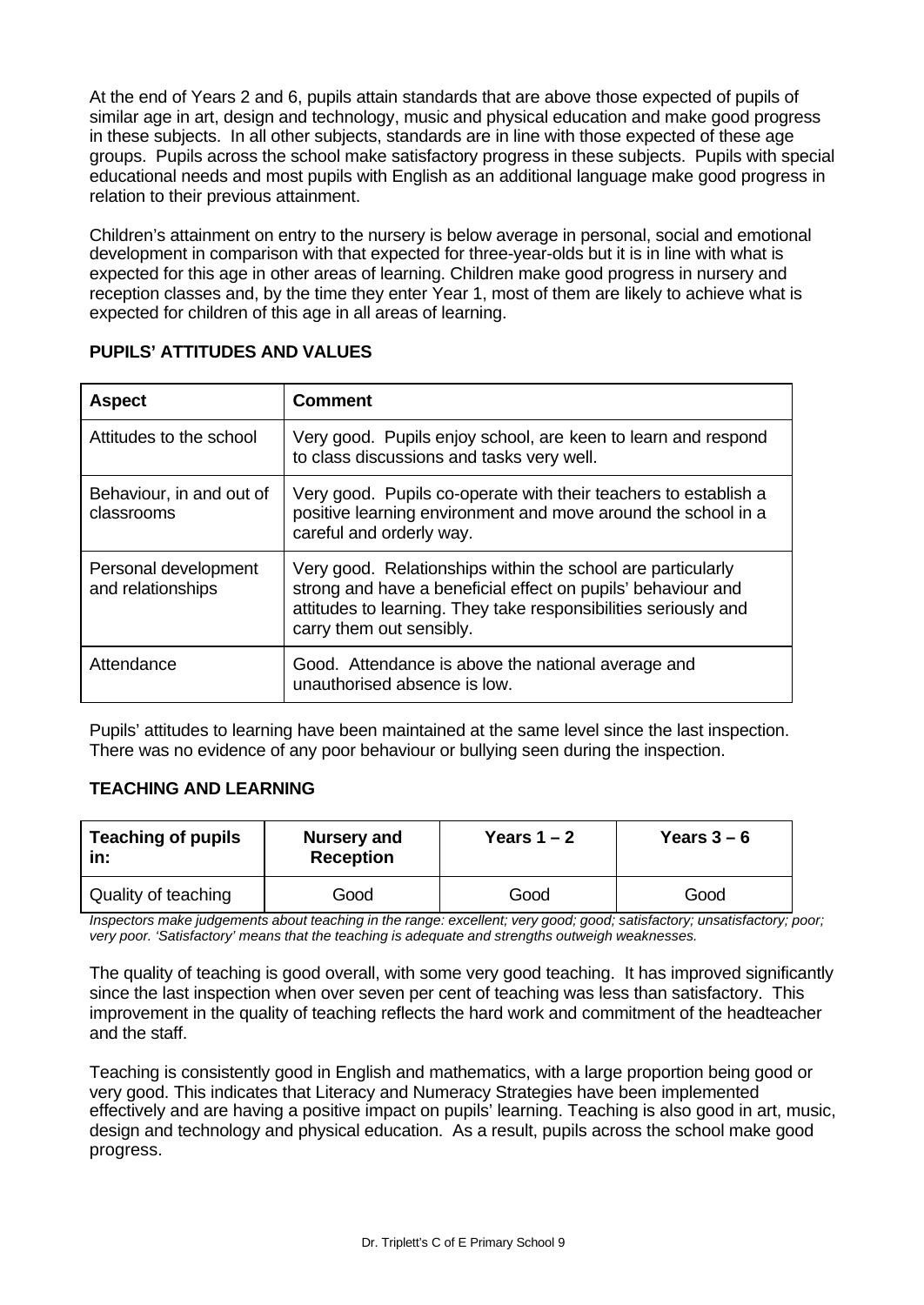Teachers' planning is good and securely based upon schemes of work, particularly in the core subjects of English and mathematics. In all lessons learning objectives are shared with the class and they are reviewed and revisited at the end of each lesson. As a result, pupils are making good progress in gaining knowledge and understanding in all subjects. The teaching of the basic skills of numeracy and literacy is good throughout the school.

Behaviour management is a strength of teaching and teachers take very good care to ensure that all pupils are included in the activities in the classroom. Questions are well used to ensure that all pupils have an opportunity to contribute and to learn. Teachers' subject knowledge and understanding of how children learn are consistently good and they use assessment information satisfactorily to check how much is learnt in lessons. However, this information is not put together to give a longer term view of progress from one year to another.

Teachers plan effectively to ensure that the learning needs of pupils are met. They have high expectations of pupils and challenge them appropriately. As a result, most pupils concentrate well and make good progress in their learning.

Pupils with special educational needs are supported well in their learning. They have appropriate individual education plans that are understood by their class teachers. In almost all lessons teachers plan work at different levels of difficulty to suit different pupils in the class. They may also receive effective and skilful help from classroom assistants who work in partnership with class teachers and ensure that these pupils participate fully in all lessons. Pupils with special educational needs are keen to work hard and this helps them learn and achieve well.

Pupils who are at an early stage of learning English make satisfactory progress when they are supported by a specialist teacher or classroom assistant. However, some class teachers are not fully aware of the learning needs of bilingual pupils and this has an adverse effect on their progress. Those who are competent in English make good progress.

| <b>Aspect</b>                                                                                           | <b>Comment</b>                                                                                                                                                                                                                                                                                                       |
|---------------------------------------------------------------------------------------------------------|----------------------------------------------------------------------------------------------------------------------------------------------------------------------------------------------------------------------------------------------------------------------------------------------------------------------|
| The quality and range of<br>the curriculum                                                              | The curriculum is broad and balanced. The school offers pupils a good<br>range of interesting and stimulating learning opportunities. The range<br>and quality of extra-curricular activities is very good.                                                                                                          |
| Provision for pupils with<br>special educational<br>needs                                               | Good. The curriculum gives good opportunities for pupils with special<br>educational needs to benefit from all the school provides. Targets in<br>individual educational plans are well thought out and are reviewed<br>regularly. The needs of pupils with statements of special educational<br>needs are met well. |
| Provision for pupils with<br>English as an additional<br>language                                       | Satisfactory provision. The few pupils at the early stages of learning<br>English do not always receive sufficient support. They make<br>satisfactory progress, but not as much as they are capable of. All staff<br>are not fully aware of the learning needs of the bilingual pupils.                              |
| Provision for pupils'<br>personal, including<br>spiritual, moral, social<br>and cultural<br>development | Good, overall. Pupils' spiritual and cultural development is good.<br>Provision for moral and social development is very good.                                                                                                                                                                                       |
| How well the school<br>cares for its pupils                                                             | Very good. Pupils are very well cared for. The information gained from<br>monitoring whole class progress is used well to provide appropriate<br>support although it is not used effectively to promote individual progress                                                                                          |

## **OTHER ASPECTS OF THE SCHOOL**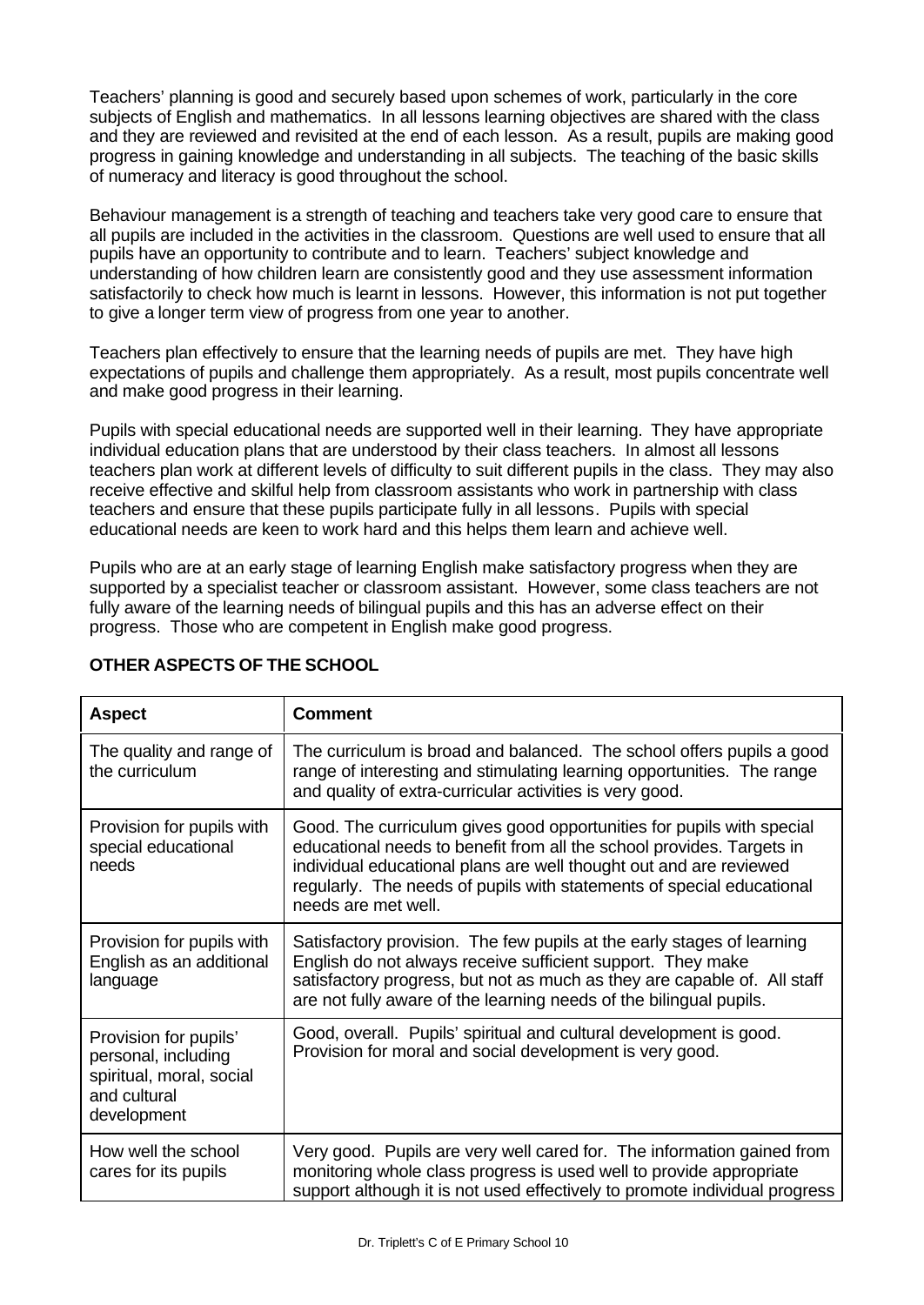| .<br>over time. |
|-----------------|
|-----------------|

The school ensures that pupils learn in a secure, safe and Christian environment where pupils are regarded as members of a family. It has developed very effective links with parents which makes a very positive contribution to children's learning at school and at home.

#### **HOW WELL THE SCHOOL IS LED AND MANAGED**

| <b>Aspect</b>                                                             | <b>Comment</b>                                                                                                                                                                                                                                                                                                           |
|---------------------------------------------------------------------------|--------------------------------------------------------------------------------------------------------------------------------------------------------------------------------------------------------------------------------------------------------------------------------------------------------------------------|
| Leadership and<br>management by the<br>headteacher and other<br>key staff | The school is led and managed well. The headteacher provides an<br>effective and a strong leadership in developing and managing the<br>school. He is supported very well by the assistant headteachers,<br>other members of the senior management team and the governors in<br>improving and leading the school forward. |
| How well the governors<br>fulfil their responsibilities                   | The strategic role of the governors is well developed. They have a<br>good understanding of the strengths and weaknesses of the school.<br>The chair and other governors are actively involved in moving the<br>school forward.                                                                                          |
| The school's evaluation<br>of its performance                             | The school uses its development plan effectively to evaluate its<br>performance. The analysis of test results and the monitoring of<br>teaching are used well to see where improvements could be made.                                                                                                                   |
| The strategic use of<br>resources                                         | The school makes good use of its staff. Accommodation and<br>learning resources are used effectively to enhance pupils' learning.<br>Grants and other fundings are used very effectively for their intended<br>purpose.                                                                                                  |

The staff are well trained. The school applies the principles of best value well in all spending decisions and monitors its impact on financial planning closely. The outside accommodation is very good and supports pupils' learning in many parts of the curriculum very effectively.

## **PARENTS' AND CARERS' VIEWS OF THE SCHOOL**

| What pleases parents most                                                                                                                                                                                                                                                                                                                                                                                                                                                                                                                     | What parents would like to see improved                                                                                                                                                                                  |
|-----------------------------------------------------------------------------------------------------------------------------------------------------------------------------------------------------------------------------------------------------------------------------------------------------------------------------------------------------------------------------------------------------------------------------------------------------------------------------------------------------------------------------------------------|--------------------------------------------------------------------------------------------------------------------------------------------------------------------------------------------------------------------------|
| Their children like school.<br>$\bullet$<br>The school helps their children to<br>become mature and responsible.<br>Children are making good progress.<br>$\bullet$<br>The teaching is good.<br>$\bullet$<br>The school expects children to work<br>hard and achieve their best.<br>Parents feel comfortable about<br>approaching the school.<br>The school promotes good behaviour.<br>$\bullet$<br>The school works closely with parents.<br>$\bullet$<br>Parents feel that they are kept well<br>informed about their children's progress. | Some parents feel that their children do not<br>$\bullet$<br>receive sufficient homework.<br>Some parents feel that the school does not<br>$\bullet$<br>provide an interesting range of extra-<br>curricular activities. |

An overwhelming majority of parents are very pleased with the school and parents acknowledge the improvements made in recent years. The inspection team agrees with parents' positive comments. The team concludes that all pupils receive sufficient homework which is used very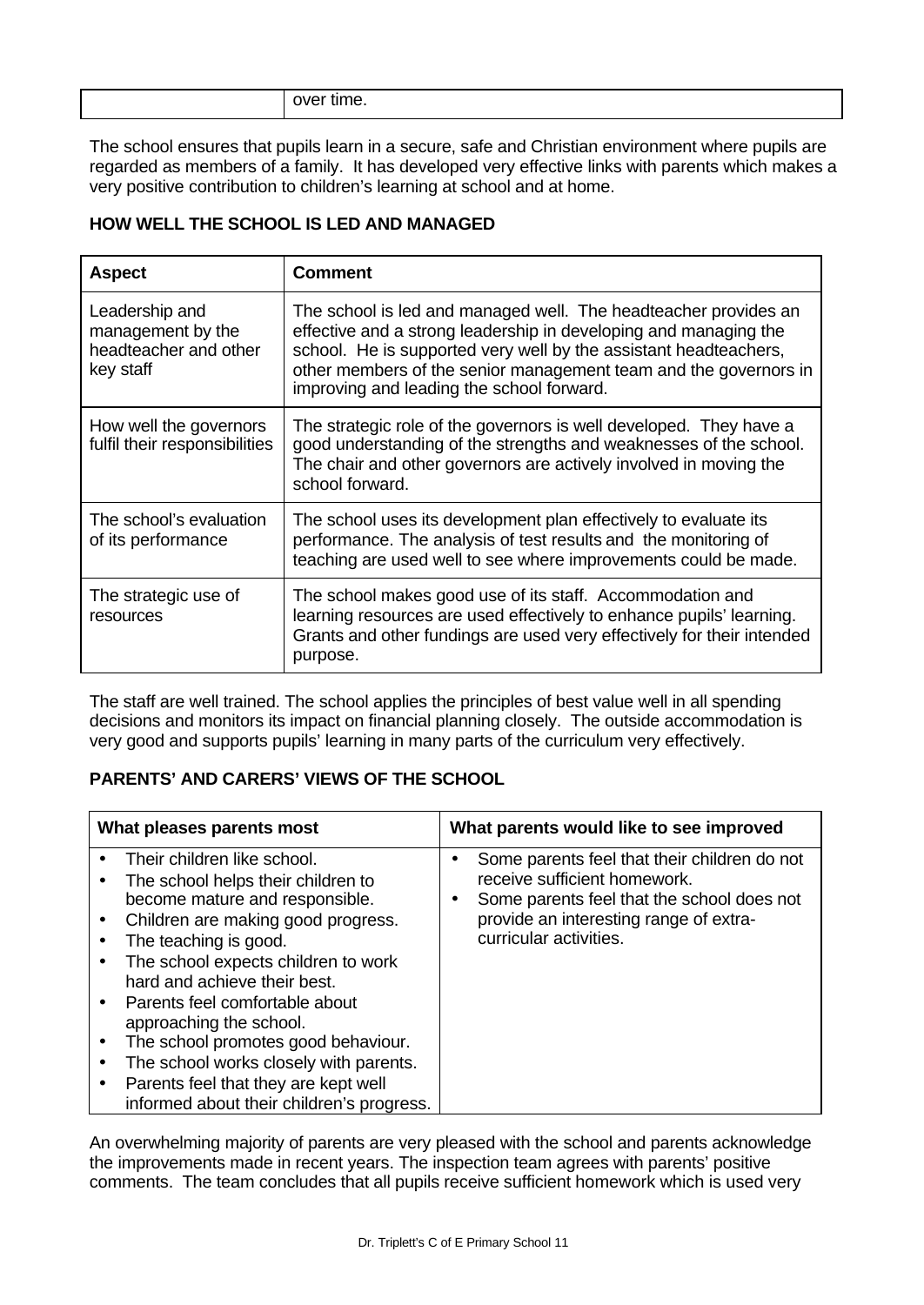effectively to extend pupils' learning. The school provides a very good range of extra-curricular activities which enhance pupils' opportunities for learning and physical activities.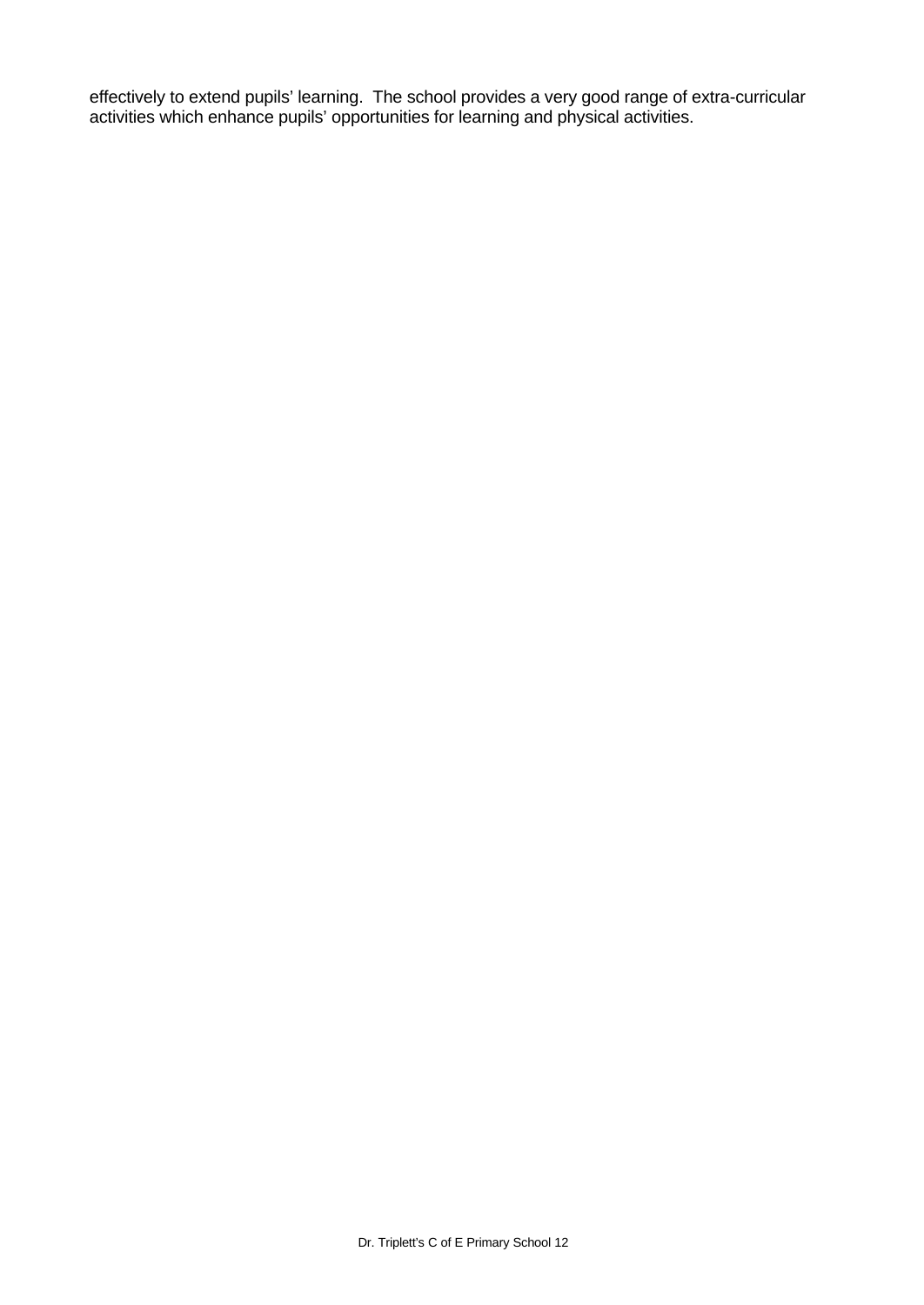## **PART B: COMMENTARY**

## **HOW HIGH ARE STANDARDS?**

#### **The school's results and pupils' achievements**

1. Overall, pupils in Dr Triplett's C of E Primary School achieve well. The results of the national tests, at the end of Year 6, are above average in English and mathematics and below the national average in science. When these results are compared to schools that have a similar number of pupils eligible for free school meals, standards are not as good as they are average in English, above average in mathematics and below average in science. The results show that pupils in Year 6 do not achieve as well as in comparison to their prior attainment in the national tests that they took at the end of Year 2. This is mainly due to the mobility of pupils in Years 3 - 6. However, over the past four years the school's results improved at a rate that is similar to the national picture. The current inspection finds that standards have improved in science and are being maintained in English, mathematics and most other subjects.

2. The results of the 2001 national tests for Year 2 pupils are average in reading and writing and above average in mathematics. Standards in science in Year 2, based on the teacher assessment, are average.

3. Children's attainment on entry to the nursery is below that expected of three-year-olds in personal, social and emotional development but average in all other areas of learning. Children make good progress in the nursery and Reception and, by the time they enter Year 1, most children attain in line with what is expected for their age.

4. In English, Year 2 pupils are enthusiastic about their work. Their handwriting is well formed and they are routinely writing in good sentences with appropriate punctuation often using interesting connecting words. They have a good knowledge of different genres and authors and are able to explain why they like their personal favourites. They have good phonic knowledge developed over the last two years. In Year 6, pupils have a fluent and often personal writing style. They write persuasive arguments giving their personal views, for example, whether to have uniform or not. Their points of view are well put and they use a good range of vocabulary to make their writing interesting. They are fluent readers with a wide knowledge of different styles of writing and authors. Throughout the school pupils demonstrate well-developed speaking and listening skills and most contribute confidently in small groups and often to their class or to the whole school. They explain themselves clearly and enjoy answering questions and taking part in conversations.

5. The National Literacy Strategy has been introduced effectively and literacy is used well to support work in other subjects, such as history and geography and word processing in information and communication technology (ICT).

6. In mathematics, pupils in Years 1 and 2 have a good understanding of number and use number bonds to calculate numbers to 100 and beyond in mental and oral work. They use a wide range of strategies for adding and subtracting and count confidently in multiples of 2, 5 and 10. They have good knowledge of two- and three-dimensional shapes and are able to present their findings in Venn and Carroll diagrams. Pupils in Year 6 make good progress and have a wide range of strategies for making written, mental and oral calculations. They solve money problems correctly and have good understanding of probability and are able to identify which number operations are required in mathematical investigations.

7. In science, pupils in Year 2 demonstrate a good understanding of plant structure and know about the properties of a range of different materials. They use scientific vocabulary well to describe their investigative work. In Year 6, pupils conduct a wide variety of experiments and have a good understanding of scientific investigations. All pupils recognise the importance of making their tests fair. All aspects of the science curriculum are taught well.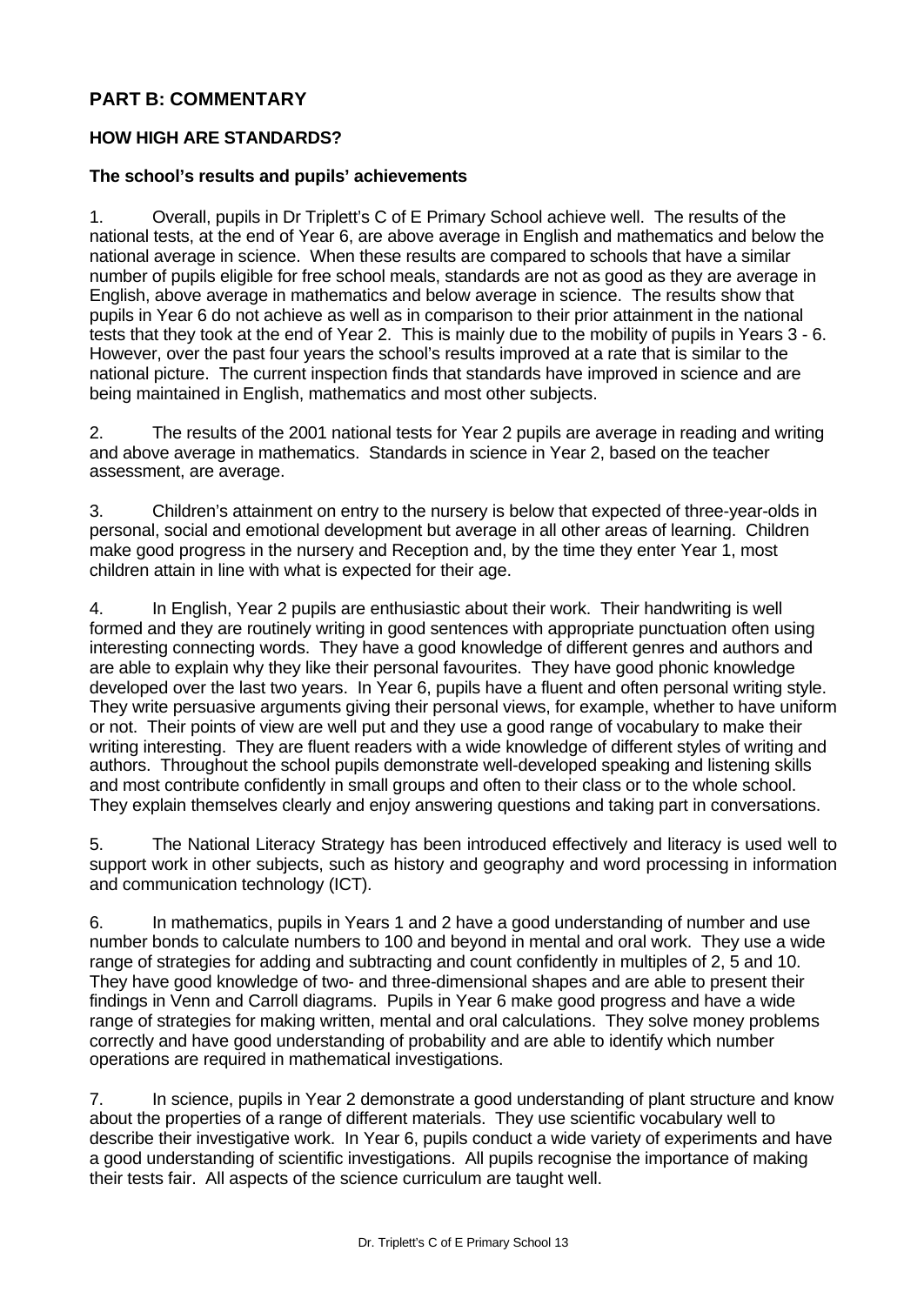8. Standards in ICT, at the end of Years 2 and 6, are in line with the expected levels. Pupils are taught specific computer program skills but it is not always effective when taught in the classrooms using only one computer. They have opportunities to do research work and homework using encyclopaedias on CD ROMs and the Internet. Year 6 pupils have produced their own web pages which they have animated and linked.

9. Pupils with special educational needs make good progress because the teaching they receive in lessons is well matched to their needs and they have suitable additional help from support staff.

10. There are a small number of pupils who speak English as an additional language. Most are fluent English speakers who flourish with the good teaching in many lessons. On a tiny minority of occasions, teachers' lack of instruction or inadequate support cause pupils, who are at the early stages of learning English, to struggle.

11. There is no significant difference in the performance of boys and girls. The school sets targets for its pupils and reviews them every year to ensure that they are sufficiently challenging. It exceeded its targets last year.

## **Pupils' attitudes, values and personal development**

12. All pupils show very positive attitudes to school and are very mature in their approach to learning. All but a very few arrive on time, ready for work. They wear their school uniform with pride. They are enthusiastic about their learning and about their extra-curricular activities such as country dancing. They spoke with eagerness about their experiences on the school journey and about singing in the Royal Albert Hall.

13. All pupils behave very well throughout the school. They settle down to tasks well and are quick to respond to teachers' instructions; this was particularly noticeable in the nursery where children of a very young age respond promptly and keenly to a change in activity. Pupils move around the school in a careful and orderly way and as a result the school has a calm and purposeful atmosphere. In the playground they play together well and make full use of the space for a variety of games. There was no evidence of any poor behaviour or bullying seen during the inspection. There were three fixed period exclusions during last year.

14. All staff and pupils have very good relationships. They work well together, for example, this was seen in a Year 4 history where groups of pupils shared their findings on Egyptian artefacts. Pupils have a clear understanding of the effect of their actions on others and support each other well. Pupils are encouraged to take responsibility for themselves and by the time they reach Year 6 they are mature and thoughtful young people. In all classes pupils are given responsibility for classroom tasks and they carry these out well. Those Year 6 pupils elected to be House Captains or Vice Captains take their role seriously. All Year 6 pupils are given opportunities to undertake responsibility, for example, they organise the Infants Sports Day and host a party for 140 local senior citizens as well as undertaking more routine tasks such as setting up the hall for assembly. One Year 6 pupil commented, "the teachers trust us" and other pupils agreed that they trusted the teachers and felt that any personal concerns they had would be handled fairly and discreetly. Boys and girls and pupils of different ages get on very well together. Older pupils act as' buddies' to younger ones and hear them read or practise their spellings. Pupils have a high level of respect for the feelings values and beliefs of others.

15. Attendance levels are good. They are above the national average and unauthorised absence is low. Parents commented that their children were always keen to come to school.

16. Pupils with special educational needs are keen to do well and take their targets for improvement seriously although many of them are easily distracted or discouraged. They thrive with lots of positive encouragement and by achieving small successes.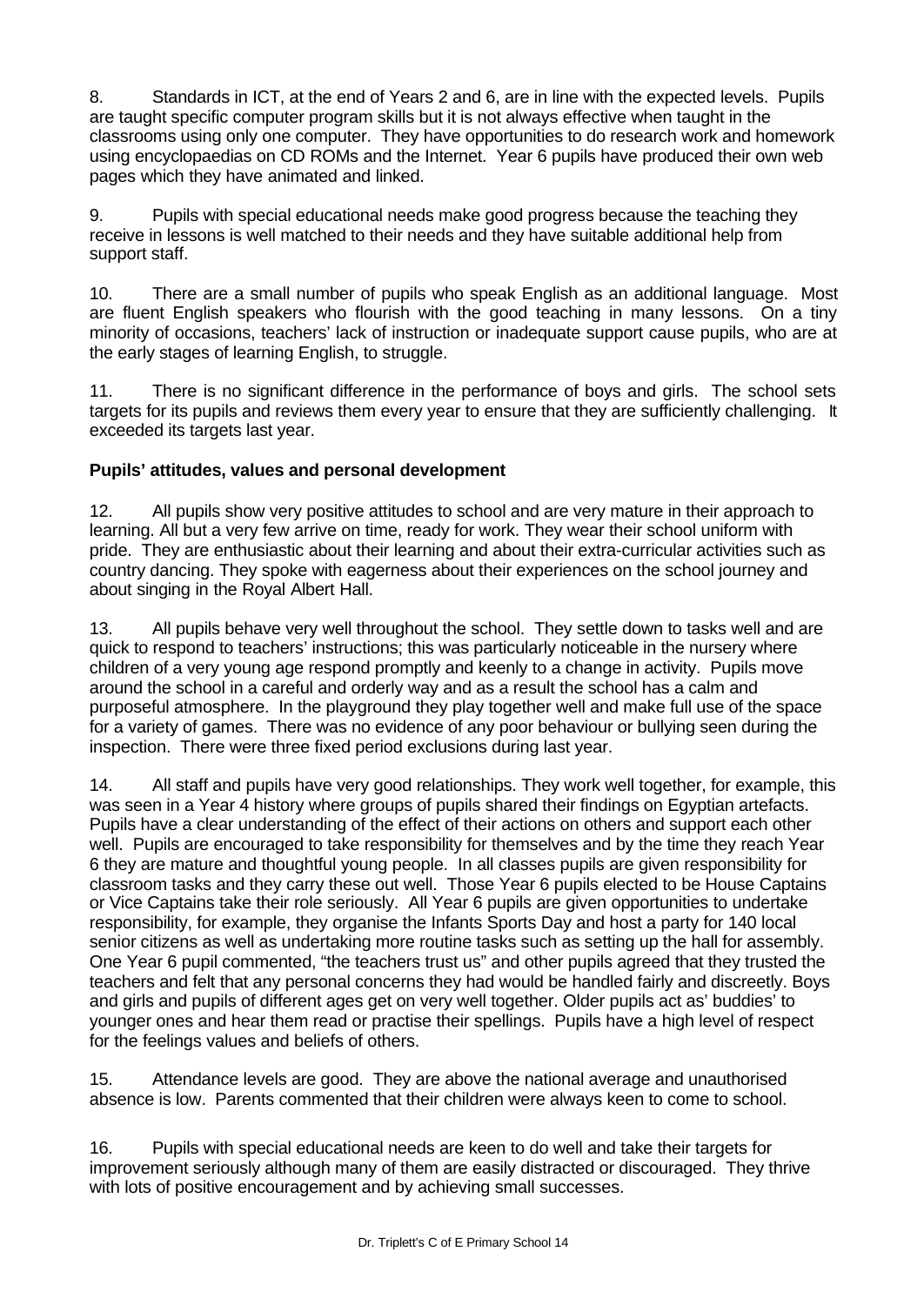# **HOW WELL ARE PUPILS OR STUDENTS TAUGHT?**

17. Overall, the quality of teaching is good, with some very good teaching. Teaching has improved significantly since the last inspection when over seven per cent of teaching was less than satisfactory. Approximately one in four lessons seen was very good and nearly one in two lessons was good. This improvement in the quality of teaching reflects the hard work and commitment of the headteacher and the staff.

18. Teaching is consistently good in English and mathematics, with a large proportion being good or very good. This indicates that Literacy and Numeracy Strategies have been implemented effectively and these are having a positive impact on pupils' learning. Teaching is also good in art, music, design and technology and physical education. As a result, pupils across the school make good progress. The teaching of the basic skills of numeracy and literacy is good throughout the school.

19. Teachers plan effectively to ensure that the learning needs of pupils are met. Planning is securely based upon schemes of work, particularly in the core subjects of English and mathematics. For example, in a mathematics lesson in Year 4, the teacher planned very effectively for a variety of methods to consolidate pupils' understanding of how to measure angles and to recognise the characteristics of the angles, such as 90 degree as quarter turn and 180 degree as half turn. Learning objectives are shared with the class and they are reviewed at the end of each lesson. Teachers use appropriate strategies to ensure that pupils build on previous learning and develop the concepts systematically. This was evident in many lessons, where lessons begin with evaluating learning in previous lessons.

20. In many lessons, teachers maintain a brisk pace to capture pupils' attention and interest so that pupils remain active and learn well. These features contribute positively to pupils' attitudes to learning and their progress. An example of this was seen in a Year 5 geography lesson where the teacher's efficient use of time meant that the vast majority of pupils used atlases very successfully to locate places around the world, linked to the newspaper report they had read.

21. Behaviour management is a strength of the school. Teachers ensure that all pupils are included in the activities in the classroom and, as a result, pupils concentrate on tasks well. This was seen in a Year 2 physical education lesson, where very good strategies for behaviour management meant that pupils concentrated on tasks and co-operated well developing confidence and very good social skills. Teachers treat all pupils with respect and as individuals, and, at the same time, expect high standards of behaviour. Praise is used very effectively to make pupils feel confident about their ability to learn, and to reinforce good behaviour.

22. Teachers have high expectations of pupils and challenge them appropriately. For example, in a Year 6 science lesson, the teacher's high expectations of pupils and the challenging activities provided meant that pupils performed the investigative work on the growth of plants successfully and achieved above average standards in this lesson.

23. Teachers have good subject knowledge and use resources to a good effect to support pupils' learning. This was seen in a science lesson in Year 6 where teacher's very good subject knowledge meant that all pupils were challenged very effectively leading to high quality learning in their investigative work. Similarly, in a mathematics lesson in Year 5, the teacher's knowledge of the numeracy strategies enabled pupils to gain a very clear understanding of 'improper fractions.' Teachers have high expectations of all pupils and ensure that pupils make good progress as they move up the years. As a result, most pupils concentrate well and gain in knowledge and understanding progressively in most subjects. For example, in an English lesson in Year 4, the teacher's high expectations of what pupils can do meant that pupils successfully scanned the text for compound words and produced high quality written work.

24. The activities provided for the children in the nursery and Reception are very appropriate, offering them challenges and ensuring that they are interested and involved in their learning for a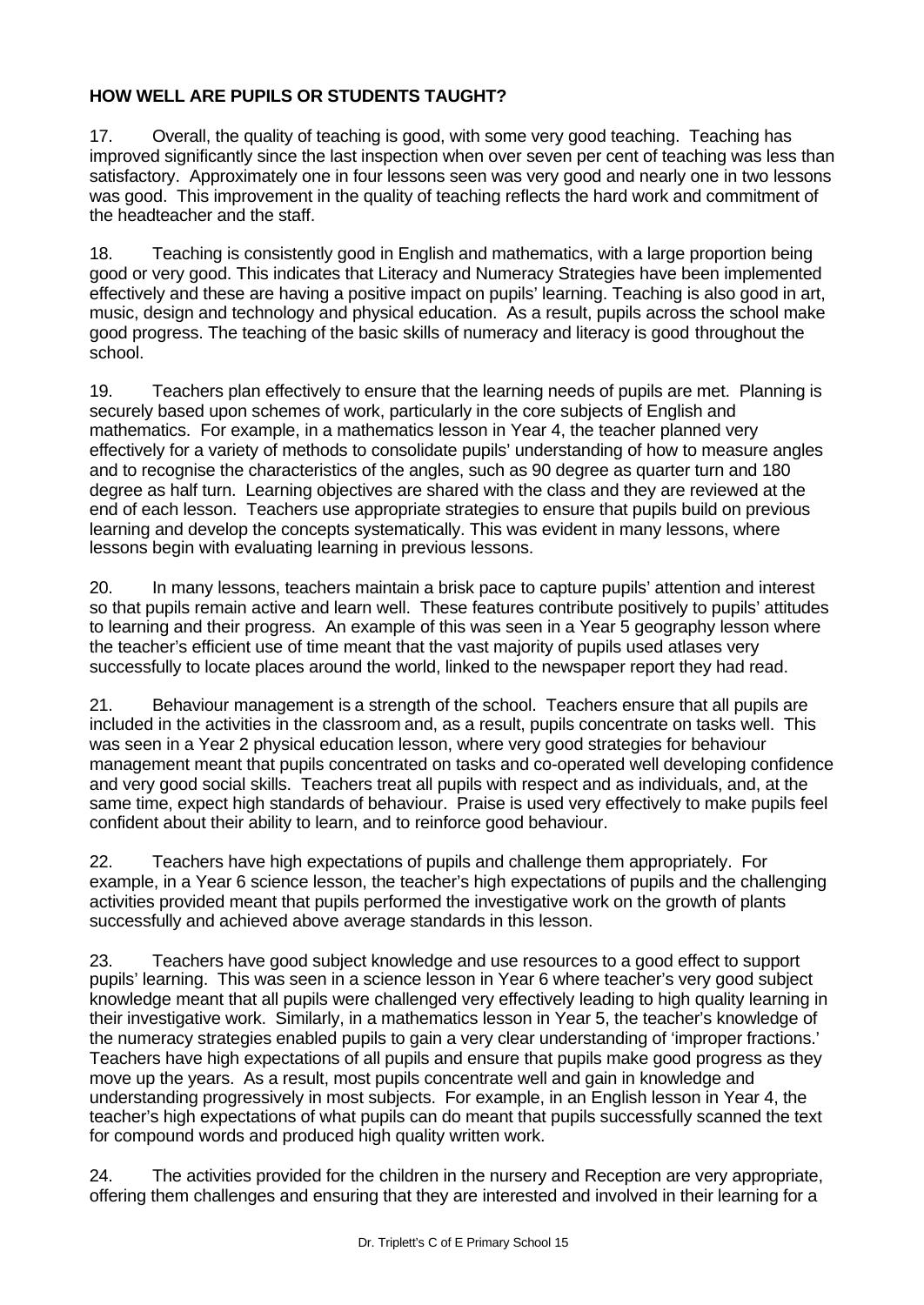considerable time. This was seen in many lessons in the nursery where children rose to the teacher's challenge. They are developing good speaking and listening skills, as one child explained clearly that 'caterpillars turn into cocoons.' Activities are well linked, supporting the acquisition of basic skills such as literacy, numeracy and independent learning.

25. Relationships between teachers and pupils are very good across the school. This means that the learning atmosphere in lessons is good, where pupils feel safe and valued and learn well. Pupils respond positively by valuing their teachers and what the teachers have to teach. Good examples were seen in the nursery where very good relationships between the adults and the children provide a safe and rich learning environment for the newly arrived children.

26. Teachers use assessment information well to check pupils' progress in lessons. However, this information is not yet used effectively to track the progress of individual pupils over time. Questions are well used to ensure that all pupils have an opportunity to contribute and to gain in understanding. Teachers' understanding of how children learn is consistently good. Marking of pupils' work is satisfactory but it is not always used effectively to suggest how pupils can improve. In some lessons where teaching is less good, there is an over-reliance on worksheets. Sometimes in mathematics for example, pupils have two or three worksheets and spend too long practising a skill they have already understood. This slows their progress and they have less time for using their knowledge in investigations or problem solving.

27. Pupils with special educational needs have appropriate individual education plans that are understood by their class teachers. In almost all lessons teachers plan work at different levels of difficulty to suit different pupils in the class. This means that special needs pupils are catered for well in most subjects. They may also receive effective and skilful help from classroom assistants who work in partnership with class teachers. The support teacher and teaching assistant give extra help to small groups of special educational needs pupils in the special needs room. These sessions are designed to build up their reading, writing and organisational skills. This additional special needs work for pupils is well planned and carefully structured, allowing for useful repetition and reinforcement whilst giving pupils success. Pupils with special educational needs are keen to work hard and this helps them learn and achieve well although one or two have very low self belief and easily become disheartened when they come up against challenges.

28. The few pupils who speak English as an additional language and are at early stages of learning English are not always supported effectively. Although teachers identify pupils with English as an additional language in their planning files there is rarely a reference to them in lesson plans. The majority of pupils work within middle and higher ability groups and make at least satisfactory progress in lessons. On occasion, pupils whose understanding of English is less secure and who are new to using specific apparatus may struggle to achieve because no one has checked if the pupil knows what to do. For instance, in a numeracy lesson a Year 2 pupil did not understand how to use a 100 square and needed this help in order to achieve the task.

#### **HOW GOOD ARE THE CURRICULAR AND OTHER OPPORTUNITIES OFFERED TO PUPILS OR STUDENTS?**

29. Overall, the quality and range of the curriculum provided by the school are good and promote the aims of the school well. It includes all subjects of the National Curriculum, together with religious education. The curriculum meets all statutory requirements and offers pupils a good range of opportunities. Appropriate policies and schemes of work are in place for all subjects and each receives an appropriate amount of teaching time. Long-term and medium–term planning is good and provides for the coverage of all National Curriculum programmes of study. Subject coordinators monitor the planning to ensure that all aspects of their subjects are being taught in sufficient depth and at an appropriate level for the age and abilities of the pupils. Team curriculum planning in year groups enables a strong system of curriculum planning to ensure equality of teaching and education across year groups. Weekly plans are detailed and focus on key objectives that meet the differing learning needs of pupils well.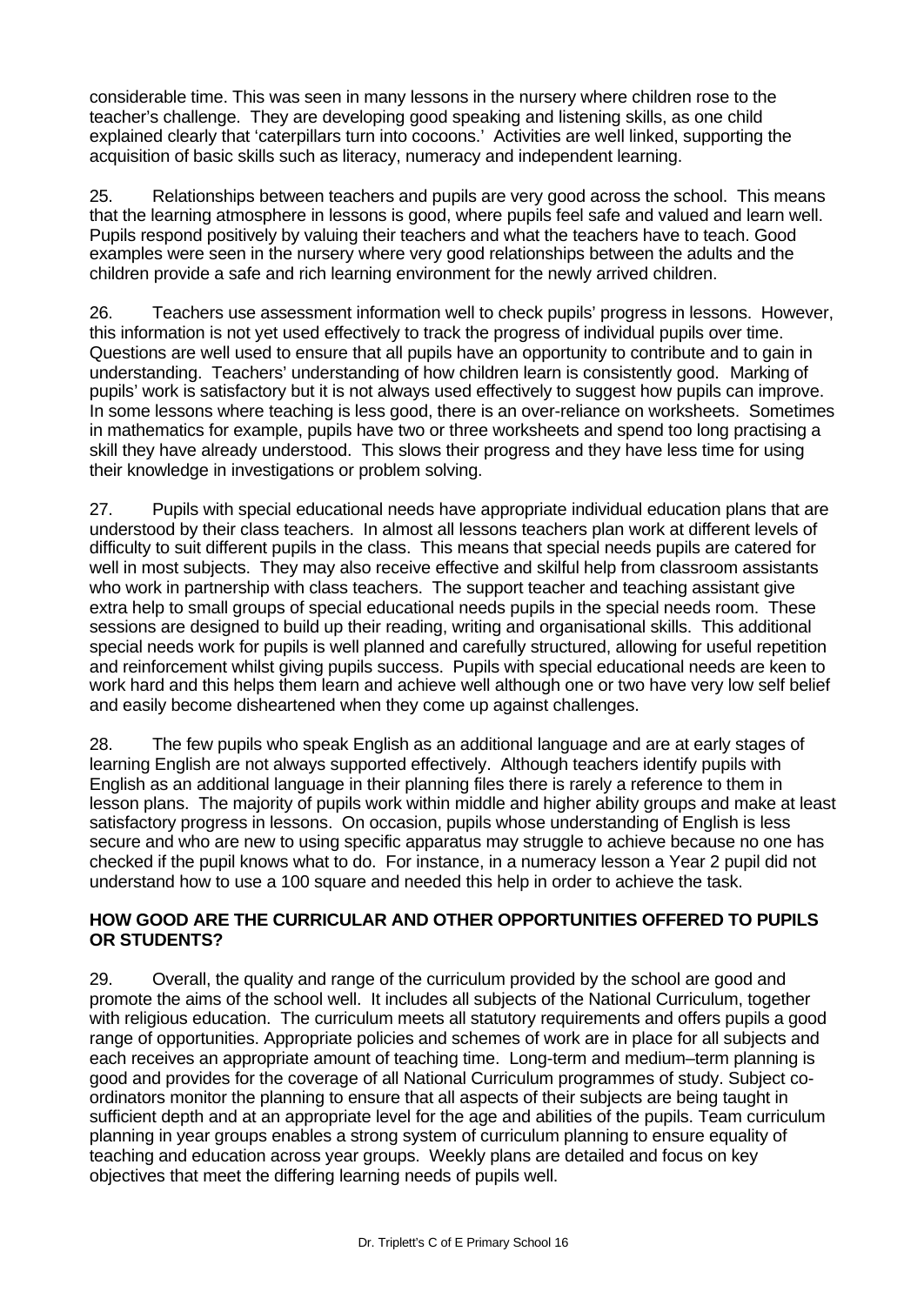30. The school's strategies for teaching literacy and numeracy have proved effective in raising standards and by the age of 11 pupils are attaining standards above the national average. Literacy and numeracy lessons are well planned and both subjects are taught effectively throughout the school. The provision for personal, social and health education is good with a detailed scheme in place. Sex education and the use and misuse of medicines and drugs are taught as part of personal, social and health education and through the science curriculum. Pupils are provided with accurate information which promotes positive attitudes to a healthy life style.

31. Overall, the quality and range of learning opportunities for children in the nursery and reception classes are very good. The planning is detailed and takes full account of the six areas of learning as recommended in the curriculum guidance for the Foundation Stage. A strong emphasis is placed on providing first-hand experiences of quality.

32. The curriculum gives limited opportunities for pupils with English as an additional language to demonstrate their spoken or written skills in their home language. One child would not admit he spoke another language at home and there are few examples in the school to show how their languages are valued. All pupils are fully included in the life of the school, enabling them to benefit from the many learning and social opportunities provided.

33. The curriculum gives good opportunities for pupils with special educational needs to benefit from all that the school provides. In most lessons teachers have planned work that supports pupils of all abilities, helps them progress and develops their skills well. Pupils are taken out of class to receive extra help if they have special needs which means that they miss parts of other lessons. Most teachers are careful to brief pupils who have missed out in this way but not all are as good as each other. The extra help is however well focused and improves pupils' skills particularly in literacy and numeracy. Teaching assistants are used very well to help pupils with learning needs and to help them get the most from school.

34. Extra-curricular provision is very good and pupils are able to take part in a very wide range of activities. Examples include drama, gymnastics, country dancing, maypole dancing, a green club. Pupils can learn to play the recorder, guitar and sing in the choir. Pupils are also able to take part in a wide range of sporting activities that include football, tennis, netball, athletics and cricket. Pupils in Year 3 and 4 receive tennis coaching from the Hillingdon Academy of Tennis, while pupils in Year 5 benefit from the coaching provided by Hayes Football Club. A parent and the headteacher train the Year 6 football team. The school has achieved success in gymnastics and swimming as well as the team games.

35. The additional activities undertaken by the school are wide and varied and add an extra dimension to the planned curriculum. These include visits to the British Museum, Natural History Museum, London Zoo, Iver Study centre, Thorney Park, Birdworld and Hampton Court to supplement classroom work in several curriculum areas. The school also welcomes many visitors each year who talk and work with the pupils. These include drama and dance groups, Tops Tennis, a Roman legionnaire, Victorian butler and representatives from the Police Service. The 'Life Education Bus' visits regularly to teach pupils about health and drug awareness. In addition, pupils in Year 6 take part in the Metropolitan Police Young Citizen Project. Through all these visits and visitors, the pupils learn a great deal about the outside world. However, although there are many visits from leaders of the Christian church, there are no visitors that represent other religious faiths. A significant contribution to the curriculum is the residential visits to Oxford and the Isle of Wight for pupils in Years 5 and 6.

36. The very good links with the local community make a positive contribution to pupils' experience and learning. The school invites over 100 senior citizens to a party that is funded by the pupils in Year 6. The maypole dancers have entertained at Hayes town centre, Uxbridge and at the school's summer fêtes and the choir has sung at various senior citizens' homes and at The Pavilions in Uxbridge. As a church school there are many links with a number of Christian places of worship and it has lent its support to St Mary's Church Flower Festival. The school has close links with businesses based at Stockley Park, one of which provided a grant to help fund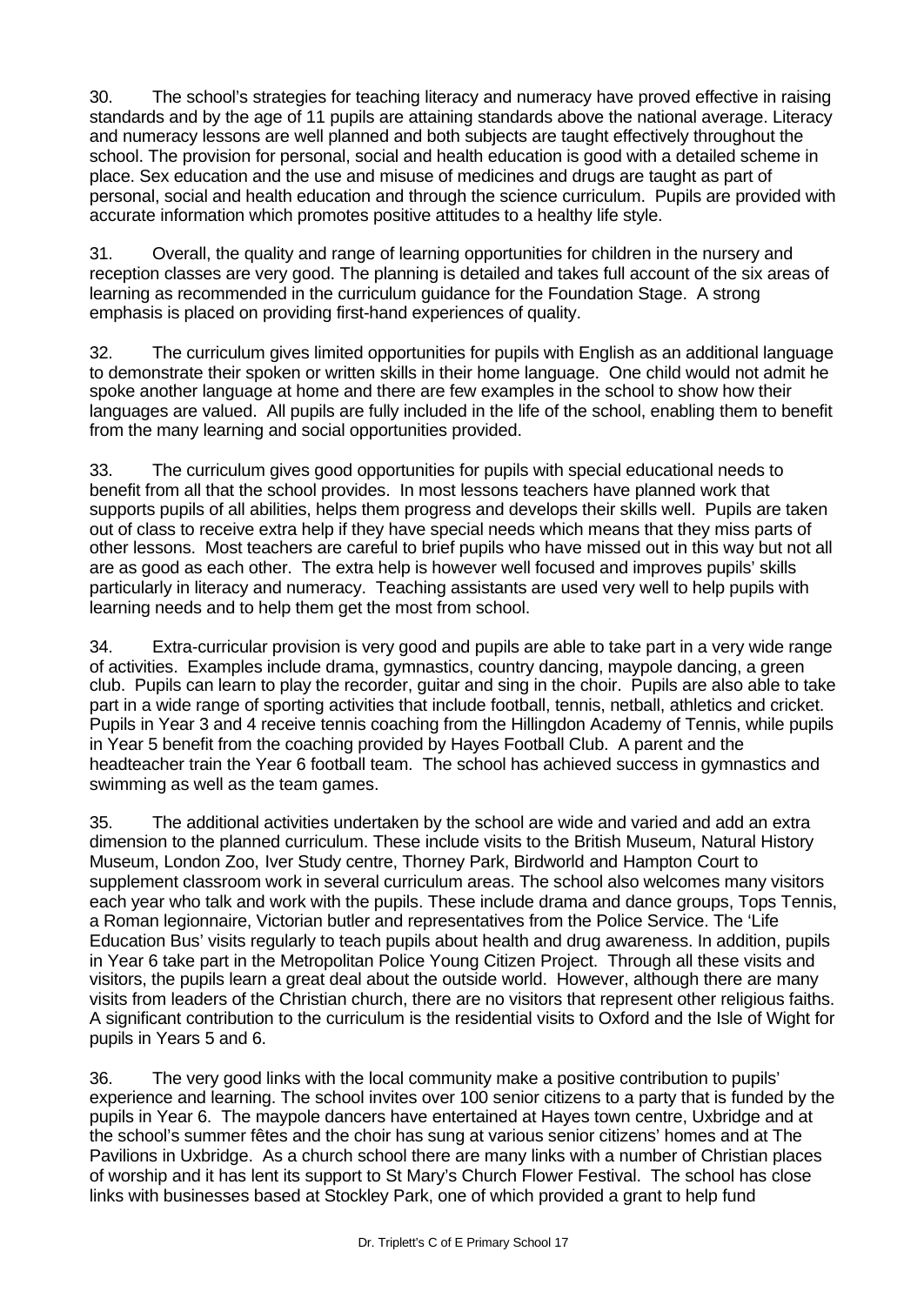computers for the school. A fun run is to be held there. A well-known toy manufacturer also uses the school for pupils to try out the new toys they produce. A recent initiative taken by the school is to secure the support of a major local employer to help launch a Reading Partners Scheme. Links with other educational establishments are satisfactory. The school has strong links with the local playgroups and there is close liaison with the local secondary schools to help ease the transition for Year 6 pupils. Although teachers meet with others from nearby primary schools to discuss curriculum developments, there are few links with members of staff in the secondary sector.

37. The provision for pupils' spiritual, moral, social and cultural development is good overall. Pupils' spiritual development is good. It is enhanced through religious education where they learn about world faiths and in assemblies. Here, pupils enter reverently into an atmosphere of calm created by the well-chosen music. The focus is mainly Christian and pupils take part in prayers and have time for real reflection. The school has its own prayer and pupils share their own prayers at lunchtimes and at the end of the day. Pupils are encouraged to develop an appreciation of, and wonder at, the wonders of the natural world, for example through the use of the school grounds for environmental studies in science and geography lessons. Pupils show a real respect for others and a mature understanding of those who are less fortunate than themselves. This reflects the ethos of the school community well.

38. Provision for moral development is very good and is a strong indication of the importance the school puts on this aspect of school life. This is a significant improvement since the last inspection when it was said to be sound. All staff provide very good role models and are consistent in the way they show respect for both pupils and other adults. The school has a very positive approach to the management of behaviour. Rewards such as merit badges and the high profile achievement presentations, accompanied by the headteacher's praise, are successful in building pupils' self-esteem and respect for others. Pupils are taught right from wrong from an early age and are actively encouraged to reflect on their behaviour and the impact it has on both adults and other pupils. The school has its own whole-school charter, lunchtime and wet playtime charters. Pupils' discuss and decide on their own class charters, which are displayed in the classrooms and to which they adhere very well. Through their sporting activities, pupils are developing a healthy sense of competition, an awareness of rules and pride in their team's achievements.

39. The school makes very good provision for pupils' social development. This is an improvement on the judgements made at the time of the school's last inspection when it was good. The school creates a strong sense of identity as a very caring community in which everyone is respected and supported very well. There are valuable opportunities for pupils to work collaboratively in lessons such as science, literacy, design and technology and geography. Older pupils have many opportunities for taking on responsibilities in and around the school, such as wet play monitors, infant playground duties, office monitors and library duties. The 'buddy' system where pupils from Year 6 provide support to Year 3 and Year 4 pupils for spelling and reading works well. Pupils are democratically elected as house captains and the school is working on the development of a school council. The school has worked hard to provide support and raise money for many charities, such as the Children's Society, Mozambique Well Appeal, the Sunflower Appeal for Michael Sobell Hospice and the Red Cross Appeal. Local elderly residents are invited to the school's Christmas service and Harvest Festival gifts are distributed to the senior citizens. There are valuable opportunities to develop pupils' social skills in the many extra-curricular activities.

40. The provision for cultural development is satisfactory. An appreciation of the culture of this country is carefully established. History topics develop pupils' awareness of the Romans, Ancient Egypt, Tudor life and people's experiences of World War II. Aspects of work in geography, art, dance and religious education offer appropriate opportunities to explore other cultures. For example, pupils in Year 3 study Hinduism and in Year 6 they study Islam. Art and geography provision allows pupils to create their own fabric printing based on their study of Kenya. In association with this topic a group of African dancers were invited into the school. Although the school rightly values its place in the local community and has planned cultural development into subjects of the curriculum, there is limited promotion of multicultural awareness to prepare pupils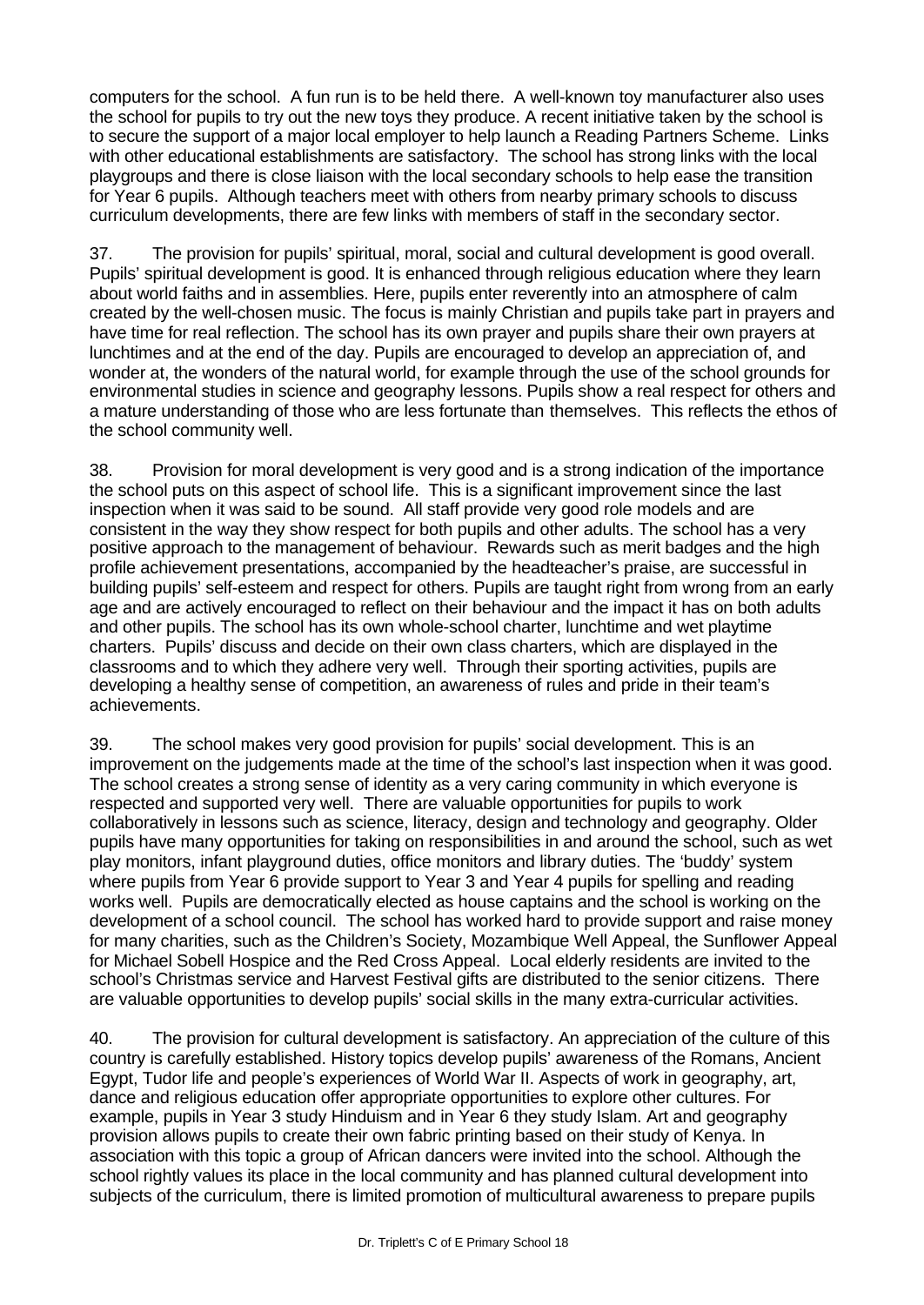for citizenship in a multicultural society. Neither does the school have a sufficient range of resources that fully reflect cultural diversity.

# **HOW WELL DOES THE SCHOOL CARE FOR ITS PUPILS?**

41. The arrangements for the care and welfare of pupils are very good. They are strengths of the school and have remained so since the last inspection. Good relationships between all staff and pupils ensure that each child is supported well in both their personal and academic development and detailed records and comprehensive systems underpin this.

42. The school has good procedures for Health and Safety. A policy is in place and members of the governing body regularly carry out site inspections. The site manager has had training in this area. The headteacher is the named person for child protection and relevant records are kept. There is a well-stocked, comfortable medical room and very good coverage for first aid. The welfare assistant knows all the children well and is very caring. Detailed records of incidents are kept.

43. The implementation of the behaviour policy is very effective and is supported well by work in PSHE and in assemblies. Pupils understand the charters of behaviour and they are rewarded in a variety of ways such as house points, individual merit badges or smiley faces, all of which they are very keen to earn. No incidents of inappropriate or oppressive behaviour were seen during the inspection. However, the school has appropriate procedures in place to deal with this, for example, a home/school contact book records the daily attitudes of pupils whose behaviour gives concern. The positive approach taken by all staff towards behaviour means that class control is good and that all pupils are treated fairly. Lunchtimes and playtimes are supervised well.

44. Procedures for attendance are very good and are applied consistently. Registers are filled in accurately and unauthorised absence is low. The school secretary monitors attendance carefully and registers are checked each half term by the education welfare officer. The school promotes the importance of attendance well and parents are supportive in bringing their children to school regularly and on time.

45. Much work has been done in the area of assessment since the last inspection and the procedures to assess children's progress are good. Assessments are used well to inform short and medium-term planning and pupils are well aware of the individual targets they have in English and mathematics. There is assessment in the core subjects and in most foundation subjects. Folders of each pupil's work are assembled throughout their time at the school and demonstrate the progress they are making. The school has transferred all data onto a data base and uses an ICT technician to facilitate this. The school is able to analyse national test results in detail and is beginning to track pupils' progress in all year groups. This identifies that pupils in Year 3, for example, are making less progress than in other years but it is not yet used to track the progress of individual pupils or to check if there are any dips in their performance. This means the school cannot explain clearly any variations in pupils' progress over time, or identify the reasons why this might happen, so that it can push standards higher.

46. There is limited recording of the attainment of the English language skills of pupils for whom English is an additional language. The school keeps a register of pupils' home languages, ethnic backgrounds and some additional information. However, it does not identify the pupils' competence in English when they arrive in school or when they progress to the next stage. There are no indications of the steps taken which pupils need to make to become competent English speakers and writers. Although the stages of language acquisition identify listening, speaking, reading and writing as separate categories in which pupils may achieve at different levels, the school's records show only one level. This does not identify pupils' individual strengths and weaknesses in learning English.

47. Staff working with special educational needs pupils have had a long association with the school and know the families very well. The learning requirements of these pupils are well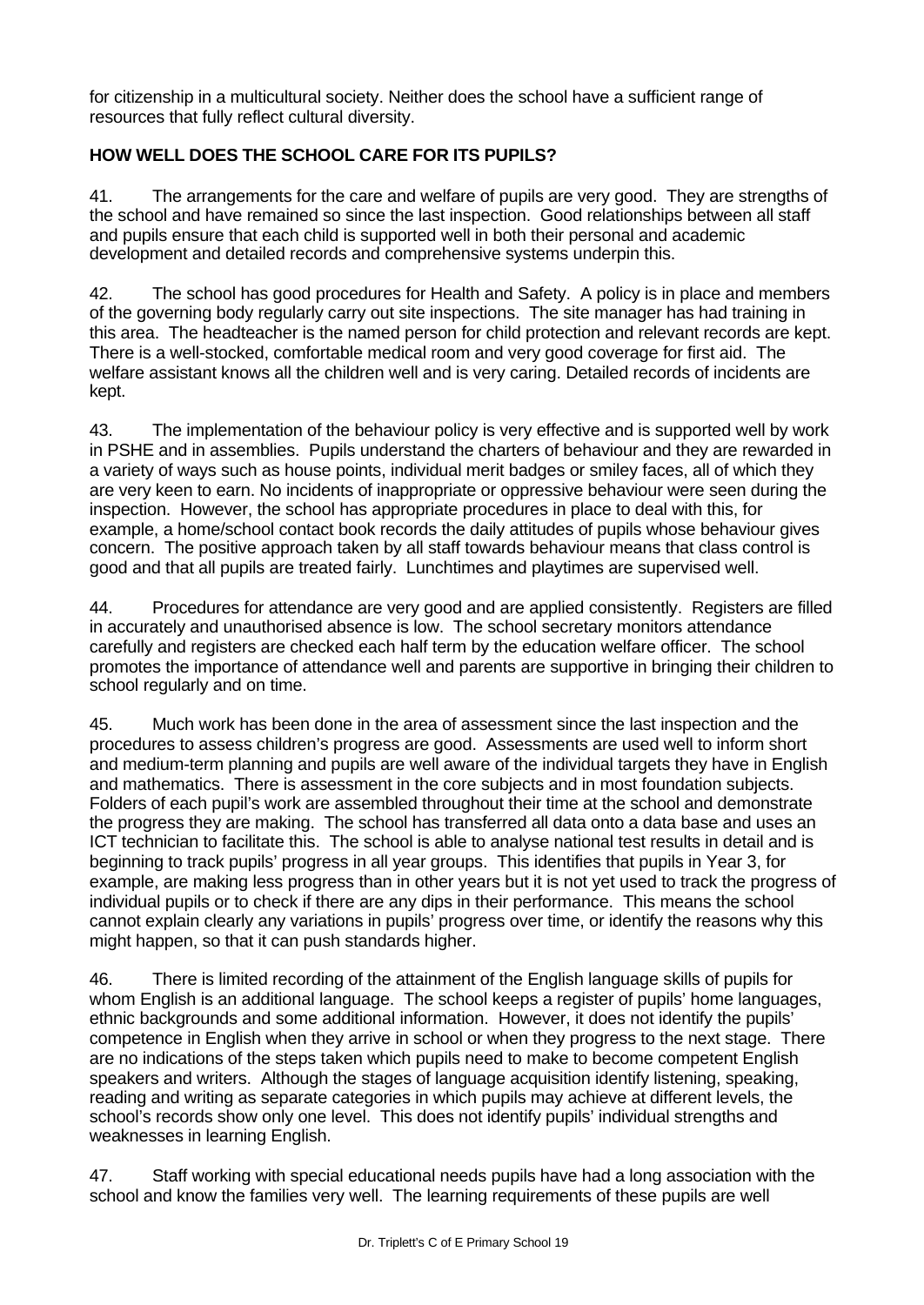understood by class teachers and the special educational needs co-ordinator. They liaise carefully with the parents of these pupils in order to include them in identifying the help their children are to receive. Individual education plans and statements of educational need are thoughtfully followed to make sure that pupils' needs are met. Careful records are kept of the progress of these pupils. Pupils come off the school's special educational needs register when they no longer need support. The new special needs Code of Practice has not yet been put in place but this is to happen shortly.

# **HOW WELL DOES THE SCHOOL WORK IN PARTNERSHIP WITH PARENTS?**

48. The effectiveness of the school's partnership with parents continues to be a strength of the school. Parents have very positive views of the school. Two thirds of parents strongly agreed that teaching is good, that the school is well led and managed, and that they would feel comfortable about approaching the school with questions or a problem. The same number also strongly agreed that children are expected to work hard and that their child likes school. These views were also stated at the meeting where parents also said that they were very happy with the attitudes and values that the school promotes, and the high standards of behaviour. They also commented that all the staff are very approachable and that they are given good information to help them support their child's learning. The findings of the inspection team support all the positive views expressed by parents. The main concerns raised by parents in the questionnaire were homework and activities provided by the school outside the curriculum. Both of these were judged by the inspection team to be very good.

49. Parents receive very good information about the school. The prospectus and annual meeting for parents meet statutory requirements and are well written and accessible. At the start of each term parents are given information about the curriculum that will be covered and meetings are held on specific topics such as reading, national tests and secondary transfer. There are termly meetings for parents to discuss their child's progress and reports are detailed and meet requirements. They are well written, clearly show strengths and areas for development and are appreciated by parents. A weekly bulletin keeps parents up to date with what is going on at school. The Annual General Meeting is well attended and the school uses this occasion to inform parents about aspects of the curriculum such as science. The school has run a number of successful Family Literacy programmes and is opening a new family room in January.

50. The contribution of parents to children's work at school and at home is very good. They ensure that pupils attend regularly, are punctual, are dressed in school uniform and have the appropriate PE kit. The majority of parents ensure that children complete their homework and hear children read regularly although this lessens as the children become older. Parents are invited into school to assemblies and concerts. Church services are open to parents and the community. The Parent Teacher Association raises considerable funds for the school through events such as the summer fair, a firework display and a barn dance. A number of parents help in the classroom and others help with trips.

51. Parents of pupils for whom English is an additional language or who are from ethnic minority groups make a good contribution to the curriculum. They help with materials for learning and contribute to religious education about other faiths.

52. Parents of pupils with special educational needs are involved in annual reviews of their progress, in setting the targets for individual education plans and with day-to-day information. Most parents spoken to were very happy with the help their children received. Parents commented on how easy it was to talk to a teacher to find out how their children were getting on and that teachers would put themselves out to help pupils having difficulties.

# **HOW WELL IS THE SCHOOL LED AND MANAGED?**

53. The school is led and managed well. The headteacher provides effective leadership in developing and managing the school and is well supported by other senior managers and the governors. He ensures a clear educational direction for the school and, in partnership with the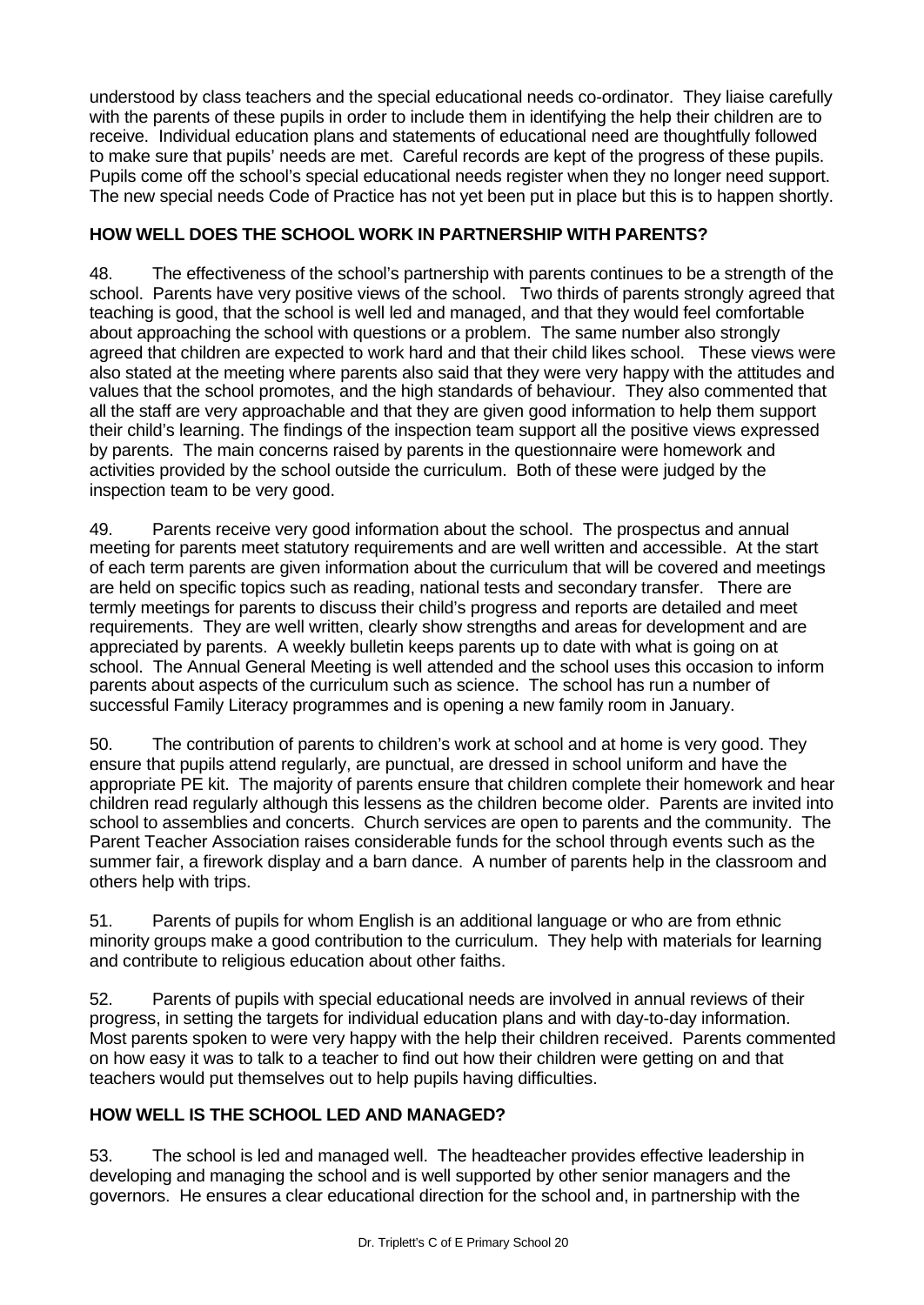senior management team, takes appropriate action to meet the school's targets in raising standards. The co-ordinators' monitoring roles are appropriately developed.

54. The governors, particularly key members, support the school and are well informed about its work. They participate fully in the review and development of the school improvement plan. Through its committees, the governing body has a good oversight of the standards attained by pupils, provision and of monitoring staffing arrangements and resources. All statutory requirements are fully met.

55. The provision for special educational needs is appropriately co-ordinated and managed. Money identified for supporting pupils with special educational needs is well used for that purpose. The named governor is well informed and has a good working relationship with the co-ordinator. Teaching assistants have all been trained by the school to teach and support pupils with special educational needs well.

56. The co-ordinator is just beginning to develop her role with regard to pupils with English as an additional language. An action plan provides staff and the co-ordinator with a limited plan for developing the school's work. Tasks are broad and the time scale is not clear. Staff are not fully aware of the learning needs of these pupils. Resources are limited and do not reflect different cultural backgrounds. There are limited dual language books to support pupils and parents. The school is aware of the need to develop resources in order to raise the self esteem of all its pupils.

57. The school is committed to its ethos of promoting equality of opportunity. Each pupil is valued and respected. The school provides enrichment through offering a good variety of visits and many extra-curricular clubs that are well attended.

58. The school has sufficient, suitably qualified and experienced staff to meet the demands of the National Curriculum. There is a sufficient number of teaching assistants who are appropriately trained to support pupils effectively. The strategies for performance management are appropriately implemented and staff development is effectively linked to the school improvement plan. The coordinators monitor their subjects through checking teachers' planning and pupils' work. The headteacher, assistant headteachers and the core co-ordinators monitor teaching effectively.

59. The induction programme is good and consistently applied. Newly qualified teachers and new members of staff receive good support. In addition to the local authority training, newly qualified teachers are well supported by the headteacher and their mentors.

60. The school is surrounded by very pleasant grounds and woodlands, providing very good resources for outdoor activities in a serene environment. The outside environment is used very efficiently to enhance pupils' learning. The school building is planned to be extended soon to provide pupils with good quality indoor accommodation. Resources for learning have been improved across the curriculum over the past years and are now adequate in quality and quantity to meet the needs of the curriculum.

61. The school has a thorough approach to financial planning. The chair of the finance committee manages financial planning efficiently, in collaboration with the headteacher. The draft budget, carefully prepared by the headteacher in consultation with staff, is presented to the governing body for approval, with appropriate reference to the school improvement plan. Specific grants are used effectively and monitored efficiently. The governors apply the principles of best value in all spending decisions and closely monitor its impact on financial planning.

62. The deployment of teaching and support staff is very effective and ensures efficient management of the school. Resources are used well to enhance pupils' knowledge and understanding in all areas of the curriculum. Good use is also made of visitors and outside visits to enhance pupils' learning. The school provides good value for money.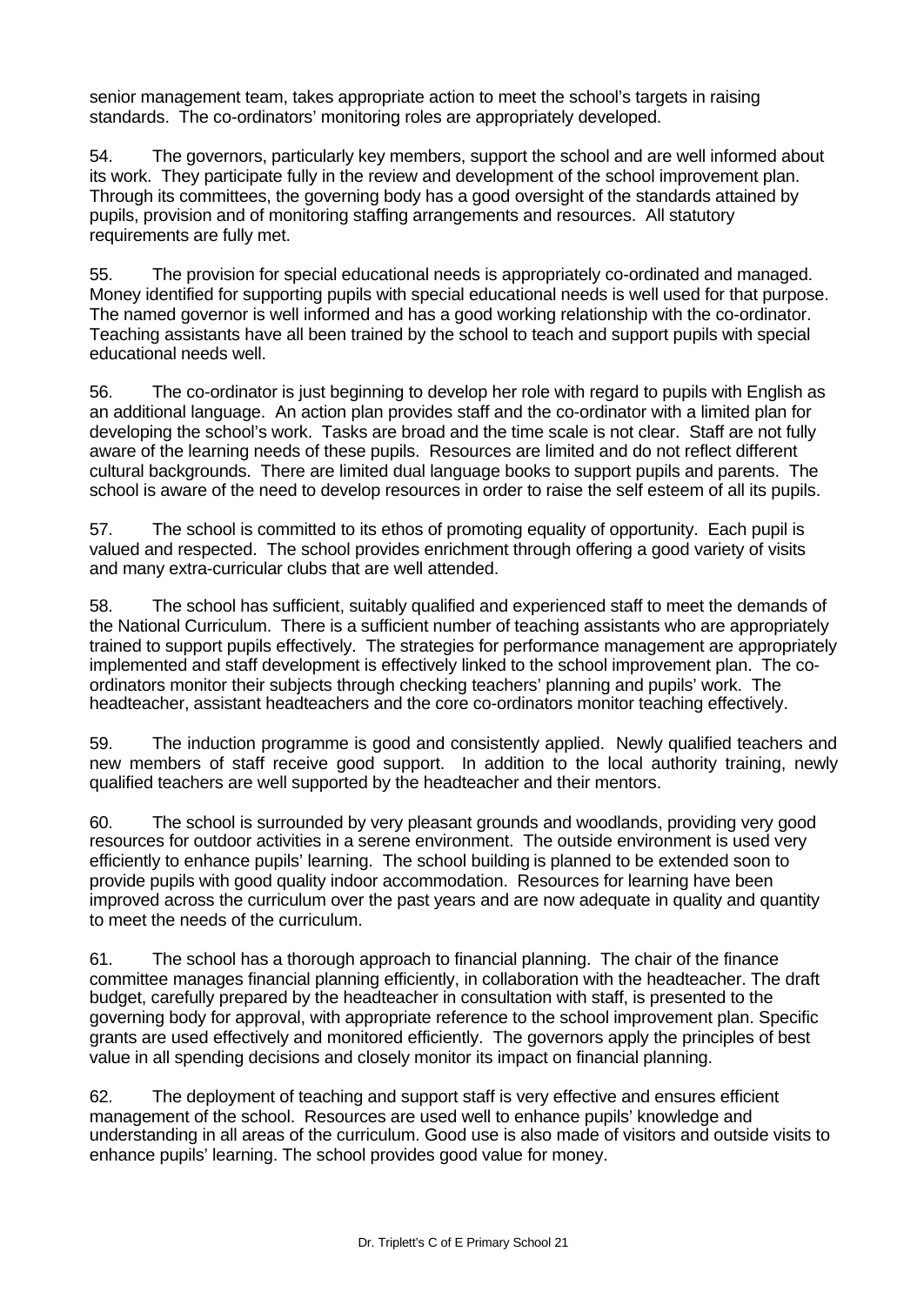#### **WHAT SHOULD THE SCHOOL DO TO IMPROVE FURTHER?**

63. To raise standards further and improve the quality of education the governors, headteacher and staff should:

1. ensure that all staff are trained appropriately to become sufficiently knowledgeable about the learning needs of the minority ethnic pupils;

(paragraphs 28, 32, 40 and 46)

- 2. ensure that information gathered from individual assessment is used to push standards higher by:
	- checking whether pupils are making enough progress from one year to another;
	- identifying variations in the progress of individual pupils;
	- identifying strategies for improvement. (paragraphs 26, 45 and 80.)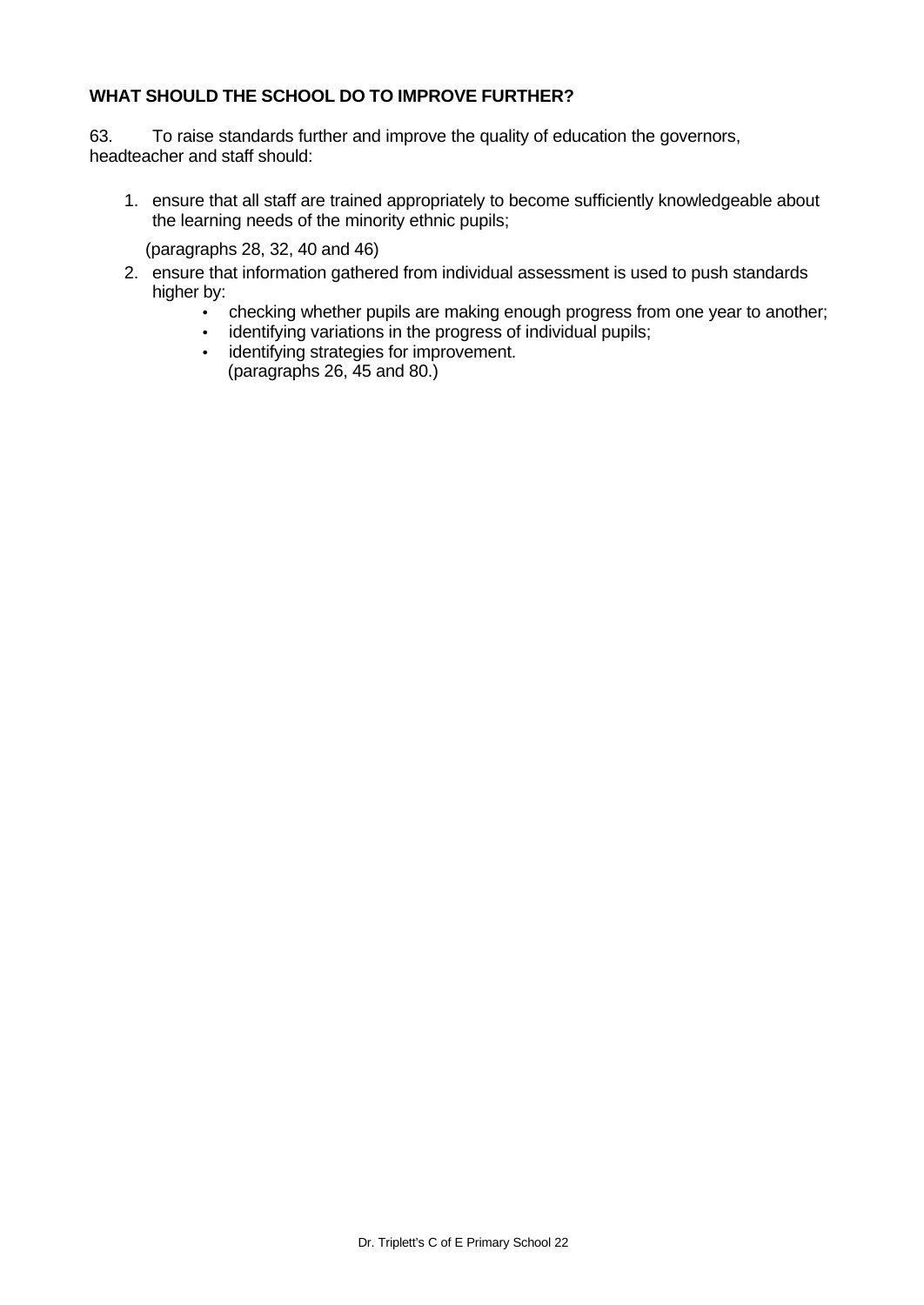# **PART C: SCHOOL DATA AND INDICATORS**

#### *Summary of the sources of evidence for the inspection*

Number of lessons observed

Number of discussions with staff, governors, other adults and pupils

| 90 |  |
|----|--|
| 19 |  |

#### *Summary of teaching observed during the inspection*

|            | Excellent | Very good | Good | Satisfactory | Unsatisfactory | Poor | Very Poor |
|------------|-----------|-----------|------|--------------|----------------|------|-----------|
| Number     |           | 25        | 42   | $\sim$<br>22 |                |      |           |
| Percentage |           | 28        | 47   | 24           |                |      |           |

*The table gives the number and percentage of lessons observed in each of the seven categories used to make judgements about teaching. Care should be taken when interpreting these percentages as each lesson represents more than one percentage point.*

#### *Information about the school's pupils*

| Pupils on the school's roll                                           | Nurserv | $YR - Y6$ |
|-----------------------------------------------------------------------|---------|-----------|
| Number of pupils on the school's roll (FTE for part-time pupils)      |         | 408       |
| Number of full-time pupils known to be eligible for free school meals |         | 15        |

*FTE means full-time equivalent.*

| Special educational needs                                           | Nursen | YR – Y6 |
|---------------------------------------------------------------------|--------|---------|
| Number of pupils with statements of special educational needs       |        |         |
| Number of pupils on the school's special educational needs register |        |         |

| English as an additional language                       | No of pupils |
|---------------------------------------------------------|--------------|
| Number of pupils with English as an additional language |              |

| Pupil mobility in the last school year                                       | No of pupils |
|------------------------------------------------------------------------------|--------------|
| Pupils who joined the school other than at the usual time of first admission | 23           |
| Pupils who left the school other than at the usual time of leaving           | 19           |

#### *Attendance*

#### **Authorised absence Unauthorised absence**

|                           | %   |                           | %   |
|---------------------------|-----|---------------------------|-----|
| School data               | 4.8 | School data               | 0.1 |
| National comparative data | 5.6 | National comparative data | 0.5 |

*Both tables give the percentage of half days (sessions) missed through absence for the latest complete reporting year.*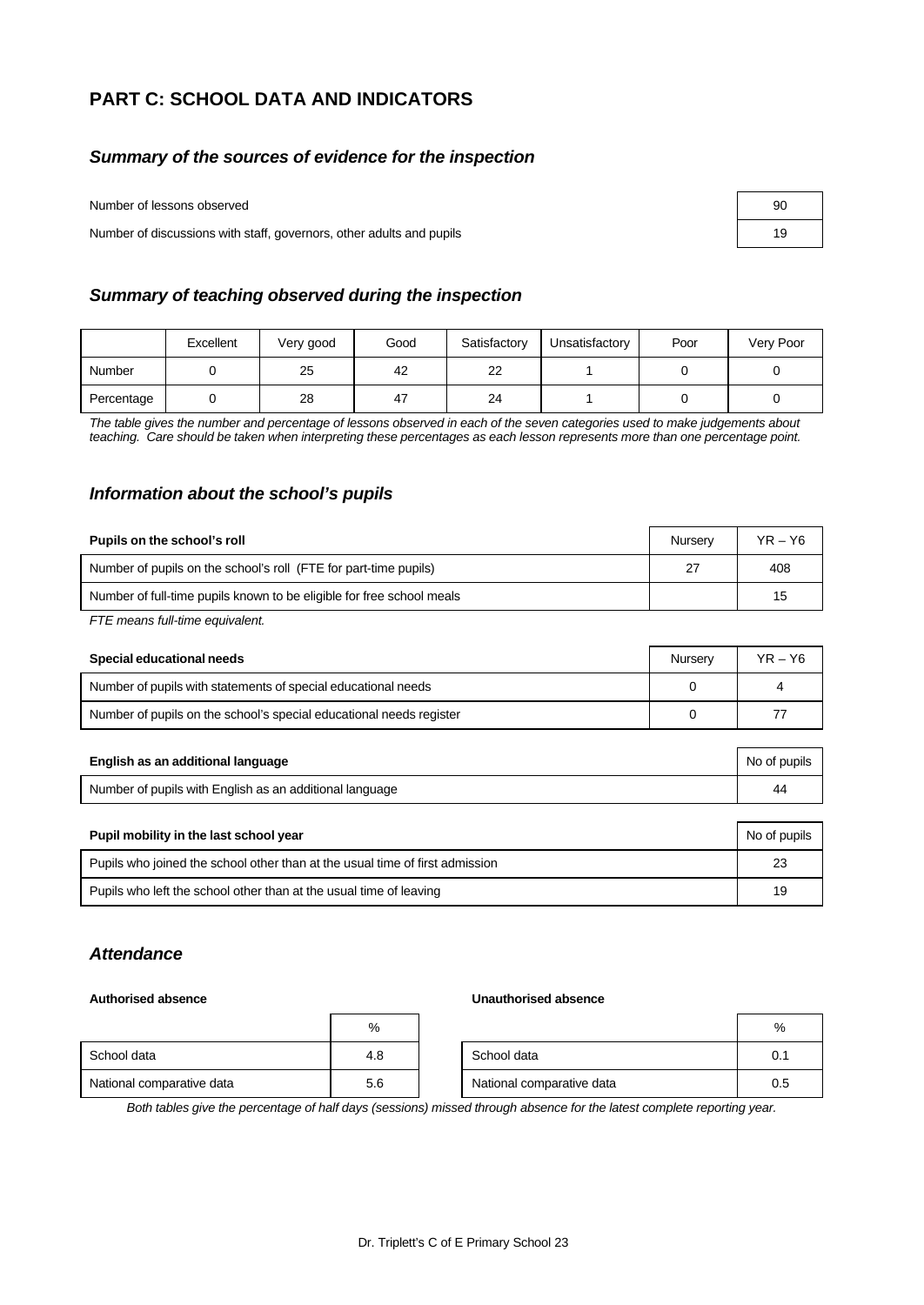# *Attainment at the end of Key Stage 1 (Year 2)*

|                                                                                        |          |         | Year                | Boys               | Girls   | Total              |
|----------------------------------------------------------------------------------------|----------|---------|---------------------|--------------------|---------|--------------------|
| Number of registered pupils in final year of Key Stage 1 for the latest reporting year |          |         | 2001                | 32                 | 26      | 58                 |
| <b>National Curriculum Test/Task Results</b>                                           |          | Reading |                     | Writing            |         | <b>Mathematics</b> |
|                                                                                        | Boys     | 28      |                     | 30                 | 32      |                    |
| Numbers of pupils at NC level 2<br>and above                                           | Girls    | 23      | 24                  |                    |         | 23                 |
|                                                                                        | Total    | 51      | 54                  |                    | 55      |                    |
| Percentage of pupils                                                                   | School   | 88 (96) | 95 (100)<br>93 (89) |                    |         |                    |
| at NC level 2 or above                                                                 | National | 84 (83) |                     | 86 (84)            | 91 (90) |                    |
| <b>Teachers' Assessments</b>                                                           |          | English |                     | <b>Mathematics</b> |         | <b>Science</b>     |
|                                                                                        | Boys     | 28      | 32                  |                    |         | 32                 |
| Numbers of pupils at NC level 2<br>and above                                           | Girls    | 22      |                     | 21                 | 21      |                    |
|                                                                                        | Total    | 50      |                     | 53                 | 53      |                    |
| Percentage of pupils                                                                   | School   | 86 (93) |                     | 91 (88)            | 91 (89) |                    |
| at NC level 2 or above                                                                 | National | 85 (84) |                     | 89 (88)            |         | 89 (88)            |

*Percentages in brackets refer to the year before the latest reporting year.*

#### *Attainment at the end of Key Stage 2 (Year 6)*

|                                                                                        |          |                | Year    | Boys               | Girls   | Total          |  |
|----------------------------------------------------------------------------------------|----------|----------------|---------|--------------------|---------|----------------|--|
| Number of registered pupils in final year of Key Stage 2 for the latest reporting year | 2001     | 23             | 35      | 58                 |         |                |  |
| <b>National Curriculum Test/Task Results</b>                                           |          | <b>English</b> |         | <b>Mathematics</b> |         | <b>Science</b> |  |
|                                                                                        | Boys     | 19             |         | 18                 |         | 21             |  |
| Numbers of pupils at NC level 4<br>and above                                           | Girls    | 30             |         | 28                 |         | 30             |  |
|                                                                                        | Total    | 49             |         | 46                 |         | 51             |  |
| Percentage of pupils                                                                   | School   | 84 (89)        | 79 (76) |                    |         | 88 (93)        |  |
| at NC level 4 or above                                                                 | National | 75 (75)        |         | 71 (72)            | 87 (85) |                |  |
| <b>Teachers' Assessments</b>                                                           |          | English        |         | <b>Mathematics</b> |         | <b>Science</b> |  |
|                                                                                        | Boys     | 17             | 17      |                    |         | 21             |  |
| Numbers of pupils at NC level 4<br>and above                                           | Girls    | 28             |         | 25                 | 28      |                |  |
|                                                                                        | Total    | 45             |         | 42                 | 49      |                |  |
| Percentage of pupils                                                                   | School   | 78 (84)        |         | 72 (80)            |         | 84 (87)        |  |

at NC level 4 or above National 72 (70) 74 (72) 82 (79)

*Percentages in brackets refer to the year before the latest reporting year.*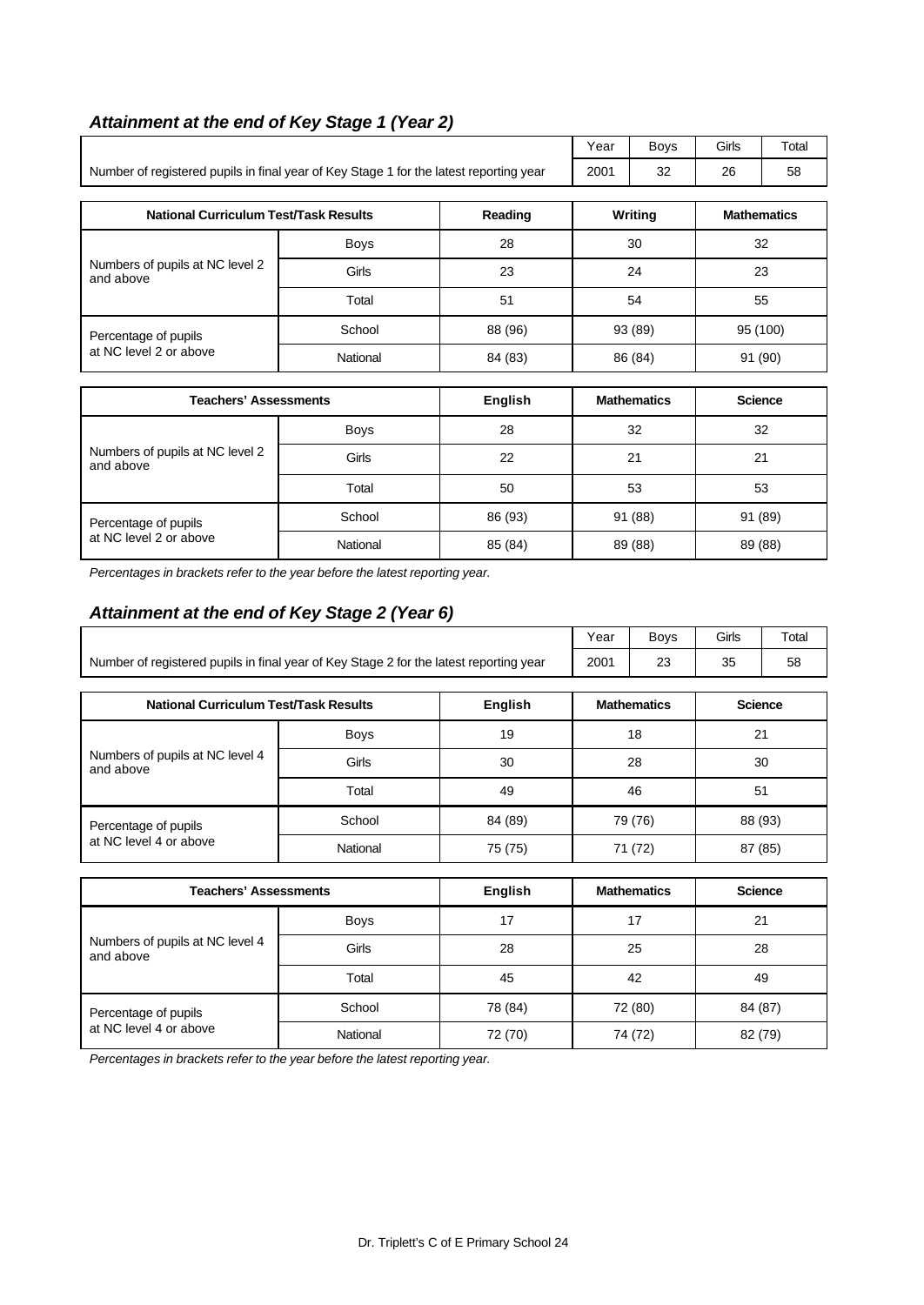|                                 | No of pupils   |                              | Fixed period | Perma    |
|---------------------------------|----------------|------------------------------|--------------|----------|
| Black - Caribbean heritage      | 19             | Black - Caribbean heritage   | 0            | 0        |
| Black - African heritage        | 15             | Black - African heritage     | 0            | 0        |
| $Black - other$                 | 23             | $Black - other$              | 0            | $\Omega$ |
| Indian                          | 15             | Indian                       | 0            | 0        |
| Pakistani                       | $\mathfrak{p}$ | Pakistani                    | 0            | 0        |
| Bangladeshi                     | 0              | Bangladeshi                  | Ω            | 0        |
| Chinese                         | 0              | Chinese                      | 0            | 0        |
| White                           | 275            | White                        | 3            | $\Omega$ |
| Any other minority ethnic group | 0              | Other minority ethnic groups | 0            | 0        |

#### *Teachers and classes Financial information*

#### **Qualified teachers and classes: YR – Y6**

| Total number of qualified teachers (FTE)      | 16.6 | Financial year                             | 2001/ |
|-----------------------------------------------|------|--------------------------------------------|-------|
| Number of pupils per qualified teacher        | 24.6 |                                            |       |
| Average class size                            | 29.1 |                                            | £     |
| Education support staff: YR - Y6              |      | Total income                               | 88    |
| Total number of education support staff       | 13   | Total expenditure                          | 87    |
| Total aggregate hours worked per week         |      | Expenditure per pupil                      |       |
| Qualified teachers and support staff: nursery |      | Balance brought forward from previous year |       |
| Total number of qualified teachers (FTE)      |      | Balance carried forward to next year       |       |
| Number of pupils per qualified teacher        | 27   |                                            |       |
| Total number of education support staff       |      |                                            |       |
| Total aggregate hours worked per week         |      |                                            |       |
| Number of pupils per FTE adult                | 13.5 |                                            |       |

*FTE means full-time equivalent.*

#### *Recruitment of teachers*

| Number of teachers who left the school during the last two years                                               | 7.4 |
|----------------------------------------------------------------------------------------------------------------|-----|
| Number of teachers appointed to the school during the last two years                                           | 5.6 |
|                                                                                                                |     |
| Total number of vacant teaching posts (FTE)                                                                    |     |
| Number of vacancies filled by teachers on temporary contract of a term or more (FTE)                           | 1.2 |
| Number of unfilled vacancies or vacancies filled by teachers on temporary contract of less than one term (FTE) |     |

*FTE means full-time equivalent.*

#### *Ethnic background of pupils Exclusions in the last school year*

| No of pupils   |                              | Fixed period | Permanent |
|----------------|------------------------------|--------------|-----------|
| 19             | Black - Caribbean heritage   | ∩            | 0         |
| 15             | Black - African heritage     | O            |           |
| 23             | $Black - other$              | U            | Ω         |
| 15             | Indian                       | 0            | ი         |
| $\overline{2}$ | Pakistani                    | $\Omega$     | 0         |
| 0              | Bangladeshi                  | 0            | 0         |
| 0              | Chinese                      | 0            | ი         |
| 275            | White                        | 3            |           |
|                | Other minority ethnic groups | 0            |           |

*This table refers to pupils of compulsory school age only. This table gives the number of exclusions of pupils of compulsory school age, which may be different from the number of pupils excluded.*

| Total number of qualified teachers (FTE)      | 16.6 |                                            | Financial year                       | 2001/2002 |
|-----------------------------------------------|------|--------------------------------------------|--------------------------------------|-----------|
| Number of pupils per qualified teacher        | 24.6 |                                            |                                      |           |
| Average class size                            | 29.1 |                                            |                                      |           |
| Education support staff: YR-Y6                |      | Total income                               | 882,586                              |           |
| Total number of education support staff       | 13   |                                            | Total expenditure                    | 870,257   |
| Total aggregate hours worked per week         |      |                                            | Expenditure per pupil                | 2,171     |
| Qualified teachers and support staff: nursery |      | Balance brought forward from previous year | $-2,780$                             |           |
| Total number of qualified teachers (FTE)      |      |                                            | Balance carried forward to next year | 9,549     |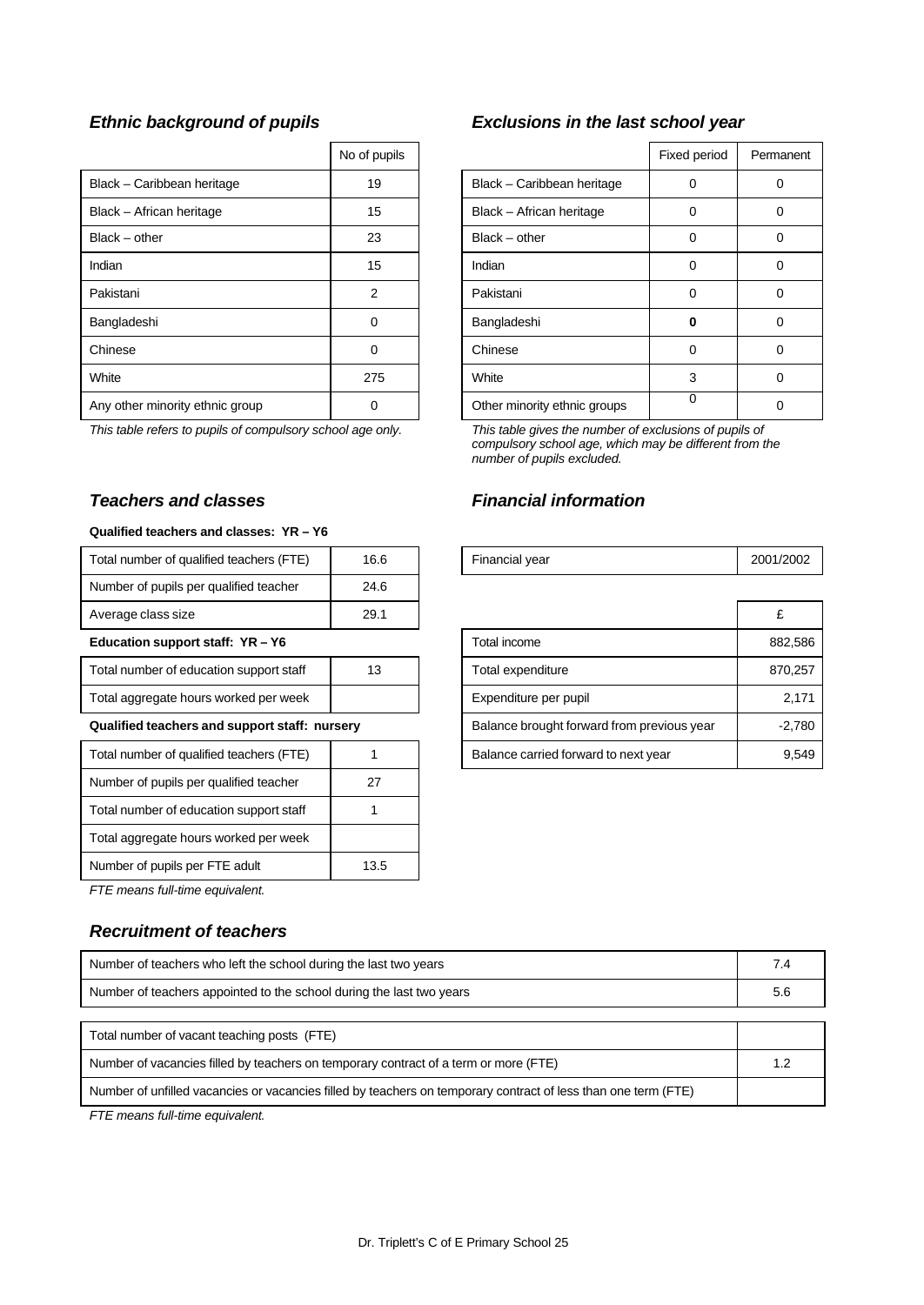#### *Results of the survey of parents and carers*

#### **Questionnaire return rate**

Number of questionnaires sent out

Number of questionnaires returned

| 453 |  |
|-----|--|
| 113 |  |

#### **Percentage of responses in each category**

#### **Summary of parents' and carers' responses**

[text] [replaces the table when there are fewer than ten returns]

#### **Other issues raised by parents**

[text] [a short comment should be included if applicable]

|                                                                                       | Strongly<br>agree | Tend to<br>agree | Tend to<br>disagree | Strongly<br>disagree | Don't<br>know |
|---------------------------------------------------------------------------------------|-------------------|------------------|---------------------|----------------------|---------------|
| My child likes school.                                                                | 69                | 27               | 3                   | $\overline{2}$       | $\mathbf 0$   |
| My child is making good progress in school.                                           | 65                | 33               | $\overline{2}$      | $\Omega$             | $\Omega$      |
| Behaviour in the school is good.                                                      | 51                | 45               | $\mathbf{2}$        | 1                    | 1             |
| My child gets the right amount of work to do at<br>home.                              | 39                | 48               | $\overline{7}$      | 2                    | 4             |
| The teaching is good.                                                                 | 72                | 23               | 3                   | $\mathbf 1$          | 2             |
| I am kept well informed about how my child is<br>getting on.                          | 52                | 41               | $\overline{7}$      | $\Omega$             | $\mathbf{0}$  |
| I would feel comfortable about approaching the<br>school with questions or a problem. | 69                | 26               | 3                   | 3                    | $\Omega$      |
| The school expects my child to work hard and<br>achieve his or her best.              | 69                | 27               | 2                   | 1                    | 1             |
| The school works closely with parents.                                                | 57                | 36               | 6                   | 1                    | 0             |
| The school is well led and managed.                                                   | 71                | 22               | 4                   | 1                    | 3             |
| The school is helping my child become mature<br>and responsible.                      | 61                | 36               | 3                   | $\Omega$             | $\Omega$      |
| The school provides an interesting range of<br>activities outside lessons.            | 42                | 35               | 12                  | 1                    | 10            |
|                                                                                       |                   |                  |                     |                      |               |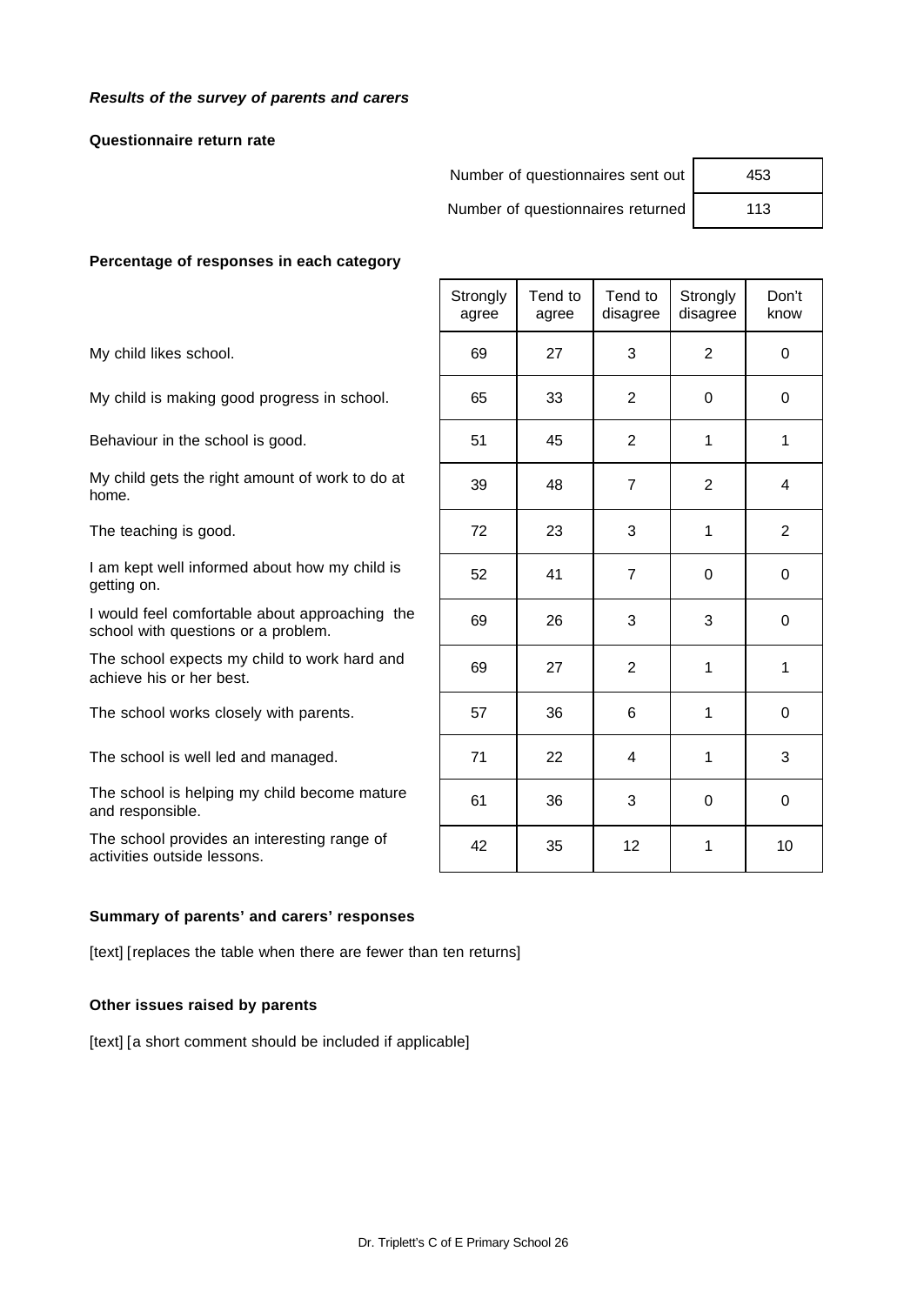#### **PART D: THE STANDARDS AND QUALITY OF TEACHING IN AREAS OF THE CURRICULUM, SUBJECTS AND COURSES**

### **AREAS OF LEARNING FOR CHILDREN IN THE FOUNDATION STAGE**

64. Attainment on entry to the nursery is below average in personal, social and emotional development in comparison with that expected for three–year-olds. However, it is in line with what is expected for this age in communication, language and literacy, mathematical, creative and physical development. In nursery and Reception, children make good progress and by the time they enter Year 1, most children attain in line with what is expected for children of this age, and some exceed the expected levels. The provision for children with special educational needs and those with English as an additional language is good. All children make good progress and achieve well.

#### **Personal, social and emotional development**

65. Children make very good progress in personal, social and emotional development. Standards for most children by the end of the reception year are above what is expected for children of this age. Development of this area of learning is given high priority, and this makes a good contribution to children's achievements across the curriculum. In nursery in particular, children are very well supported by all staff. Activities are well planned and specifically targeted to support children's development in this area. For example, many children enter nursery unaware of how to play with others or in particular how to share toys or bikes with each other; many are also very concerned at leaving their parents for the first time. By the time they go into the reception classes the well-organised activities, such as indoor and outdoor play, ensure that children learn how to collaborate and share toys. Nursery children are specifically encouraged to play together, for example, in role play in the 'Vets.' They are very willing to share the pleasure and enjoyment which they experience from their activities, for example, in the 'new' car wash which they drive their bikes into and then take great pleasure in washing them. They undertake this activity very seriously, after washing their bikes, they then take them into the garage and check the tyres and that the bike is safe to ride! Children are very keen and eager to join in activities, and very willing to share them with adults and their friends alike. They already know the systems and routines well despite the fact that some of them have only been in nursery for one term, and play imaginatively with the plastic play bricks and people , toy animals and with construction sets.

66. In reception they play well together in larger groups showing good imaginative skills when playing in the restaurant and café. They are very creative in making up 'delicious' dinners such as sausage and fruit and soup with oranges! Teaching is consistently good in reception, and very good in the nursery. Teachers are well supported by the very good nursery nurses and classroom assistants. Good behaviour is promoted through effective teaching. The staff have consistently high expectations of children's behaviour and attitudes to learning and children respond accordingly. They explain and reinforce good behaviour and explain why it is important. This was particularly noticeable in a physical education lesson in reception, where the teacher set high standards of expectation of behaviour and children responded positively. Staff place strong emphasis on the development of social skills, and activities are appropriate to the ages and needs of the children. For example, in nursery, children had a wonderful time working as a team, playing imaginatively in the role play corner at 'Vets' They worked well together to cure the sick animals. Assessment of children's needs is good and mainly undertaken through observation. It is recorded very well indeed in the nursery and reception classes. This information is used effectively as records of individual children when they go on to Year 1.

## **Communication, language and literacy**

67. By the end of their time in the reception class, the attainment of children in reading, speaking, listening and writing is what is expected for this age.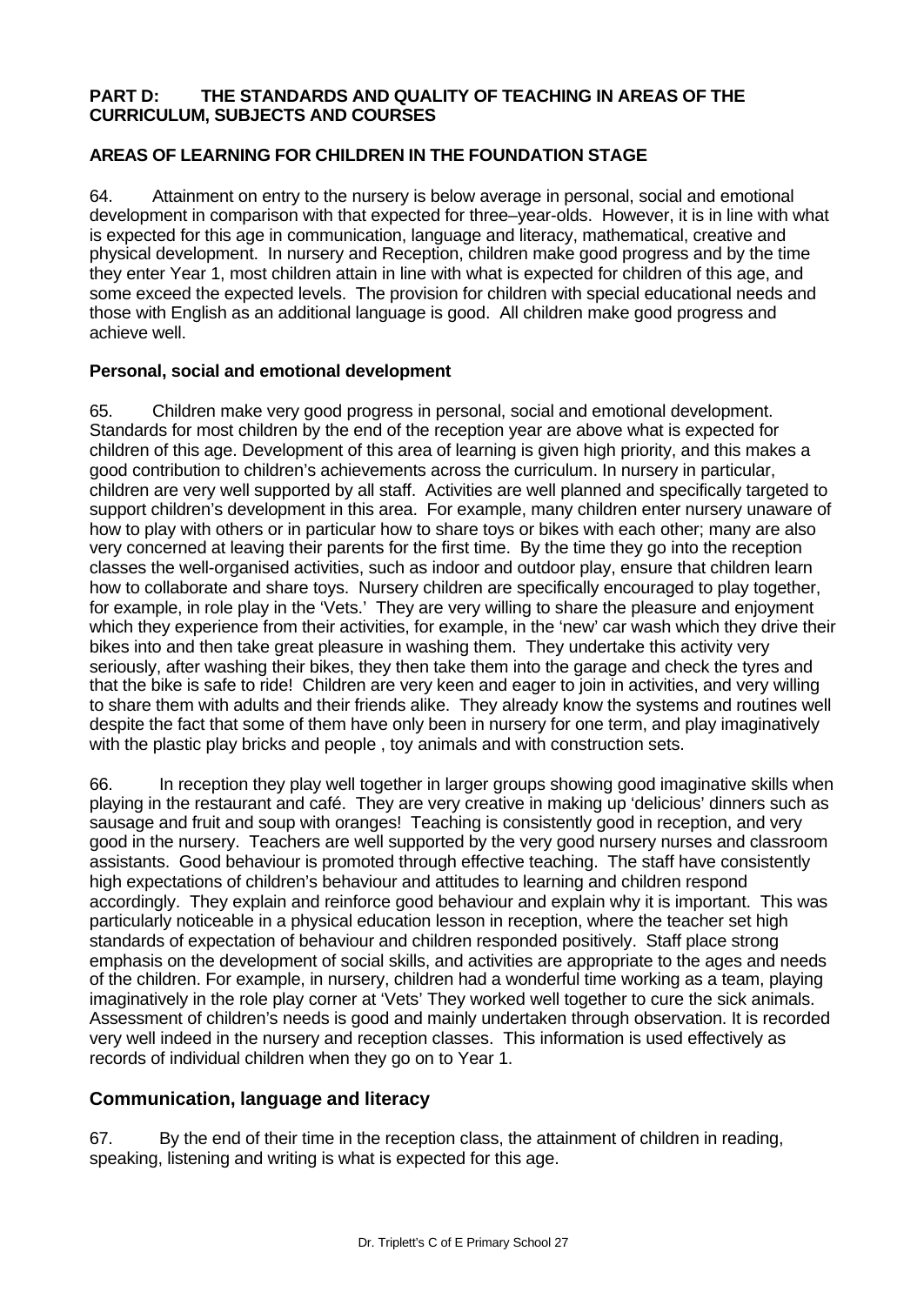68. Nursery children learn how to sound out alphabetical sounds, and are starting to pick out their own and other children's names around the classroom. All children choose books which they can take home to support their learning, but few are able to read them, although they are all willing to talk about what they can see in the books. In nursery, children enjoy books and they particularly enjoy listening to stories, such as, 'The Very Busy Spider'. They respond with excitement in these situations. They listen well with interest. When using books themselves they know how to look at them from the front to the back of the book, and from the top to the bottom of the page. Children in nursery and reception take books home regularly. In both nursery and reception children follow simple instructions, and carry out tasks such as making ladybirds out of play dough and making houses for toy animals.

69. The classes are well set out, with paper and pens readily available so that children can engage in free writing. This is particularly well used in the reception class, where pupils chose the writing table as free activity choice. Older children can write their name independently, but younger children are still at the stage of putting marks on paper to represent words. All children are encouraged to re-tell stories in their own words. This is a good technique which supports the children's early language development.

70. The quality of teaching in this area is very good in both nursery and reception. Lessons are well planned to foster enjoyment and to encourage speaking and listening skills. This contributes to improving children's attention to tasks. Teachers are very good at encouraging pupils to listen when whole-group activities are taking place and when new skills are being taught. For example, in the Reception class in the introduction to a mathematics lesson, children were introduced to the concept of 'heavy' and 'light' very effectively. The teacher brought in a see-saw and used the children themselves to demonstrate the concept of balancing, and heaviest and lightest; not only was this great fun, but the children had a strong practical, visual focus, with which to remember what they were being taught. This not only supports the learning of new concepts in mathematics but also successfully increases pupils' levels of concentration and listening skills.

71. Elements of the national Literacy Framework are introduced gradually in the reception classes and are well used by teachers to meet the needs of the children. A good understanding of letter sounds is developed through both formal and informal activities. In the nursery class children enjoy tracing letters from ready prepared cards and learning what the sounds are that they represent. Although older children in the reception classes are beginning to successfully use their knowledge of letter sounds when they try to write unaided, many are still at the early stages of ascribing meanings to marks and some find it difficult to form recognisable letters.

## **Mathematical development**

72. Children's mathematical abilities are as expected for pupils of this age when they start in the nursery, although some have difficulties in using and understanding the vocabulary associated with practical mathematics. Children make good progress and most are likely to exceed the expected standards by the time they enter Year 1. Good teaching in the nursery and reception classes helps all children to extend their knowledge and understanding and achieve well. In the nursery, for example, when pupils are making spiders they are encouraged to count the correct number of legs for their spiders. One girl believed that she had counted out the correct number of legs but when the nursery nurse asked her to check she discovered that there were only seven legs. She was aware that this was not enough but unsure what else was needed, a boy chipped in very quickly, 'if you've got seven you need one more to make eight.' This is above average attainment for children of this age.

73. The children are provided in both classes with a wide range of practical experiences such as building with bricks, printing simple patterns, counting games, matching activities and sand and water play as well as many sorting and counting opportunities. The more formal activities for mathematics are effectively introduced to the children in the reception class through the framework for teaching numeracy. They are able to recognise numbers up to 20 and can say what number comes after for example, 11, and the number that comes after 20. This area of learning is well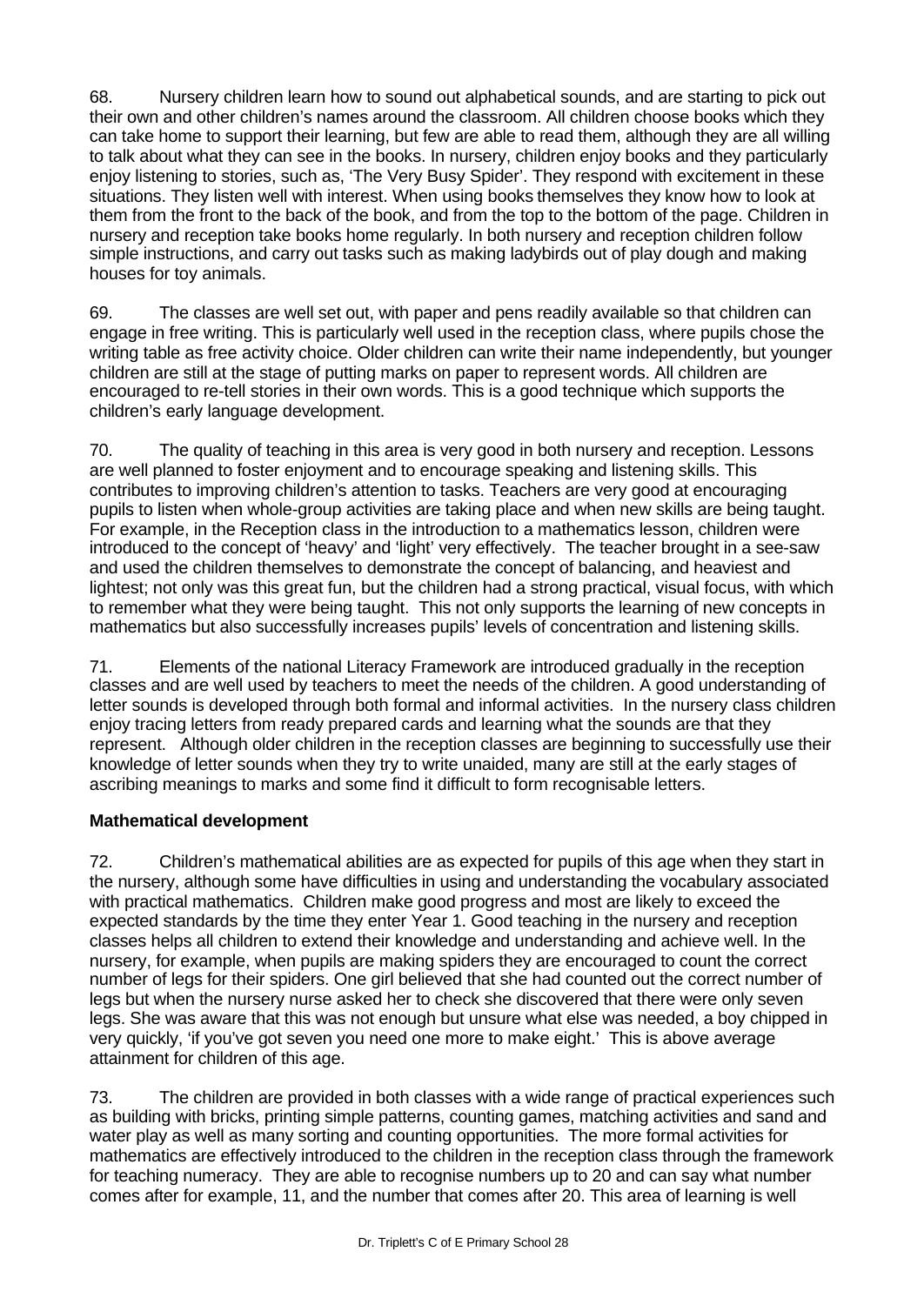taught and attainment in mathematics is good at the end of reception; the children make good progress in their number recognition. Teachers have very good subject knowledge, which supports pupils' learning. Most children in nursery are beginning to count to 10 and older children can recognise simple shapes such as circle and triangle. Teachers encourage the use of appropriate language, for example, in a physical education lesson in Reception where children followed instructions such as, go over the apparatus, or under, through, and backwards. The work is well planned in both classes and classrooms are also used effectively to display numbers.

# **Knowledge and understanding of the world**

74. Children make good progress in this area and exceed the expected standards by the time they enter Year 1. In the nursery, children show curiosity in their surroundings and are encouraged to explore, investigate and ask questions. The good curriculum offers them a wide range of experiences to expand their knowledge of the world around them. Activities are well planned to enable children to explore aspects of the environment and to relate the work to their own experiences. Discussion forms an important part of their work and children are encouraged to be observant and describe what they see. For example, in the nursery children have been studying the life cycle of a caterpillar and they are encouraged to look at them closely and describe what they can see. They are very eager to share their knowledge with visitors. They understand what happens to caterpillars and use the correct vocabulary such as cocoons. This is good attainment. In another activity the teacher worked with a group of children outside looking for minibeasts. They were very excited when they found some. Later, in quiet time on the carpet, good teaching allowed children to match pictures of some of the minibeasts which they found outside. In Reception, some good work was also undertaken, with pupils writing down the numbers of minibeasts which they found on the trunk of a tree in the reception garden. This is an excellent way of not only developing the children's observation skills and knowledge of the world around them but also their language, speaking and mathematical skills and ensures that their learning is practical and relevant to their own needs.

75. Children in the nursery show good making skills and, by the time they enter the reception classes, have developed a good sense of how things join together and make imaginative models. Children learn to operate the computer confidently using the mouse to select items they want. They are given adult help as required. The programmes give good opportunities for children to develop and reinforce their skills in a variety of areas. Careful consideration is given to supporting children. The quality of teaching is good, lessons are planned well and all adults use good questioning skills to develop children's knowledge and understanding.

## **Physical development**

76. Children in the nursery achieve broadly what is expected for children of this age. They show increasing control and skills when using the wheeled toys outdoors and develop an awareness of space around them.

77. There is a large safe, interesting outside play area attached to the nursery which provides a good amount of challenge to enable all children to gain confidence and extend their skills, for example in running, jumping, climbing, and balancing. Every day there are different activities. This is also the same for children in reception classes. For example, in a physical education lesson, children, used controlled movements on the apparatus and followed the teacher's instructions so that they could use the apparatus in a variety of ways, such as, climbing, travelling and moving around it in different ways. Children's physical development is in line with expectations for their age and they continue to make good progress. Children in reception also have their own designated play area and this is used well to support their physical development. Good opportunities are provided for the children to develop their finer manipulative skills in both the nursery and reception for example, in cutting and sticking paper to make pictures, modelling with scrap materials, and using different tools for painting. They are also provided with an appropriate range of modelling materials such as play dough, which children in nursery use to make ladybirds with and then they count the number of spots which they put on them, thus using their mathematical skills as well.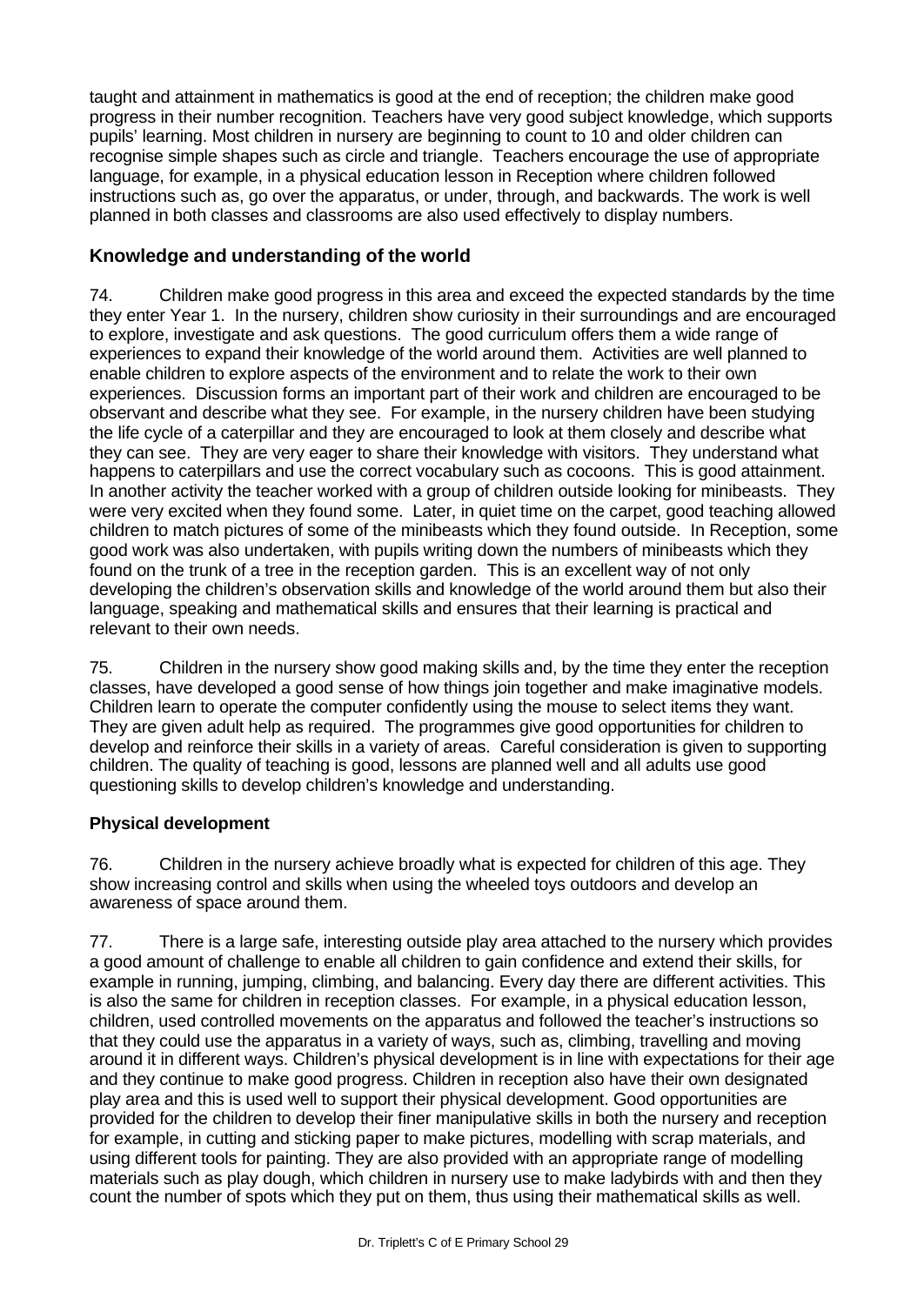Teaching is good throughout this area of the curriculum, and teachers plan well to ensure that all skills are fully developed.

# **Creative development**

78. Children attain in line with the expected level in this area. A good range of activities with well-focused adult support and encouragement means that children make good gains in learning and most reach the standards expected. Children start from a fairly basic level of skill when they enter the nursery and make good progress through a wide range of experiences in art, music, story making and imaginative play. They learn how to play alongside others who are engaged in the same theme and use props and resources with imaginative skill. For example, when playing imaginatively the role of 'vets', adults join in role-play activities and help children to develop their ideas and gain confidence. Children use paint imaginatively and print with different objects. In reception, many children enjoy playing with toys to act out their own stories.

79. The nursery and reception classrooms provide a stimulating environment for children to work in and this aspect of learning is very well supported by the sensitive intervention and good teaching by all adults.

# **ENGLISH**

80. Standards in English are above average in Year 2 and Year 6. Pupils make good progress from the time they start at the school because teaching is generally good and because of the good foundation made in nursery and reception. Progress after Year 2 to Year 6 is steady but is particularly good in Years 5 and 6. Information about the progress of each pupil is now being collected. This identifies that pupils in Year 3 are making less progress than in other years. Compiling this useful pupil attainment information is comparatively new but it is not yet used to track the progress of individual pupils or to check if there are any dips in their performance. As a result the school is not in a strong position to explain variations in pupils' progress over time and identify why this happens and what can be done to make it right.

81. Results in the National tests in Years 2 and 6 over the past few years show that standards have been at least average and in Year 6 have been above average. Work in lessons and in pupils' books during the inspection indicates an improvement in standards in Year 2 with many pupils achieving well. Improvement since the last inspection has been good.

82. In Year 2 pupils are enthusiastic about English; their handwriting is well formed and they are routinely writing in good sentences with appropriate punctuation often using interesting connecting words. They love reading and have a good knowledge of different genres; they are able to talk about many different authors and to describe why they like their personal favourites. They have a good phonic knowledge developed over the last two years since the school adopted a multi sensory phonic teaching approach. Their phonic knowledge not only helps them read but means that their spelling is good. Even when they do not know how to spell a word pupils make very good phonetic attempts. Pupils use technical language readily, they talk about alliteration and suffixes, and take great pleasure in amazing their teacher that they know what ellipses are.

83. In Year 6 pupils have a fluent and often personal writing style. They write cogent and persuasive arguments such as when asked to give their personal views on whether to have uniform or not. Their points of view are well put and include the cost of designer clothes versus the cost of uniform and the dangers of peer pressure and envy as well as being lost on school outings and that purple does not suit them! Their vocabularies are good and literacy lessons add a great deal to this, expecting pupils to expand the scope and complexity of the language they use. They are fluent and enthusiastic readers with a wide knowledge of different styles of writing and authors.

84. Throughout the school pupils speak well, have the self-confidence to speak to individuals, in small groups and often to their class or to the whole school. They can explain themselves clearly and enjoy answering questions and taking part in conversations. Pupils with special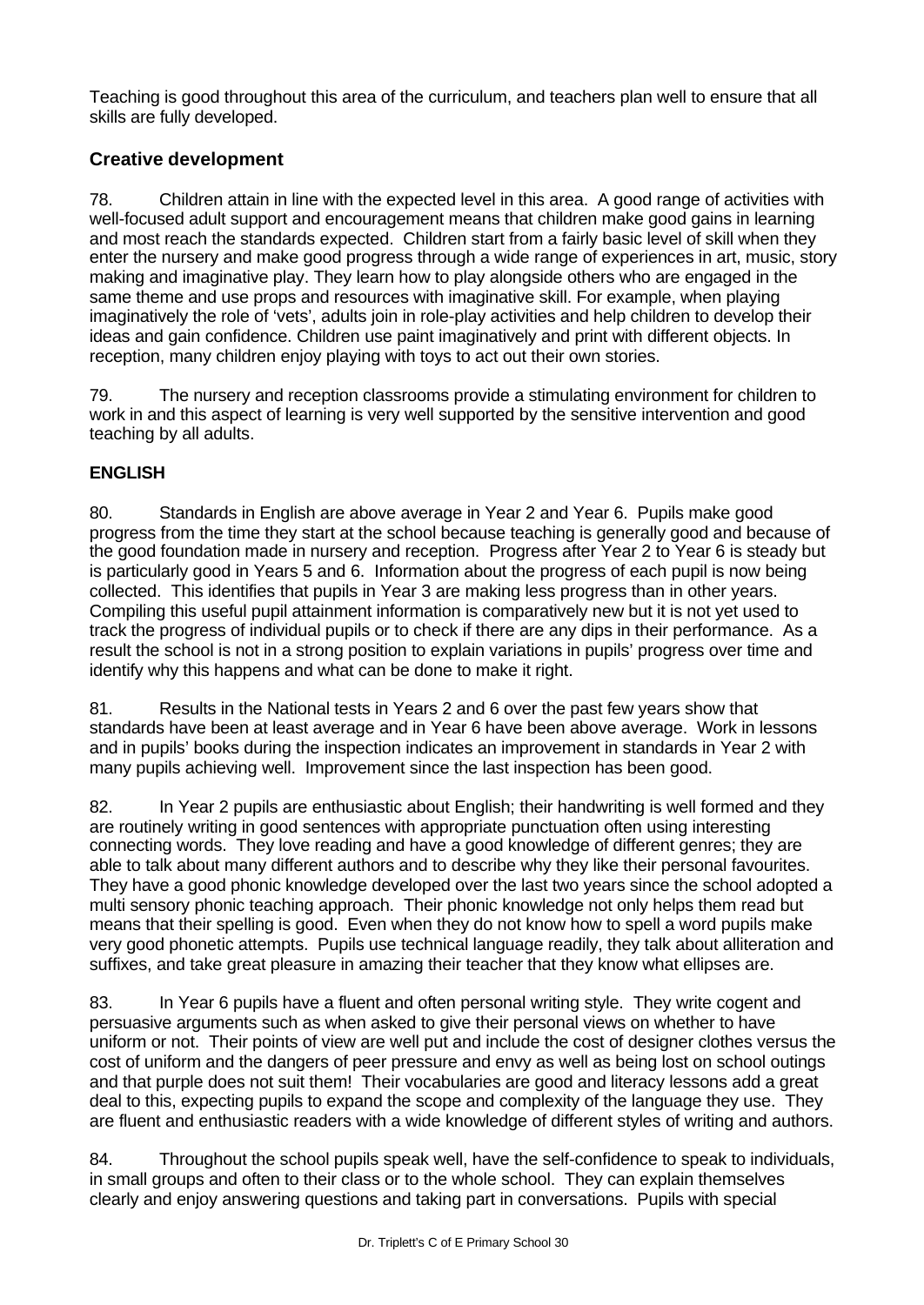educational needs do well in English as they are supported well in lessons by the teachers' good organisation of work and those who are withdrawn for extra help have well structured repetitive skill teaching that generally meets their needs. In most literacy sessions Year 6 pupils are split into three groups rather than two classes and this allows a small group of pupils who find the subject difficult to be taught together. There are a small number of pupils who speak English as an additional language. Most are fluent English speakers who flourish with the good teaching in many classes' English lessons. On a tiny minority of occasions teachers lack of instruction in the individual part of English lessons causes pupils with English as an additional language to struggle.

85. Teaching is good overall. The literacy strategy is used very well throughout the school. Lessons are tightly planned and have very clear learning objectives which teachers share with the pupils in language they understand. Often teachers ask pupils to read from the board and explain what they will be learning and why it is important. This helps every pupil understand the purpose of their work. The clear structure of the literacy strategy helps teachers who have less experience give pupils suitable work.

86. The beginning and end of literacy sessions where the teacher teaches and pupils interact are very good. These sessions are characterised by:

- lots of interesting and searching questions which challenge pupils to think and to formulate coherent answers;
- opportunities to play with words and to see common patterns in spellings, identification of punctuation and its purpose in writing;
- chances to increase vocabulary and examine the meanings of words;
- presentation of pupils' ideas and their recall of information.

87. The end of lessons are used well to rehearse what has been learnt very effectively and give pupils a good understanding of the progress they are making.

88. Teachers have a good understanding of the literacy strategy and other aspects of English and they are well supported by the team of literacy co-ordinators who offer effective guidance and ideas. English is beginning to contribute a great deal to pupils' personal development and understanding. In some lessons, in Year 5 for example, the pupils are looking at stories that give an insight into other cultures and the similarities and differences in people's lives. In Year 4 pupils are exploring sensitive issues of personal feelings in a variety of situations including the separation of families.

89. In almost every English lesson the tasks given to pupils are carefully chosen to challenge them and to do this teachers plan work at a variety of levels of difficulty. This ensures pupils get the most out of lessons and make good progress. Teaching assistants provide very effective support to groups and individual pupils in lessons, often ensuring that work of different levels of difficulty can take place effectively. They work in partnership with teachers effectively as they are well trained, well prepared and have good relationships with the pupils.

90. The school is developing opportunities for pupils to write at length and in a few of these extended writing sessions, and occasionally in literacy sessions, pupils are given too long to write independently without time constraints or tight targets. The outcome of this is that the pace of their work slackens and their productivity drops. Tracking pupils' attainment and progress and developing independent writing would improve standards.

91. Personal English targets are set for pupils; these are written on cards and kept with each pupil's book so they can be referred to in lessons. They are consistently used in all classes and are a very helpful strategy for helping pupils progress. Pupils can all explain what they need to do next to improve. Marking at its best also refers to these targets and gives pupils excellent information about exactly what they are doing well and the next steps they need to take. Homework again is consistently set and well produced, reinforcing and extending the work set in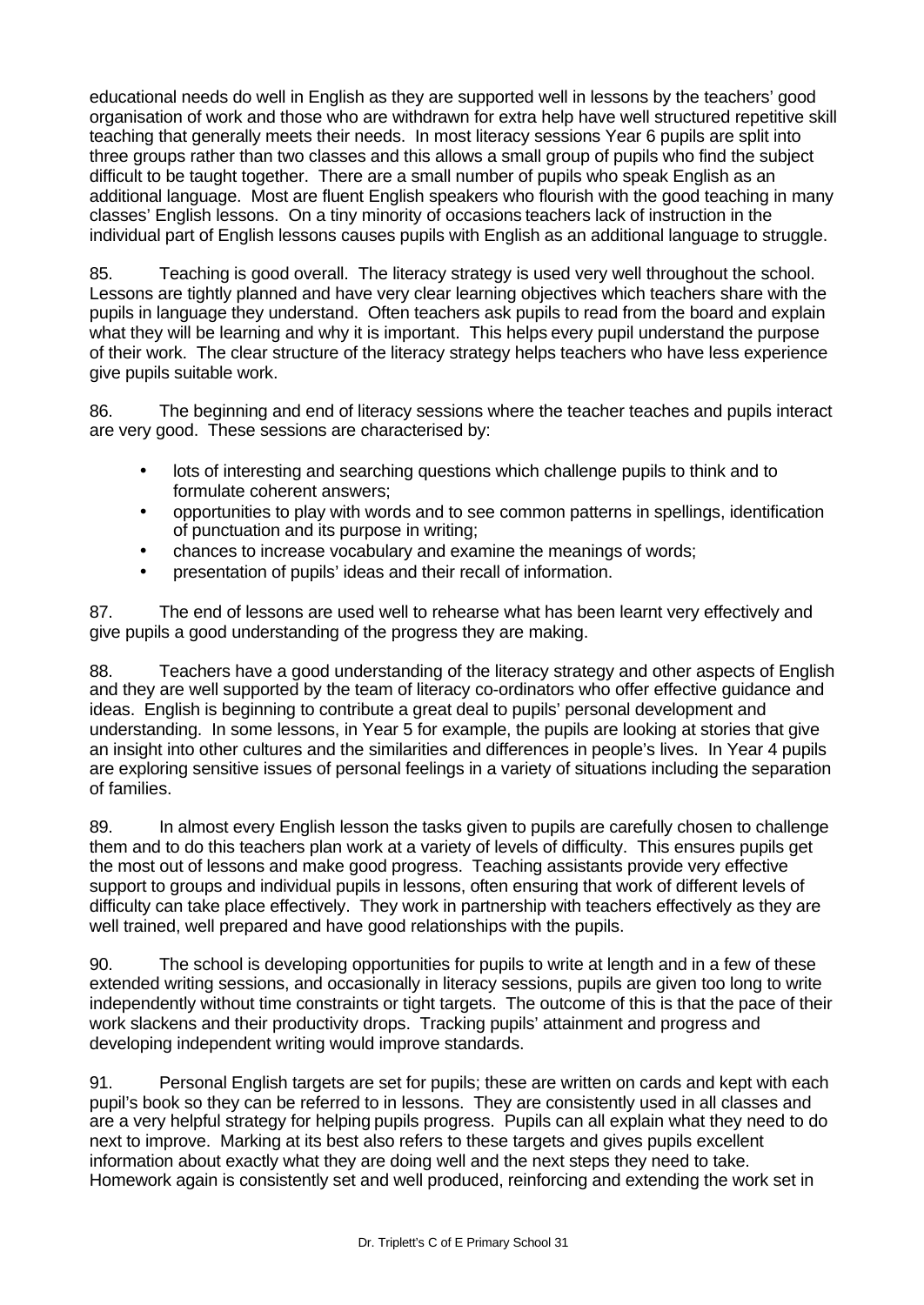class. Year 2 parents, for example, receive excellent guidance about how to help their children in English.

## **MATHEMATICS**

92. Standards in mathematics are above average for pupils by the end of Year 2 and Year 6 and pupils make satisfactory progress across the school. This is because the quality of teaching is generally good and often very good. Standards are average when compared with similar schools. The school has maintained standards at a similar level since the previous inspection.

93. Pupils in Years 1 and 2 have a good understanding of number and use number bonds to calculate numbers to 100 and beyond in mental and oral work. They use a wide range of strategies for adding and subtracting such as rounding numbers up and adjusting their answers, or working confidently with tens and units. Some pupils in Year 1 are making good progress at identifying missing numbers in calculations with the use of appropriate apparatus. Many pupils in Year 2 know their 2, 5, and 10 times tables and count confidently in multiples of 2, 5 and 10. This gives them a good understanding of counting money. They have good knowledge of two- and three- dimensional shapes and talk about the numbers of sides and faces they have. They identify lines of symmetry in regular shapes and know that there may be more than one way of dividing shapes into fractions, for instance quarters, halves and eighths. In simple investigations they draw up tables of results and record their findings in Venn and Carroll diagrams. These are used effectively to discuss their findings.

94. Pupils in Years 3 to 6 continue to make good progress and have a wide range of strategies for making written, mental and oral calculations. They confidently explain their workings using correct mathematical vocabulary and use subtraction or division to check their answers to addition or multiplication calculations using money, time, weight, and length. They solve money problems calculating the VAT on goods and relate percentages to fractions. The majority of pupils measure angles in shapes accurately and learn about regular and irregular shapes although some lower ability pupils need consistent additional help to understand. The majority of pupils use simple formulae to calculate perimeters and areas of shapes. Pupils have good understanding of probability and are able to identify which number operations are required in mathematical investigations.

95. The quality of teaching is generally good and sometimes very good. Teachers have good subject knowledge and consistently create good opportunities for pupils to use mathematical vocabulary and demonstrate their understanding of different topics. Planning clearly identifies resources so lessons begin promptly with the correct materials being readily available. Teachers ask pupils questions throughout lessons to ensure they understand the topics being taught and as a result they sometimes adapt lessons to reinforce understanding to help pupils solve problems. Pupils refer to other topics they have learned showing they understand how different topics relate to each other. They build securely on their previous learning and understand what they need to do. Sometimes pupils have two or three worksheets which means they spend too long practising a skill they have already understood. This slows their progress and they have less time for using their knowledge in investigations or problem solving. However, they are very enthusiastic about the subject and work hard to achieve the tasks given. They often talk together about tasks, particularly when interesting investigations are shared in pairs. For instance, in Year 6 pupils shared their knowledge about signs and symbols in mathematics to work out number problems involving greater than and less than. Pupils generally listen very well to each other's ideas. Homework is used very effectively to support work carried out in class. Parents receive pupils' targets for each term in very clear and detailed letters and pupils generally return their homework promptly. Pupils have a very good understanding of their targets and refer to them regularly: for instance, in a Year 5 set pupils are responsible for checking their own progress in each target. Marking is sometimes less effective in supporting pupils' understanding of their progress. Work is often not dated making it difficult to check how much work has been completed over time.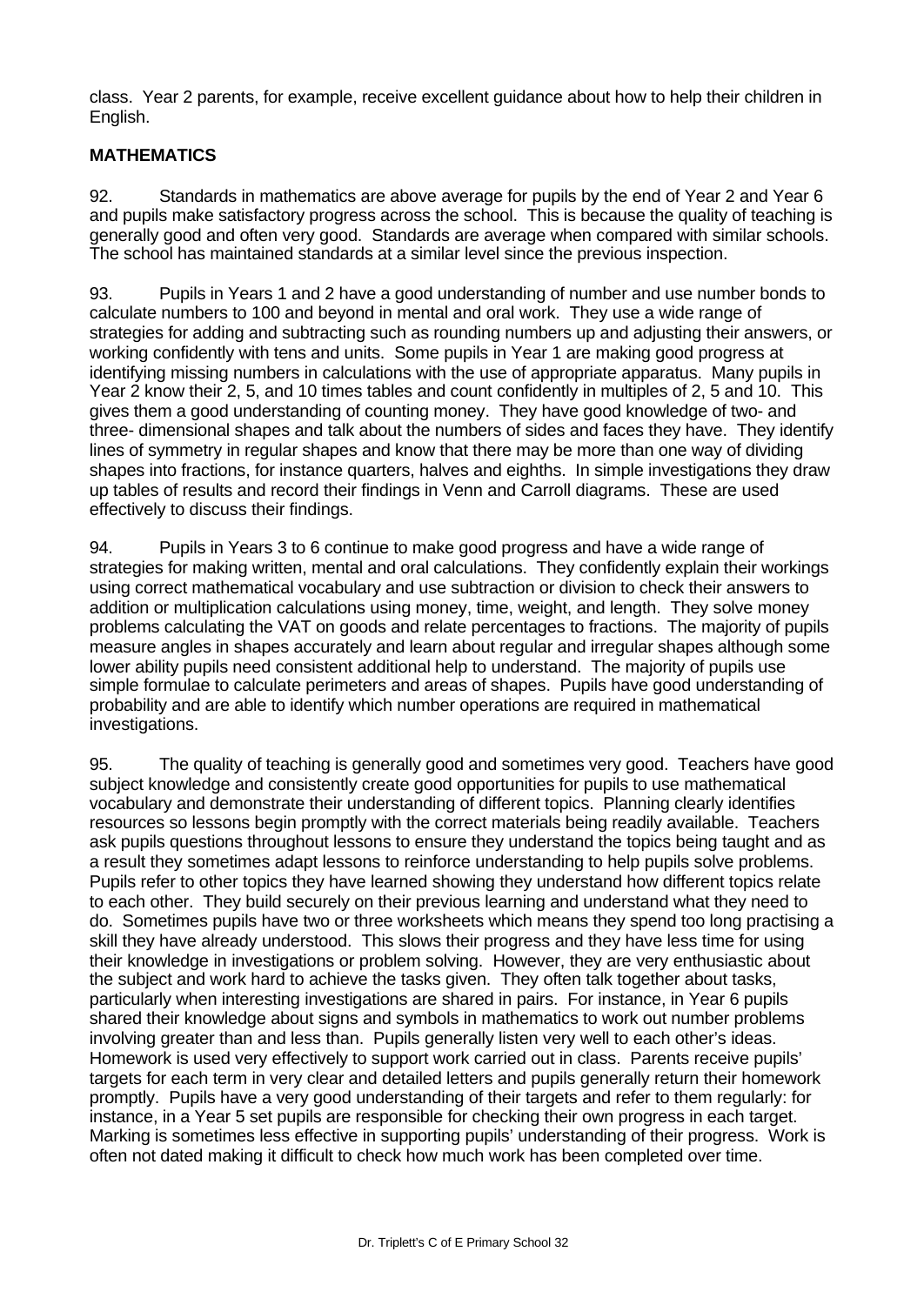96. The curriculum is broad and covers all the aspects of the National Curriculum. Provision for pupils with special needs is good. Support assistants generally provide effective support for these pupils and ensure they meet the learning targets set for them. Pupils with English as an additional language often work in middle and higher ability groups as their competency in English language is good, many of them coming to school already speaking English. However, the few pupils new to learning English do not always make sufficient progress. Numeracy skills are used well in other subjects. For instance, in science pupils calculate the numbers of bacteria which multiply in your throat overnight. In literacy, pupils identify the kinds of graphs and tables used in information texts.

97. Leadership of the subject is effective in maintaining the standards achieved and in identifying appropriate areas for development. The school has developed systems for tracking pupils' progress from Year 2 to Year 6 but these have yet to be used to track individual pupils from year to year and identify where pupils may have made less progress. The co-ordinator analyses optional tests effectively to identify the areas for further development. For instance, as a result of the analysis there is more emphasis on the teaching of fractions for older pupils and they have a good understanding of how to make calculations with more difficult numerators and denominators. Resources are satisfactory but there are only one or two computers in each class limiting the time each pupil can spend developing their skills.

#### **SCIENCE**

98. Overall, standards in science are average in Year 2 and Year 6. This judgement is similar to that reported for pupils in Year 2 in the previous inspection but shows a decline in Year 6 where attainment was judged to be well above the national average. The national test results for pupils at the end of Year 6 show a downward trend in standards since 1998 and the 2001 results showed that attainment was below that found nationally and when compared to similar schools. In response to the low standards, the school quite rightly identified science as an area for development. The science co-ordinator has worked with the class teachers to identify those pupils who fall below average and withdraws a group of pupils in Year 6 to help raise their levels of attainment. Teaching of science has improved, which is having a significant impact on pupils' achievement and is ensuring that they accumulate the relevant knowledge and understanding. The teachers' assessments at the end of Year 2 in 2001 show high achievement in securing higher levels. Throughout the school, there has been a significant improvement in attainment in experimental and investigation work. Pupils are given many well-planned opportunities to carry out their own experiments and learn scientific principles through a practical approach. This is working well to improve their knowledge and understanding of the subject, as well as making the work more interesting, enjoyable and relevant. Consequently, by the time pupils leave the school, they are now achieving the expected levels. Pupils with special educational needs and those with English as an additional language make satisfactory progress as they move through the school. The inspection finds no significant difference in the performance of boys and girls, both of whom achieve average standards.

99. By the end of Year 2, pupils name the main external parts of plants and understand what plants need to begin to grow. In a Year 2 lesson, pupils discussed what had happened to the sunflower seeds that they had planted the previous week. Through planting one set of seeds in soil with too much water, one with a little water and keeping one set in the dark the pupils recognised that seeds do need the correct amount of water and light to grow into plants. They demonstrated a good understanding of plant structure and came up with some well thought out reasons for plants having roots. An analysis of pupils' work show they know about the properties of a range of different materials. They can identify natural and man-made materials in the world around them and use scientific vocabulary such as opaque and transparent to describe the characteristics of the materials. Through their good quality investigations on forces and movement, pupils are introduced to the idea of measuring the distances toy cars travel when rolled down a ramp. They show an understanding of making their test fair and after making measurements using standard units, present their findings in a chart. At the end of Year 6, pupils have a good understanding of the need for fairness in their scientific investigations. They conduct a wide variety of experiments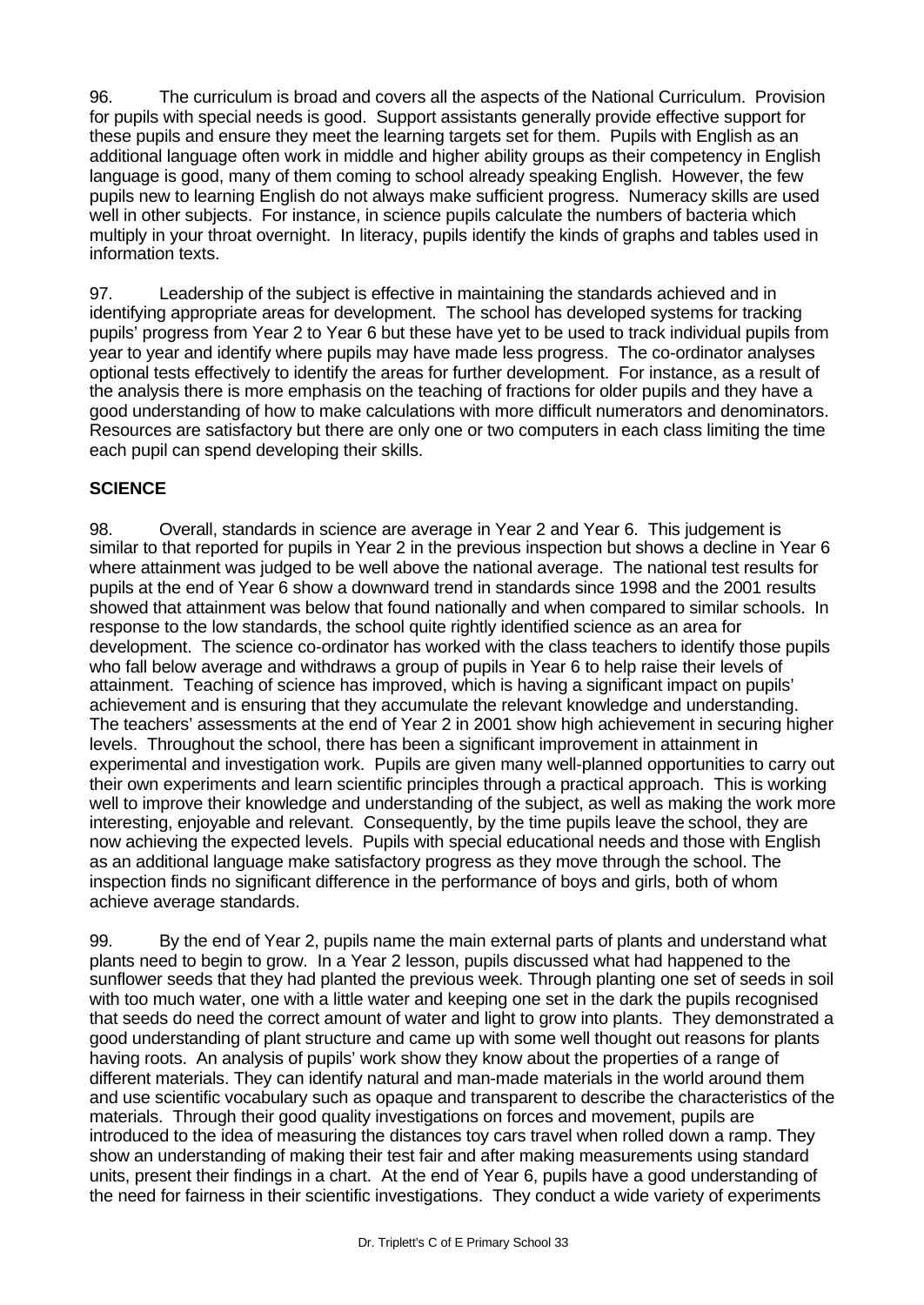and make a series of observations and measurements that are adequate for their task. For example, when investigating the effects of air and water resistance they make careful measurements of force using a force meter, draw diagrams to illustrate forces acting on an object and use terms such as upthrust and gravity to explain their findings. Their work on separating materials showed that pupils in Year 6 used their knowledge of solids, liquids and gases to decide how undissolved solids can be separated from liquids by sieving and filtering. Throughout the school, all aspects of the science curriculum are carefully taught and with an emphasis placed on providing suitable practical activities, pupils are developing a questioning approach that deepens their understanding.

100. The quality of teaching is good overall with a number of strengths that have a positive impact on the pupils' good learning in lessons. Teachers' planning is good and shows a good balance between investigations, factual learning and recording. It is done jointly by the teachers in each year group to ensure that all pupils have similar coverage of the curriculum. This also means that teachers can share their ideas and knowledge for the benefit of the pupils. Most teachers have a secure knowledge of the subject, which enables them to make useful teaching points that help pupils gain a suitable understanding of scientific principles. Teachers emphasise the importance of using the correct scientific vocabulary when pupils are asked to give an explanation of their work. This not only improves the pupils' knowledge and understanding but also enables the teacher to recognise any misconceptions the pupils may have and help to clear them up. The analysis of pupils' work supports this and indicates that most pupils use the appropriate scientific vocabulary when presenting their findings. The strength of the teaching of science and its impact on learning were well illustrated in the very good lessons observed in Year 6, based on an investigation to find out the factors that may affect plant growth. The standard of questioning was high and required the pupils to think carefully and tested their understanding. The task itself was challenging and involved pupils in having to use their understanding of what they know about the conditions for plant growth to interpret data and identify simple patterns. Good opportunities were provided for the pupils to devise their own investigation when they were asked to consider whether the size of a seed would affect plant growth. The level of interest was high and was maintained by allowing the pupils to explore and undertake an investigation for themselves. To make their test fair they knew that it was important to plant a number of different sized seeds but the amount of soil, water and light must be the same.

101. In Year 5 a similar approach to investigative science is effectively used to help pupils recognise that during exercise the heart beats faster. The teacher had the pupils outdoors carrying out their own planned physical exercise that involved making a number of suitable measurements of pulse rates before and after the exercises. The very good use of time spent in discussion about the outcome of the investigation ensured that the pupils were able to recognise that exercise raises the pulse rate and that it will eventually return to a resting rate. All pupils, including those with special educational needs and those with English as an additional language, learnt from this lesson, as they were encouraged to talk about and share their ideas. In all lessons, pupils are well supported and secure in their understanding of what they are going to learn. Teachers manage their pupils very well and create a good purposeful working atmosphere that helps pupils concentrate on their work without interruption. Where teaching is satisfactory there are missed opportunities to fully extend pupils' ideas to support the higher levels of attainment. Other relative weaknesses are the use of information and communication technology for pupils to record their findings. Although information and communication technology was evident in some science lessons, as for instance to input data into a graphing program, in general there was little evidence in the pupils' work to indicate that this has been extended. Pupils do however, have the opportunity to use a computer microscope and sensors to enhance their learning in science. Pupils' work is well presented and indicates that they have been thoroughly taught all aspects of the science curriculum.

102. Science is well supported by the Qualifications and Curriculum Authority guidelines that teachers use consistently throughout the school. This is having a positive impact on learning as lessons are similarly structured. Assessment procedures are good and teachers are becoming more adept at using the information to set appropriate work for all pupils. The subject co-ordinator,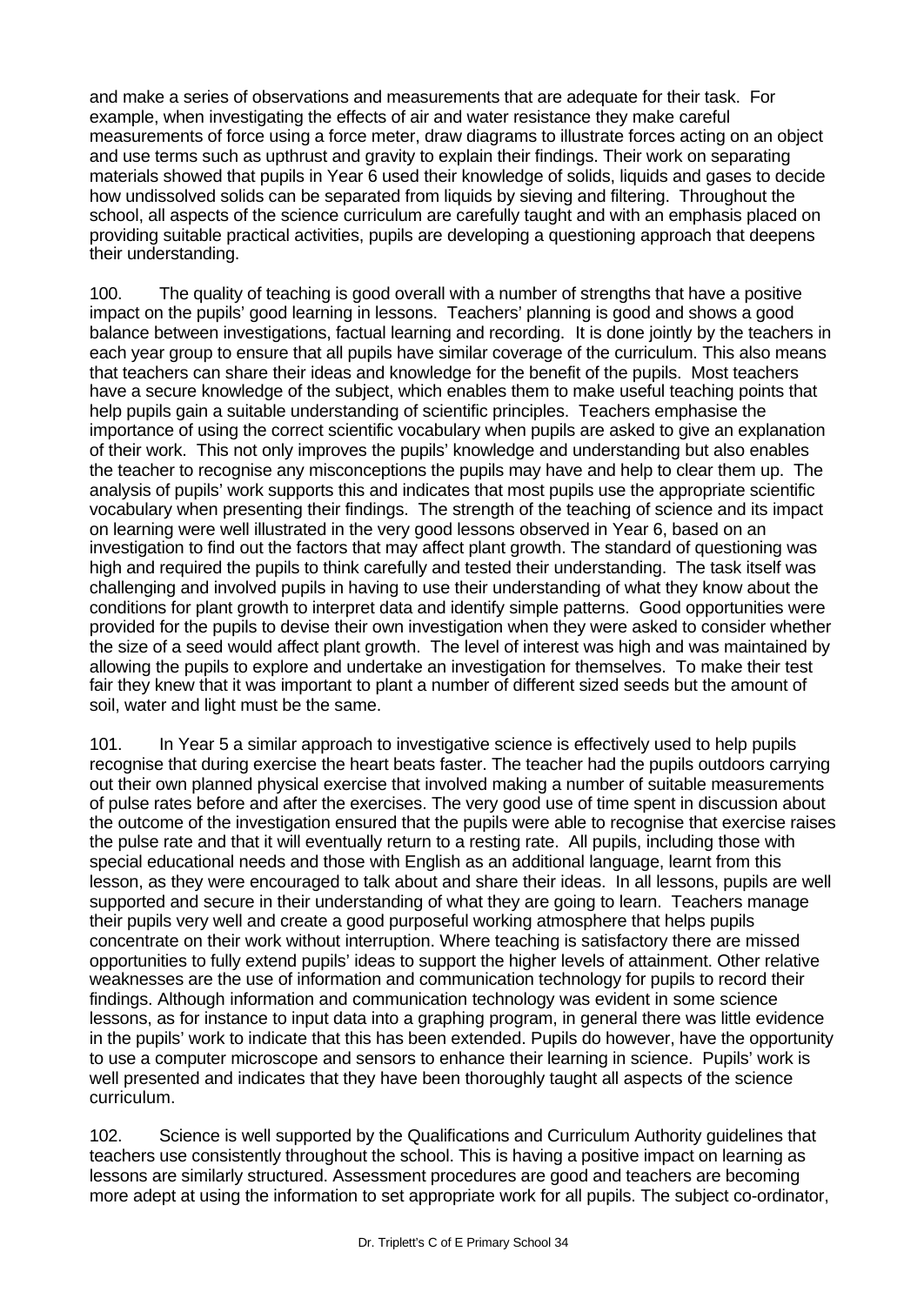although only part-time, provides good leadership and management through her very secure knowledge and understanding of the subject. She monitors pupils' work regularly and has had the opportunity to work alongside teachers. Science makes a good contribution to improving literacy skills through pupils writing well thought out reports. Numeracy is also helped by producing tables and graphs to display the results of experiments. The subject makes a good contribution to the pupils' spiritual, moral and social development, for example, through the study of living things in the environment and the opportunity to visit places of scientific interest such as the Natural History Museum, the Iver Study Centre. Pupils have also had the opportunity to experience a visit from the 'Learning Dome' and a planetarium to enrich their learning. There is a satisfactory range of resources for the subject. The school is very fortunate in having extensive grounds that not only includes a large wildlife area with a pond but also a delightful bluebell wood. These are used very well to support the teaching of environmental science.

# **ART AND DESIGN**

103. Standards in art are above the expected levels in Year 2 and Year 6. Attainment in art is maintained at a similar level to the last inspection.

104. The quality of work observed in classrooms and displayed around the school shows a good level of achievement across the school in many aspects of art including collage, drawing, painting, printing and the use of colour. The three-dimensional work, such as 'dancing figure' is particularly good and shows that they have good skills in this medium. The art work on the overall theme 'Dr Triplett's School working in the community,' displayed at the entrance hall, reflects the high quality work on paintings produced by pupils from all classes, as a community. Displays like 'Life Force, and 'Tree of life' produced by pupils working with a local sculptor and a local woodcarver make valuable contributions to the ethos of the school.

105. Younger pupils have produced illustrations from stories used during literacy lessons, including some delicately coloured work on scenes from Cinderalla. They are able to print using blocks and their work is particularly effective because they have been able to experiment and then choose the most effective printing blocks. The range of work is good and pupils are confident in a variety of types of work including splatter painting, observational drawing and work in clay. They know how to use sketchbooks and they show that they understand about mixing colours.

106. In Years 3 – 6, all pupils are competent in a range of styles and media. They work with clay to make Roman jewellery and urns to support their work in history.

107. In a Year 6 lesson, pupils researched and explored ideas for designing different hats. They selected natural materials, examined their texture and patterns, used animal patterns based on their main theme 'nature' and produced high quality drawings of hats successfully, displaying their innovative ideas in designing effectively. All pupils, including those with special educational needs, make good progress in the acquisition of skills in practical tasks. They use tools well and they understand that there are certain essential procedures like keeping clay moist but not too wet.

108. The quality of teaching is good. Teachers have a good knowledge and understanding of the subject. They have high expectations of their pupils' performance which promote a good quality learning. Pupils are taught to use sketchbooks appropriately and there is a real focus on the teaching of skills. They are encouraged to look carefully and then copy the techniques used, thus extending their own skills. Pupils show a clear enthusiasm for the subject and a willingness to attempt a variety of activities in art as they progress through the school. Art is planned in a way that meets the learning requirements of all pupils including those who have a real talent for the subject. It is very inclusive. Those with special educational needs and those with English as an additional language make good progress because they are well supported and the frequent availability of support staff improves the learning experiences of all pupils. Work is well mounted and displayed and because of this pupils are encouraged to value all aspects of creativity.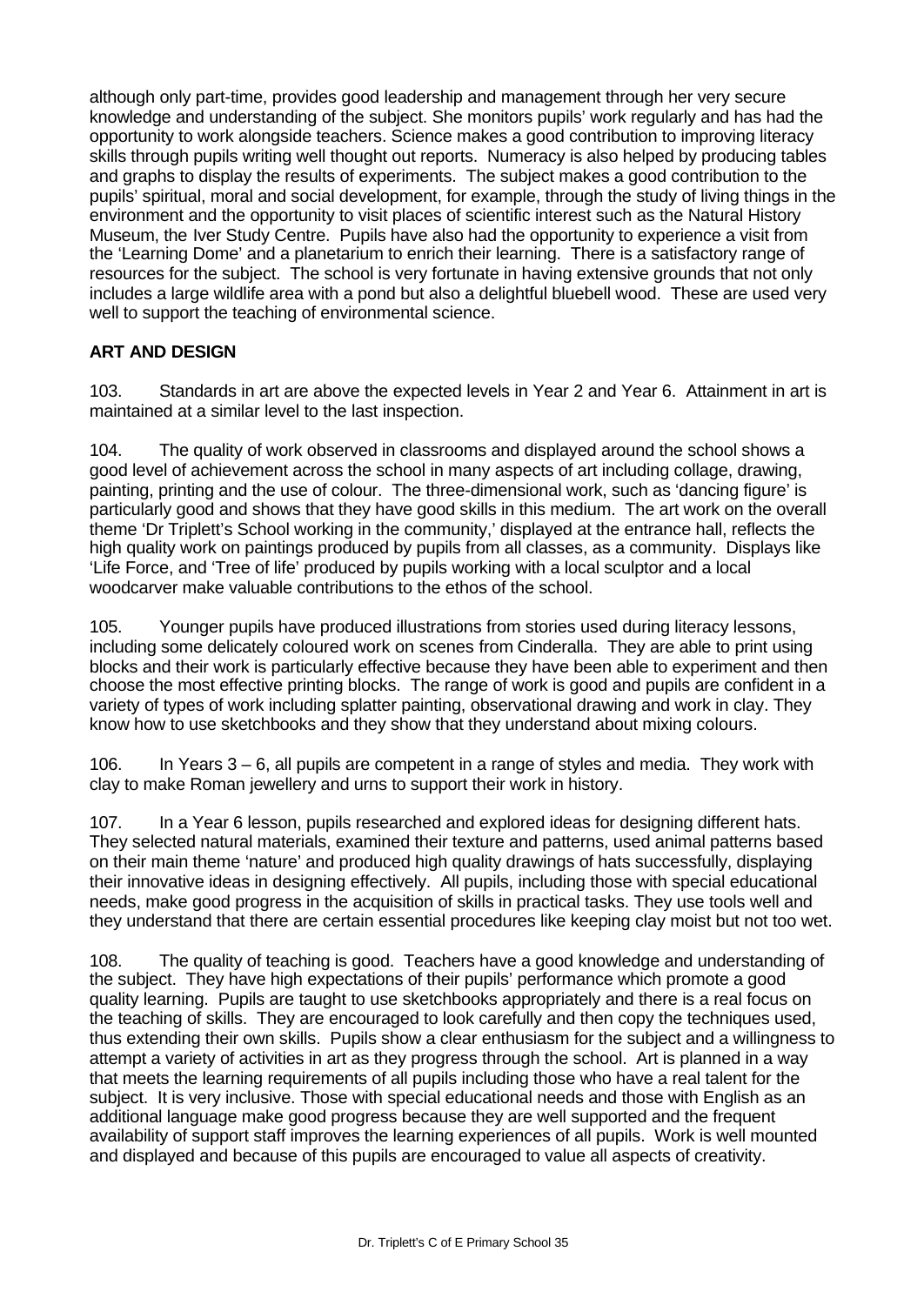109. Basic materials and equipment are readily accessible and a range of art books, posters and prints are available. Some effective use of art related computer software was observed during the inspection.

110. The management of the subject is very good. The co-ordinator has real enthusiasm for the subject and a clear vision of the way forward. The school ensures that the expertise of support staff is used very well. Assessment procedures and resources are satisfactory.

### **DESIGN AND TECHNOLOGY**

111. It was only possible to see one lesson for pupils in Years 1 and 2 because of the way the timetable is organised. Further evidence was gained from looking at both current and earlier work completed by pupils of all ages, from teachers' planning, from discussions, and from pupils' work displayed around the school and seen in photographic evidence. All of this evidence shows that by the time pupils reach the end of Year 2 and Year 6 standards are above what is expected nationally for pupils of these ages. Standards in design and technology have improved since the last inspection because of the school's consistent approach for developing the full range of skills.

112. Evidence shows that by the end of Year 2 pupils' attainment in design and technology is above that expected for pupils of this age. During Years 1 and 2, pupils gain experience of working with different materials. In Year 1 they learn how to make moving pictures and plan and work out solutions to their problems very well. In Year 2 pupils work with different materials in planning and making fairground games: this work is of a high standard. They also work on planning how to make puppets. They work well at this activity and use many of the language skills which they have learnt to reason and work out what they want to do.

113. By the end of Year 6 pupils' attainment in design and technology is of a better standard than that expected for pupils of this age. For example, pupils in Year 6 start to design hats specifically for characters in a school production. They work well in small groups, using good discussion skills in order to start off and to begin to plan their ideas for design. They choose appropriate materials which they intend to use in their plans. Whilst the drawings and designs of their hats are quite basic, their imaginative ideas, and practical thought of how to execute these ideas are of a good standard. As they discuss their ideas they review and refine them effectively. This good progression in developing their ideas is also seen in Year 5 where pupils work in pairs to plan how to make a ferris wheel. They solve successfully practical problems, such as, how to attach the carriages so that they will not fall off as the ferris wheel turns. Younger pupils in Year 3 make particularly good progress in learning about hydraulics. Pupils concentrate well and work collaboratively through practical experiment, for example, how syringes can be moved without touching them. Pupils were delighted by this experiment when they learnt how to do this. Earlier work also shows that pupils learn how to design and make Joseph's multi-coloured dream coat, and to sew using simple running stitch and cross-stitch. Pupils have the opportunity to cook and to learn how to make things in the technology room, such as chocolate fudge cake.

114. No direct teaching of design and technology was seen in Year 1 but in the rest of the school the quality of teaching was consistently good. Teachers have good subject knowledge and class control. They know the specific skills which need to be taught in order for pupils to succeed. The good use of questioning by teachers allows pupils to think about their work and to work out ways of how they can refine and improve their designs. Pupils with special educational needs and those for whom English is an additional language also make good progress. Pupils enjoy practical activities and are well behaved.

115. There is a good scheme of work based on the QCA guidelines. There is clear planning showing how skills are developed across the whole curriculum. The subject is managed well. The co-ordinator supports the teachers effectively through inset and the monitoring of their teaching.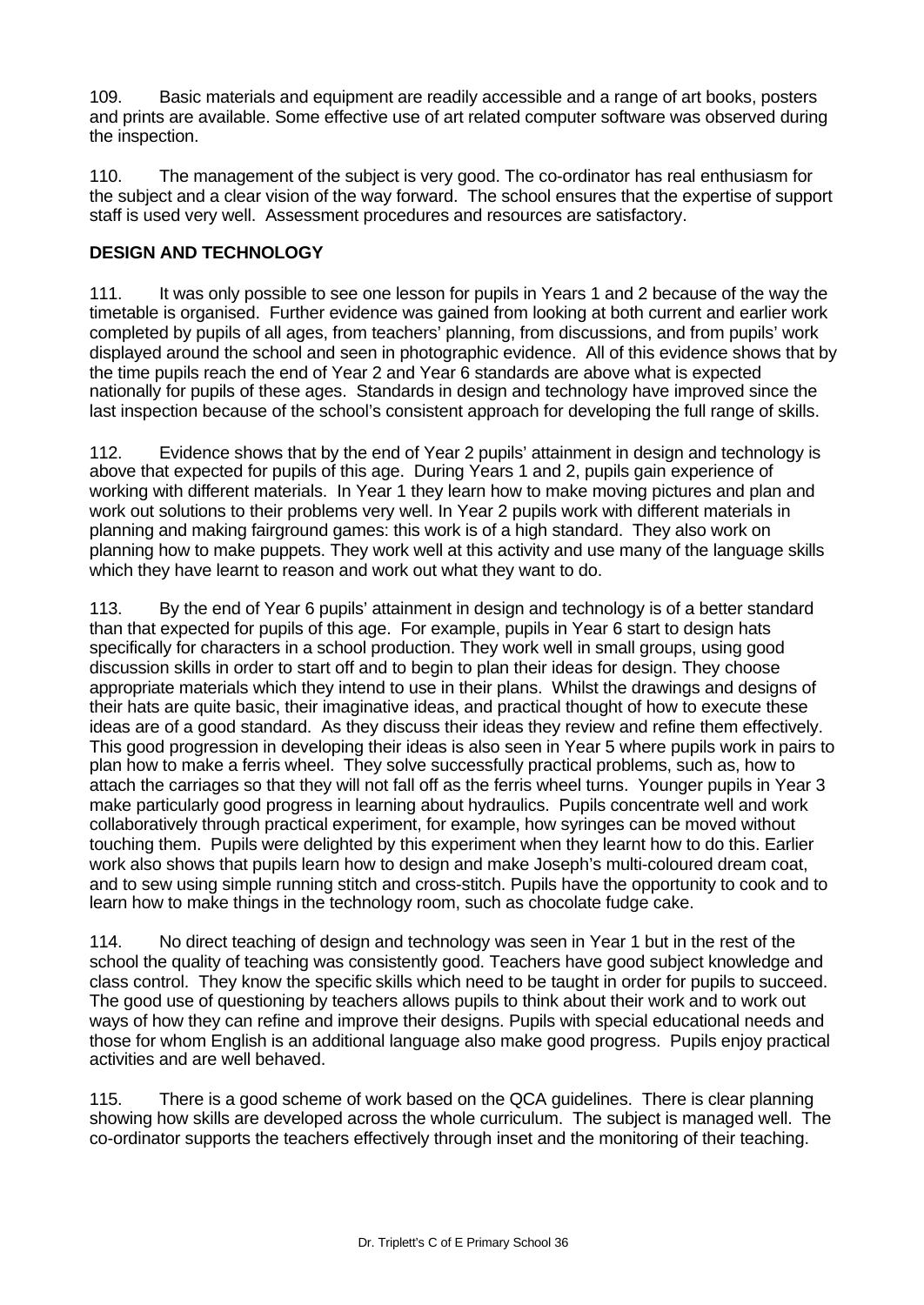#### **GEOGRAPHY**

116. Overall, standards in geography are average in Year 2 and Year 6. These judgements are based on the lessons observed during the inspection, an analysis of pupils' work, teachers' planning and discussions with pupils and teachers. This judgement is similar to that made by the school's previous inspection. The evidence indicates that pupils' progress and achievement are satisfactory by Year 2 and Year 6. Pupils with special educational needs benefit from the effective support that they receive in lessons and this consolidates the progress that they make. There are no significant differences in the attainment of boys and girls.

117. The quality of teaching and learning is satisfactory at Key Stage 1. The analysis of work shows that by Year 2, pupils show understanding of the functions of a key when using an atlas, are aware of countries in other parts of the world and mark them on a map of the world. They have a secure knowledge of features in the environment, such as seasonal changes in the weather and make simple observations of the weather in the form of a diary using the correct symbols. Although pupils' map work is generally satisfactory by Year 2, it is at a fairly simple level and there was little evidence in the analysis of work of pupils making their own maps. In Year 1, pupils draw simple trails of the journeys of Barnaby Bear. In a Year 1 lesson to develop pupils' knowledge and understanding of environmental change, the teacher used the story of 'dinosaurs and all that rubbish' appropriately to stimulate discussion and to raise pupils' awareness of environmental issues. By the end of the lesson, pupils were beginning to think about what they could do to help look after their own environment, such as picking up litter and putting up signs to remind others to pick it up. In Year 2, pupils study the country of India at a level that is typical for their ages. For example, they have looked at aspects of life in the state of Rajasthan and compared them with their own lives. In the lesson observed, the teacher used a suitable range of pictures for pupils to extract information about some aspects of the physical and human features of India. By using this information the pupils began to make comparisons with features in their own locality, such as houses, travel and the weather. They made appropriate observations and showed a genuine interest in what life might be like in India. Their work showed that they have located India on a map of the world and traced the sea and air route from the United Kingdom to India. The work planned is appropriate for all pupils to respond to at their own level.

118. The evidence indicates that the quality of teaching and learning is good at Key Stage 2. The analysis of work indicates that the pupils' knowledge and understanding of places beyond their own locality continues to be built on effectively. For instance, through their study of Kenya, pupils in Year 4 develop sufficient knowledge of the country to recognise it as a country of contrasts. They compare the way of life with that of their own and offer reasons for some of their views about such aspects as shopping and work. The analysis of work in Year 5 showed that the pupils have a well-developed knowledge and understanding of mountain environments. In their work they name and locate a number of mountain ranges, compare the climatic features and consider what effect the weather conditions have on human activity. The well-presented booklets produced by individual pupils show they have researched and collected a wide range of information about mountains. As part of this topic they have also made some good models of volcanoes. In a very good Year 5 lesson observed, pupils were asked to consider a range of environmental issues in the news that had affected different countries around the world. The teacher used recent newspaper reports effectively to promote discussion and make learning meaningful. Questions were used skilfully to make pupils think about where and how they could find out more information and to promote the pupils' ability to use an atlas as a source of information. The teacher's control of the pupils was very good and they were keen to work. As a result the pupils made very good progress and by the end of the lesson had identified the location of a variety of places around the world and were able to list a number of facts they had found out about the country. The teacher extended the pupils' learning by asking them to use the information to provide their own headline to a newspaper article that included three things they had found out about the country. In Year 6, pupils' work showed a secure knowledge and understanding of rivers. They annotate maps that identify settlements along the river Severn and show an understanding of the causes and effects of changes in the river, such as floods and erosion. Their use of geographical vocabulary is well developed. In their work they confidently use terms, such as tributary, meander, source and flood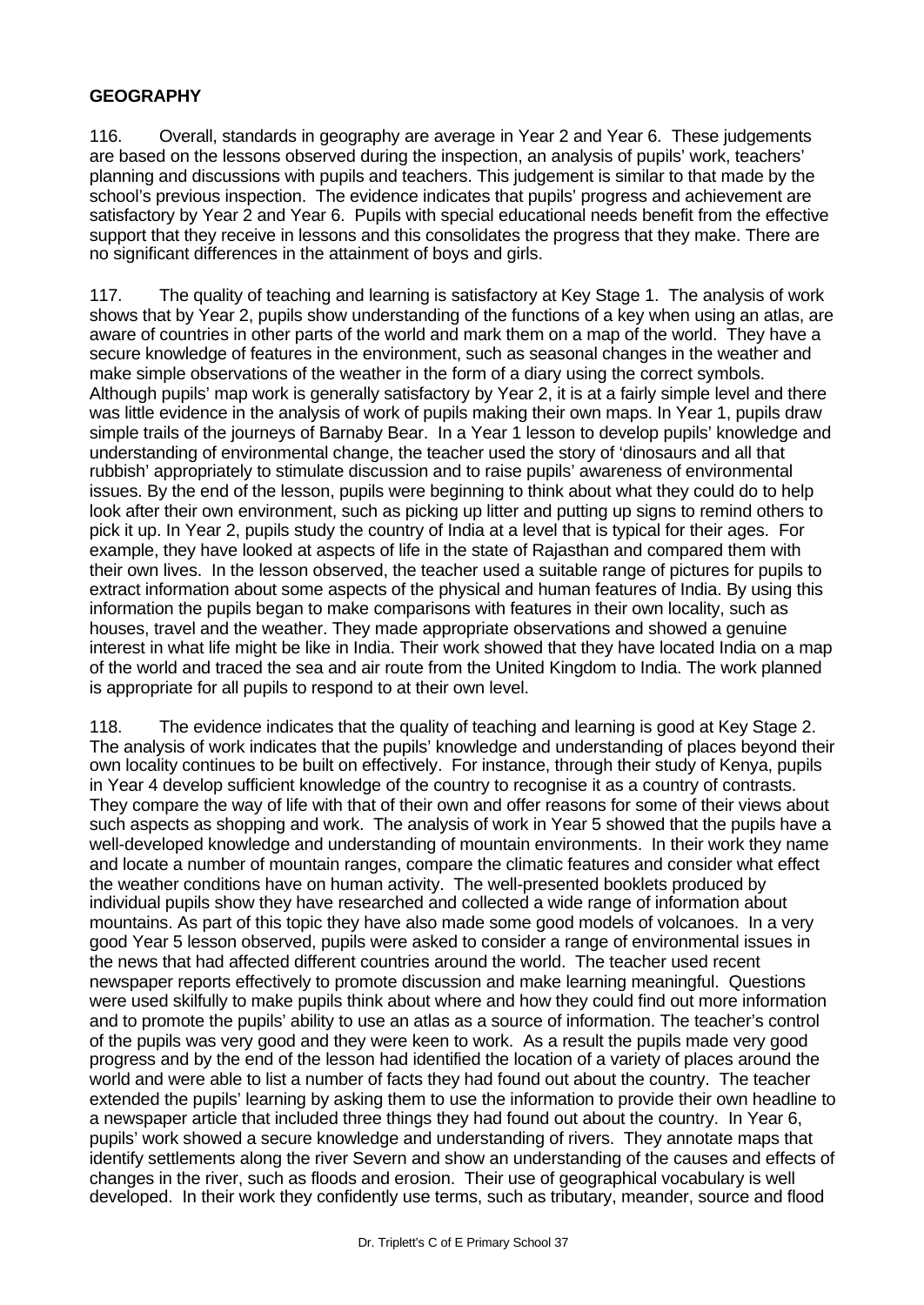plain to describe the course of a river. Most pupils make satisfactory progress in the development of their geographical skills and have learnt how to use maps. For example, by using keys and the content pages in atlases, they locate features such as rivers, towns and other types of features such as industrial areas and nature parks. In the lesson observed, the teacher built on the pupils' knowledge of rivers effectively and developed their understanding of environmental change. For example, by discussing how settlements along a river have grown, pupils made the connection between industry and pollution. By the end of the lesson pupils were able to put forward reasons for conserving river systems and what could be done to help this, such as clearing the litter and having a river officer to keep the pollution under control.

119. The leadership of geography is good. The co-ordinator has a clear overview of teachers' plans and pupils' learning. The policy and detailed planning provides a broad curriculum and progressive development of pupils' geography skills. Procedures for assessing the pupils' attainment are satisfactory. The school is now considering using the criteria set out in the nationally recommended guidelines. Resources are satisfactory and good use is made of the school grounds and visits in and around the local environment to extend the pupils' geographical knowledge. Although information and communication technology is used appropriately for research work there is less evidence in pupils' work to show the use of it in analysing geographical data. Good use is made of the residential visit to Oxford for pupils in Year 5 to extend their geographical knowledge and skills. The subject makes a good contribution to pupils' social, moral and cultural development, for example through their understanding of the environment and how features of places affect the lives and activities of people living there.

## **HISTORY**

120. During the inspection, it was only possible to observe the teaching of history in Years 2, 4 and 5. Judgements are based on these observations and on the analysis of pupils' work throughout the school, discussions with pupils and on the school's planning. The evidence indicates that pupils reach average standards and that their achievement is generally satisfactory by Year 2 and Year 6. This broadly reflects the findings of the previous inspection.

121. At the end of Year 2, the pupils are achieving at a level broadly in line with their ability and the knowledge and skills they bring with them from Year 1. They have learnt about famous people and events and understand from familiar objects, such as toys and vehicles, how some things have changed over time while other things have remained the same. The analysis of work shows that they have an appropriate knowledge of the gunpowder plot and the great fire of London. They understand how the fire started and place events of the week in chronological order. Their written work shows they have a satisfactory knowledge and understanding of life in Victorian times. They gain a sense of the period by comparing the lighting and washing facilities before electricity with those of today and find out what toys the Victorian children played with. In a Year 2 lesson, as part of their work on Britain in the 1950's, pupils had the opportunity to examine and draw artefacts from that period, such as a flat iron and sewing machine and compare them with the modern equivalent. The lesson contributed well to improving literacy skills through pupils using the school logbook to find out how school life had changed over time.

122. No lessons were seen in Year 6 but the scrutiny of pupils' work and the lessons seen in other years indicate that the quality of teaching and learning is predominantly good at Key Stage 2. The history books in Year 6 showed that the pupils understand that famous Victorian people such as Edward Jenner and Alexander Bell are remembered because of what they have done. As part of this study, the school had a Victorian day and pupils in Year 2 and 6 received a visit from a 'Victorian butler'. They explored the different lifestyles of upper and lower class people and prepared a simple play script of life entitled 'Upstairs and Downstairs.' Teachers are enthusiastic about history and present the work in a way that pupils enjoy and which encourages them to work hard to develop their historical skills. Teachers' questioning help pupils to look carefully at various sources, such as photographs, pictures and books. In this way, pupils see what they can deduce from the evidence. In Year 4, this prompted some good discussion on what life was like in Ancient Egypt and how the pyramids can tell us about their beliefs and customs. Photographs of previous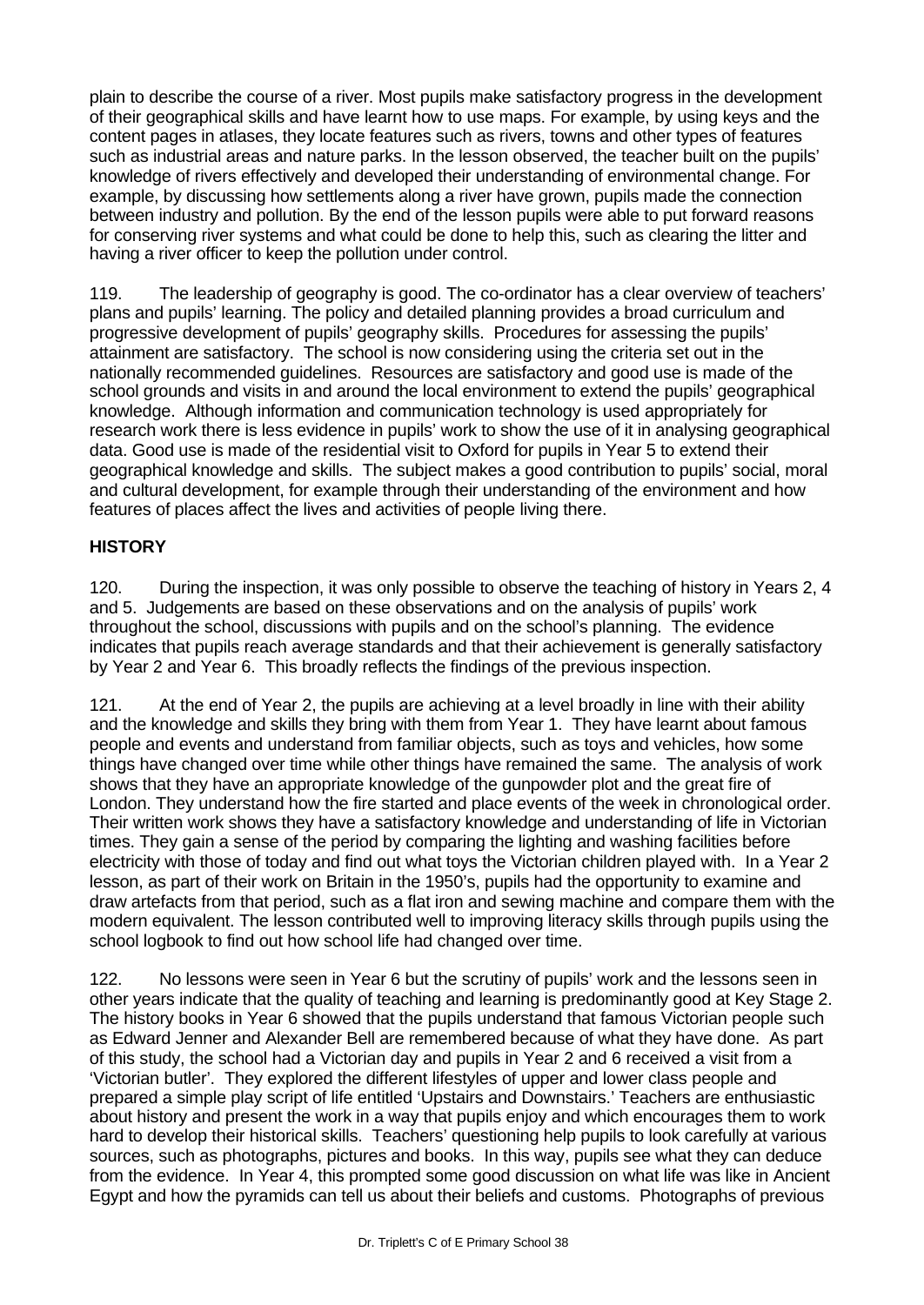work show that pupils have built their own pyramid, complete with a mummy and sarcophagus. In a good Year 5 lesson to develop pupils' understanding of Britain in the 1940's, the teacher harnessed their interest well by involving them in using sources of information, such as photographs and extracts from the school log book, to answer questions about the past. Through a mix of questioning, prompting and explaining, the teacher successfully encouraged the pupils to find out about what school was like then and compare it with their own experiences. The teaching motivated the pupils, who applied themselves well and showed genuine interest in their work. Pupils in Years 3 and 4 have a satisfactory understanding of chronology and have gained sufficient factual knowledge of the way of life and achievements of the Romans and the Ancient Greeks to describe how they have influenced our lives today.

123. Good long- and medium-term plans support teaching and learning well in the subject. The co-ordinator, although new to the role, has a clear overview of pupils' learning and provides good leadership. Good links are made with pupils' work in other subjects, such as geography, art, dance and literacy when pupils develop their skills in research and analysing information. However, the use of information and communication technology is an area for further development. Assessment procedures are satisfactory. The school has sufficient resources to teach each unit of history, but also makes good use of loans from the Uxbridge library service. It makes very good use of a number of experts who visit the school to talk to the pupils. They include a Roman legionnaire, a Victorian drama workshop and a Greek theatre workshop. The subject makes a very good contribution to pupils' spiritual, moral, social and cultural development. For example, through their understanding of the legacy of ancient civilisations to modern society and discussions about the morality of actions carried out in the past.

## **INFORMATION AND COMMUNICATION TECHNOLOGY**

124. Standards in information and communication technology are average overall but there is great variation from class to class and pupil to pupil. The school has made solid attempts to develop the use of computers in every class and has adopted and adapted the national guidelines for the subject. Teachers have all received training and support from the co-ordinator team and in every class teachers have computers switched on and do their best to use them. However, lack of computers and other technological equipment really hampers the school's best efforts to develop the subject. Standards have been maintained at a similar level to the last inspection.

125. The school is rightly seeking to teach information and communication technology skills and to use technology as a tool in subjects. These two aspects of the subject are in the main being taught in classrooms using just one or two computers and this causes the school difficulties. Firstly, when the teacher teaches specific computer skills to the whole class it is almost impossible for all to see the monitor. In both a Year 1 and a Year 3 lesson teachers taught specific computer programme skills and it was the good teaching and the interest and excellent behaviour of the pupils that kept pupils learning. They could not see the detail on the screen and therefore could not understand all they were being taught. Even in comparatively small groups it is difficult for all to see one monitor. Secondly, taking pupils in pairs or threes during the day takes those pupils away from the purpose of the taught lesson, and they can miss important work. Working in this way is also very time-consuming and this has caused the school to limit the coverage of the information and communication and technology curriculum.

126. Nevertheless, teachers involve their pupils in computer work that reflects the work in subject being taught. In history in Year 4 pupils were using the computer to research food and farming as part of their Ancient Egyptian topic. In science in Year 2 pupils used the computer to enter in data they had collected about plant growth and then use this to produce a graph. A computer-controlled microscope adds a great deal to the experience of pupils examining minibeasts closely. Year 6 pupils have produced well-presented attractive newsletters reporting on the party held for local pensioners. In Year 3 pupils are learning how to insert their own computer drawn pictures to illustrate their writing. In many classes teachers ask pupils to word process work and pupils are developing appropriate keyboard skills, however, they miss opportunities to use computers to practise drafting and redrafting. Computer work is set in mathematics and in English,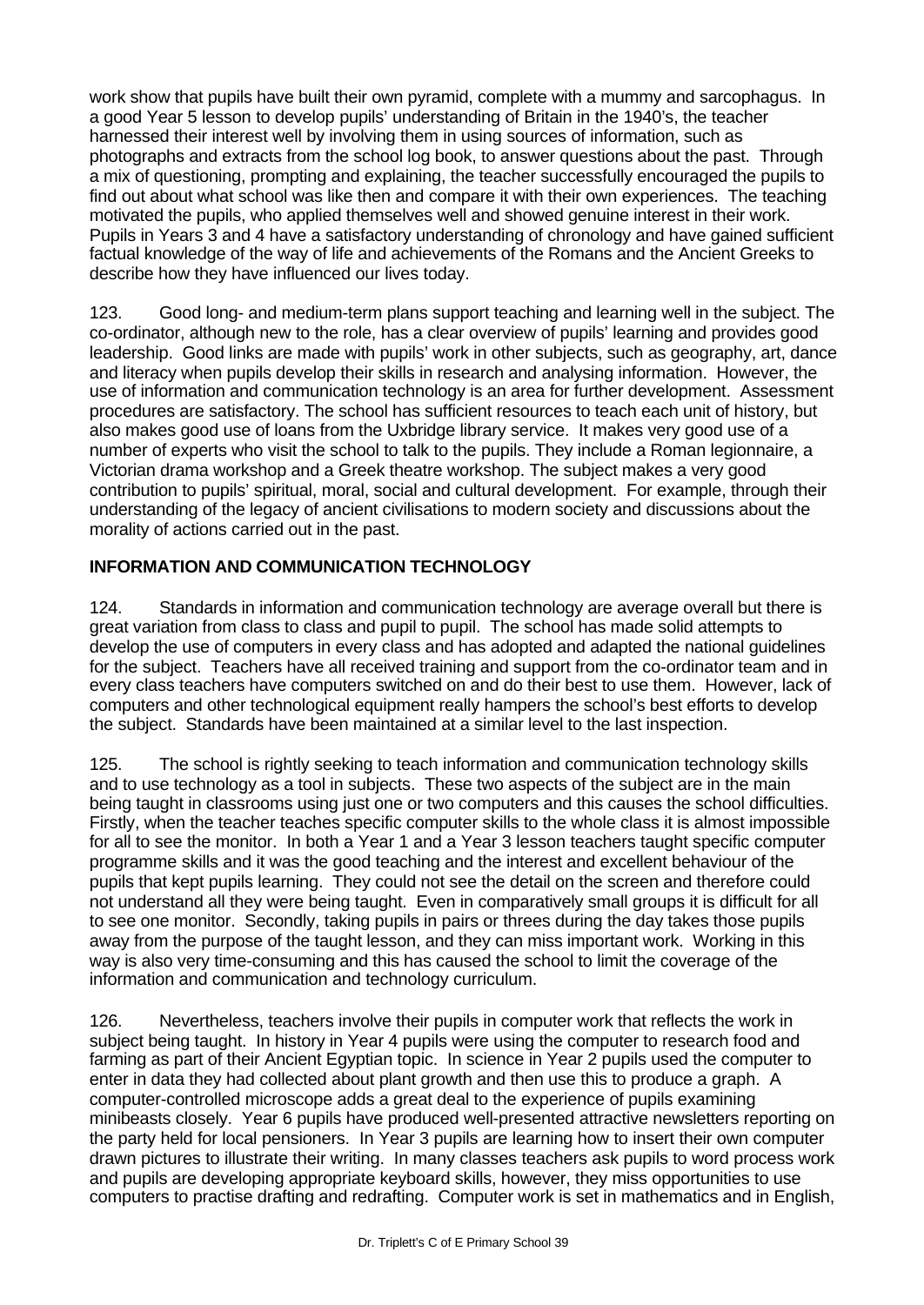for example, programs that ask pupils to add prefixes or suffixes or explore other word patterns and rules are frequently used. Pupils in Year 6 have learnt to use the computer language html and have produced their own web pages which they have animated and linked. Encyclopaedias on CD ROM are important sources of evidence for pupils looking for information. The school's four lap top machines are used to improve access to computers and are borrowed for lessons. Homework is often set that asks pupils to research information on the Internet. The younger pupils use computerised toys and robots to learn how to programme their direction and the progress to using a more complex version on screen.

127. Teaching is satisfactory overall, with some considerable strengths. A member of the non teaching staff contributes a great deal to teaching, taking responsibility for the school's welldeveloped web site and regularly taking pupils, such as Year 6, to teach the computer skills including html. Several teachers, including the co-ordinators, have a real interest in the subject and support their colleagues very well. Confidence is increasing amongst the teachers who are newly taught themselves and the support of the technician is instrumental in ensuring the limited number of computers they have are working. The Internet is used both by pupils and by teachers to collect information and to carry out research. There is a clear school code of conduct for using the Internet. Teachers plan their information, communication technology lessons carefully and when they teach specific skills do so very clearly although the lack of a large screen or digital projector hampers their effectiveness. Teachers organise their pupils very well to use computers in pairs or small groups; they set up routines, rosters and written instructions to help pupils be as independent as possible.

128. The job for co-ordinators now is to monitor the curriculum in place and to develop ways of checking that every pupil develops their information, communication technology skills appropriately as well as using computers as a useful tool in subjects.

## **MUSIC**

129. Standards in music remain similar to those found at the last inspection. By the end of Year 2 pupils' attainment is as expected for pupils of this age. By the end of Year 6 pupils' attainment is above what is expected for pupils of this age. This shows good progress.

130. Pupils in Years 1 and 2 learn to sing tunefully and memorise a range of songs, particularly hymns. Whilst they sing with harmony in assembly they lack real enthusiasm. However, when watching past productions which pupils in Key Stage 1 produced at Christmas there is evidence of real enjoyment and enthusiasm. They tap out simple rhythms using untuned percussion instruments. Older pupils in Years 3 to 6 further develop skills in rhythmic patterns. In Year 3, they attempt playground games to support the rhythm of a new song which they are learning, for example, pupils demonstrate how to skip in time to the rhythm. They also pass around a bean bag in the circle in time to the rhythm of the song they are singing. Older pupils learn how to compose music. In Year 4 pupils are starting to compose simple tunes using the 5 note scale. By Year 5 they are composing tunes using an 8 note scale. By the time pupils are in Year 6 their attainment is well above what is expected. For example, they compose simple rhythms and tunes on tuned and untuned instruments working in groups of three. They collaborate very well together and by the end of the session produce performable compositions which they perform to each other. They are appreciative of their friends' music making and there is spontaneous applause after each performance.

131. There are many extra-curricular activities available for pupils at Dr. Tripletts in music; for example, peripatetic music teachers come to school and teach a variety of instruments, such as woodwind, brass, violins, cellos. There are also opportunities to belong to the choir, and recorder clubs. Some 80 pupils in Key Stage 2 have also had the wonderful experience of performing in 'proms praise' at the Royal Albert Hall. This is a very rewarding experience for all concerned and certainly contributes to the spiritual element of the school ethos.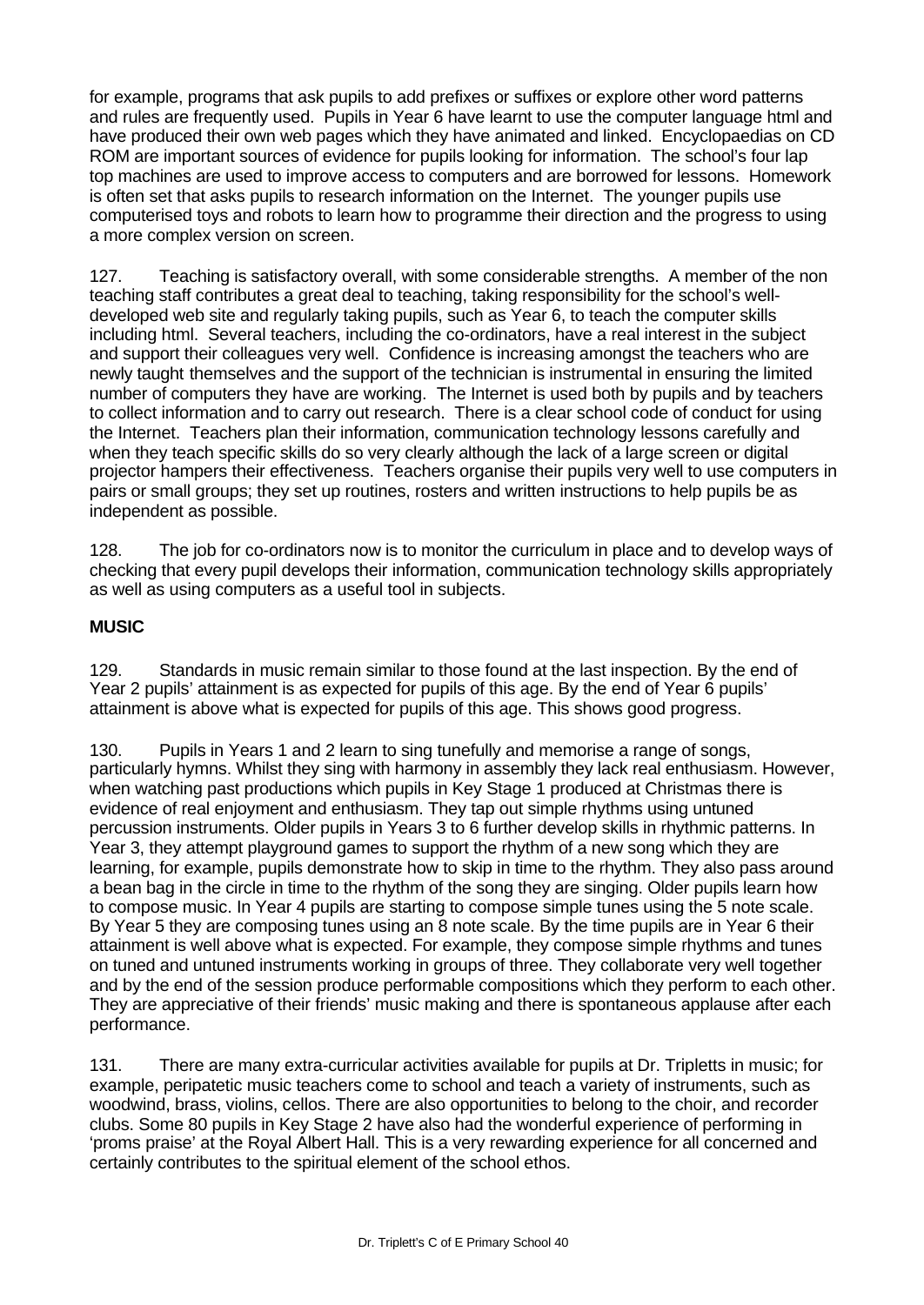132. The quality of teaching is generally good. Teachers on the whole manage pupils well, allowing them the opportunity to take part in the practical aspects of music as well as having the opportunity to listen and appreciate music. In one lesson seen which was not to a satisfactory standard, few musical skills were taught and pupils just sat passively with little opportunity to be involved. In other lessons teachers demonstrate good subject knowledge and use this successfully to enhance pupils' learning. The good use of specific vocabulary particularly related to the subject, such as rhythm and beat, ensures that pupils right from Year 1 learn correct musical terms.

#### **PHYSICAL EDUCATION**

133. Standards in physical education are above expectations for pupils in Years 2 and 6. This is because of the high amount of time spent on the subject and the generally good teaching which all pupils experience. The subject makes a good contribution to the pupils' spiritual development through well planned dance lessons. For instance, in a Year 5 class a group of pupils expressed their feelings about the start of World War 2. A pupil silently traced the line of a falling bomb with her finger while her group moved slowly towards her. The picture they created was very moving. The subject also contributes well to pupils' social development. There is a heavy emphasis on teamwork and sharing and older pupils manage their team games well giving each other encouragement and good support. Standards have improved in Year 2 since the last inspection and have been maintained at a similar level in Year 6.

134. Pupils in Year 2 demonstrate very good ball skills. They throw accurately and catch safely pulling the balls towards them. They use racquets well to control a ball and devise simple scoring games in small teams. The scheme of work used is effective in helping teachers to write detailed planning so skills are well taught.

135. Older pupils continue to develop their skills well. They become more skilled at playing games such as cricket, football, and tennis and teachers are good at identifying the key skills required for each game. In dance pupils move expressively and slowly paying attention to the speed and rhythm of the music. There are good opportunities for them to plan and rehearse their sequences. Watching other pupils means they incorporate ideas and movements into their own work. Videos of sequences provide good opportunities for assessment by teachers and pupils. Although there was no gymnastics seen during the inspection the scheme provides good material helping teachers to plan effective lessons.

136. The quality of teaching is good overall. Teachers have good subject knowledge and use the scheme of work well to support their lesson plans. They teach skills well and assess pupils' performance throughout the lesson giving pupils good opportunities to practise and helping where there are difficulties. The class teacher and the support assistant gave a pupil in Year 2 very good support in rolling a ball towards a target. They demonstrated how to bend down and aim and praised her efforts increasing her enthusiasm. Teachers choose teams and pairs carefully to ensure all pupils achieve well. In Year 5 a boy who is very skilful at ball games, works with a team of pupils who are sufficiently competent at cricket skills to get a small game started. In Year 2 a child with special needs and a child with limited skills work happily supporting each other with throwing and catching. Time during lessons is used very effectively. Warm up sessions are appropriate and lead into the activity for the lesson. Pupils have very positive attitudes to the subject and work hard in lessons. They observe each other and evaluate each other's movements and skills sensitively identifying how things could be improved and aspects they like.

137. The curriculum is balanced between games, gymnastics and dance and the new coordinator carefully monitors this. The pupils have two years in which to learn to swim and it is rarely that pupils do not achieve at least 25 metres. The school takes part in local competitions for games involving a large number of pupils in all year groups. Parents are very supportive and provide coaching as well as support at matches. Although teachers use assessment well during lessons there is no consistent recording form to assess pupils' skills. Teachers record their own observations but the co-ordinator or the headteacher does not monitor these. The outdoor